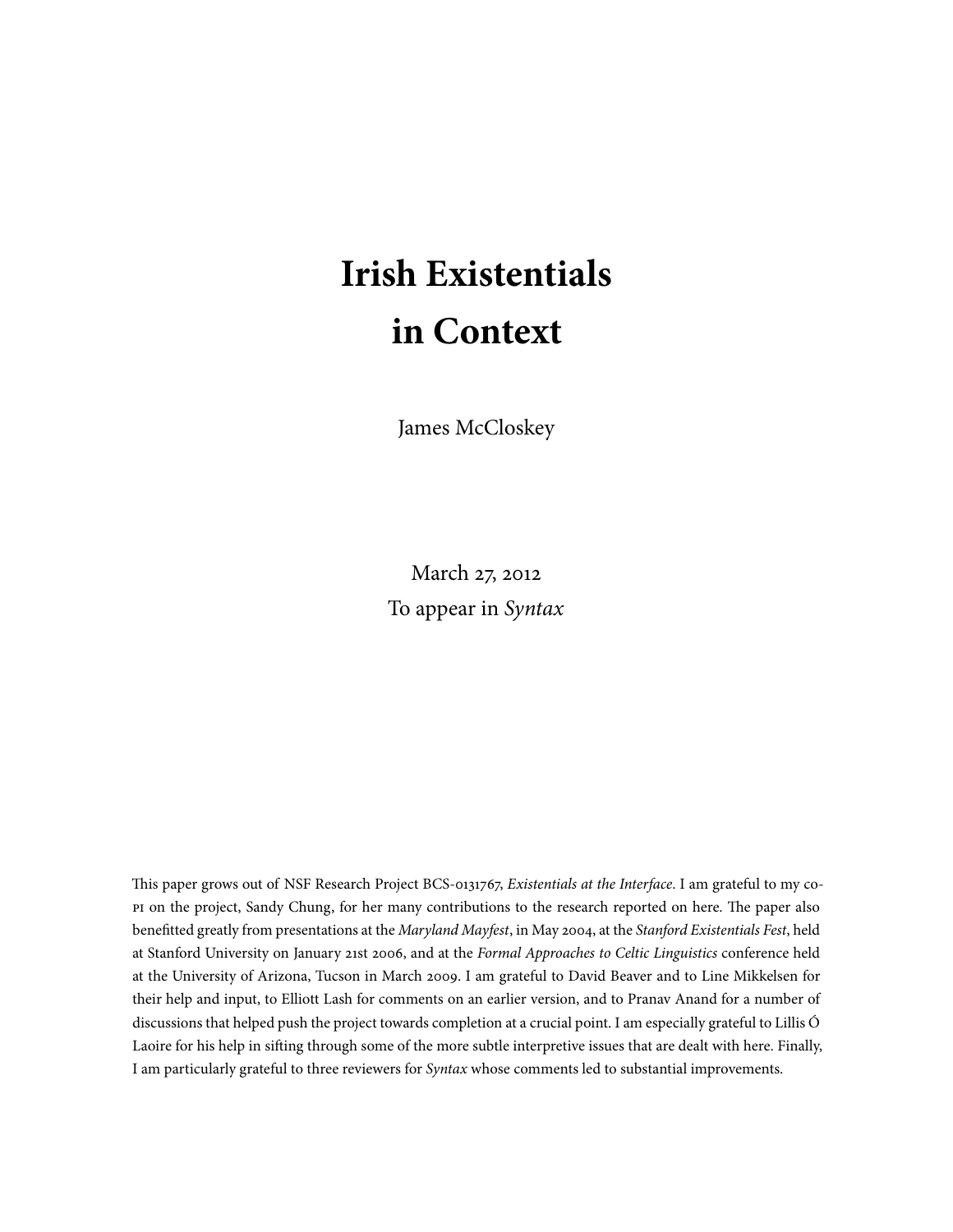# 1 INTRODUCTION

 $\mathbf{M}^{\text{r}}$  do the analysis of existential constructions in Irish and by so doing to contribute to the set of the analysis of existential constructions in Irish and by so doing to contribute to the Y GOALS IN THIS PAPER are modest. In the first place, I would like to establish some of comparative typology of existential constructions. At a slightly more ambitious level, I want to use those initial results to engage some of the issues that have shaped the attempt to understand existential constructions more generally. Understanding how existential constructions work involves disentangling a complicated knot of interactions among syntactic, semantic, lexical and pragmatic factors. But much of the work that has grappled with these difficult questions has centered on languages of the same general typological cut as English. And looking only at English, or at languages which work in a similar way, it is hard to disentangle which factors contribute to which observed effect. Consider one such issue—the so-called 'definiteness effect' in existentials (illustrated in  $(1)$ ), which has been at the heart of work on existentials at least since Milsark 1974:

(1) There were \*most people/\*all students/few students/many students/?those students/?the students at the meeting.

Certain kinds of nominals are excluded from the post-verbal position; certain others are favored in that position; for a third class, the relevant examples are variable in status and judgments about their acceptability are highly and subtly context-dependent. Understanding the patterns in () has been a complicated matter. One might in principle, for instance, attribute the definiteness effect to the presence of the element there, or to the post-verbal (and therefore non-canonical) position of the subject, or to the particular array of semantic and pragmatic effects that existential structures are used by speakers to convey. Or one might perhaps seek to understand it by appealing to selectional properties of the verb be.

Looking at languages in which the relevant syntactic structures are substantially different from those of English or other well-studied languages can help separate out the contributions of these various factors. In particular, we can ask: as a given aspect of the morphosyntax of an existential structure is varied, which aspects of the semantics and pragmatics co-vary, and which aspects remain constant? Running this kind of natural experiment should help us make some useful deductions about how the various pieces of the existential puzzle fit together and how those pieces interact.

Behind all of this lurks the question of whether or not there is an 'existential construction,' or if the observed properties of the various sentence-types called existential in various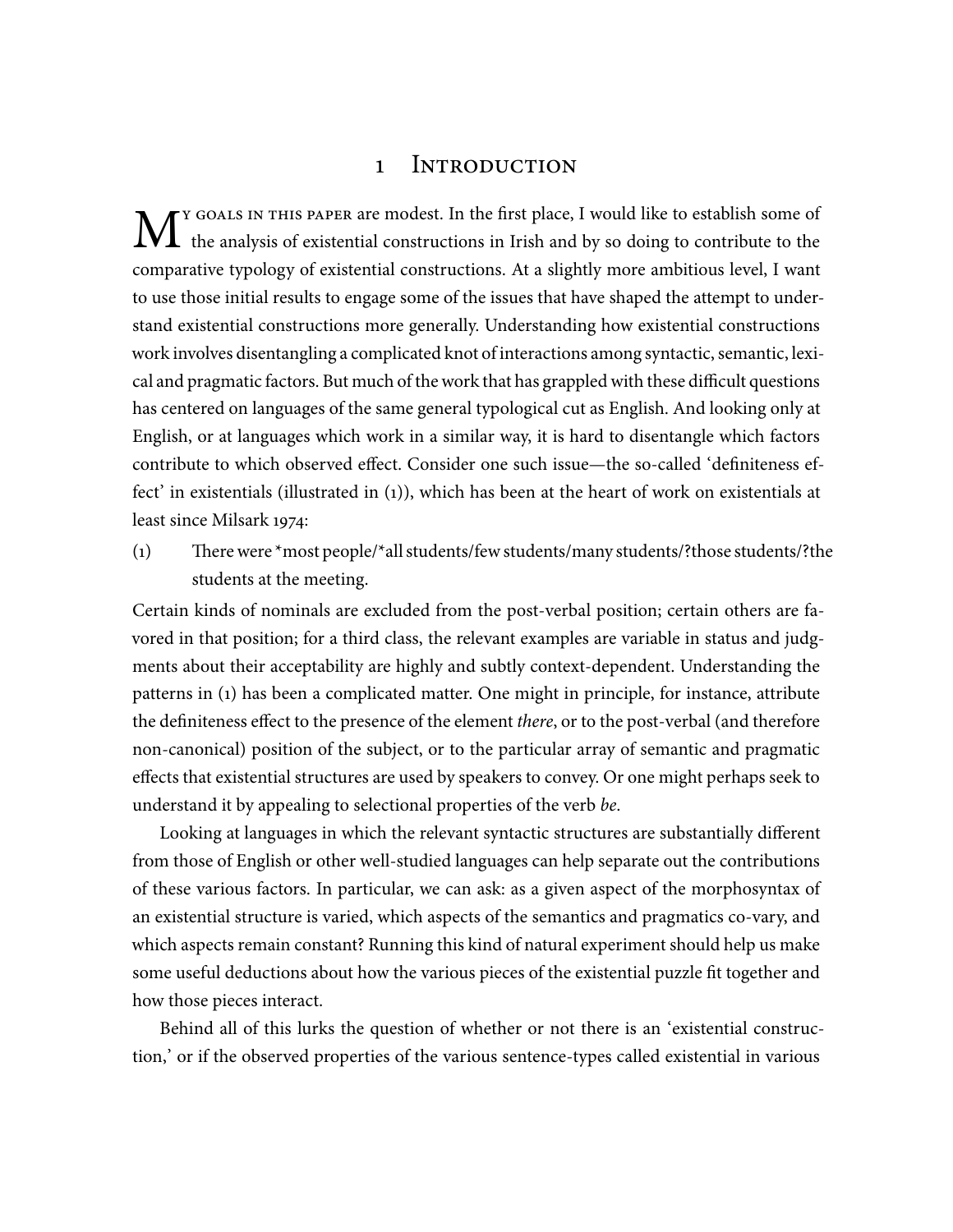languages can be understood as emerging from the interplay between lexical properties and general principles of syntactic and semantic composition. When one looks at the structures called 'existential' in a range of languages and language-types, it is hard not to be struck by certain commonalities. But saying what the roots of those commonalities might be is, of course, a different matter.

# 2 PRELIMINARIES: CLAUSE STRUCTURE

For Irish, it will be useful to begin with some of the basics of clause-structure, so that when we consider existential structures specifically, there will be a larger context into which that information can be integrated. As is well known, Irish shows rigid vso order in its finite clauses:

(2) Thóg sí teach daofa raised she house for-them on the ar an Mhullach Dubh. 'She built a house for them in Mullaghduff.'

It now seems clear that such clauses reflect a syntactic structure like that in  $(3)$ :



In  $(3)$  the finite Tense element has a complement which contains  $VP$ , the maximal verbal projection, within which all of the arguments of the verb (complements and subject) are initially realized. The schematic structure in (3) is related to the pronounced string in (2) by way of an operation (head-movement, or Wescoat's (2002) 'lexical sharing') which merges the contents of T and of v in the position of T. I will not try to lay out here all the evidence for this overall view (that has been discussed elsewhere), except to say that it lets us understand a large body of observation which collectively suggests that all of the material following the finite verb in a finite clause like  $(z)$  forms a syntactic constituent (see McCloskey 1983, 1991, 2011). More relevant at present is the fact that these assumptions let us understand the relations among finite clauses, non-finite clauses, and small clauses. The operation which combines the contents of Tense and the contents of v to form an inflected verb does not apply in non-finite clauses. As a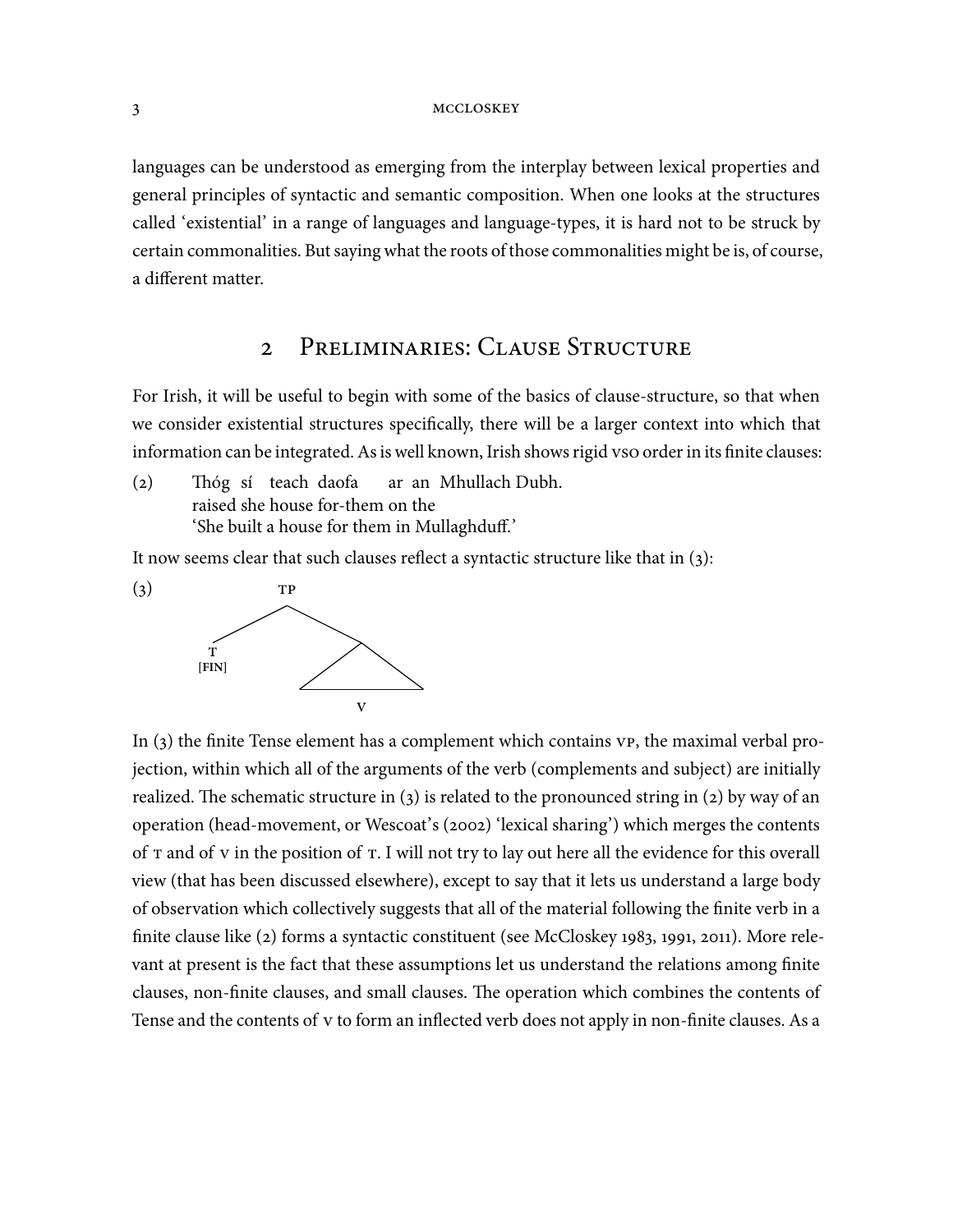#### IRISH EXISTENTIALS 4

consequence, the skeletal structure in (3) emerges with subject-initial and verb-medial order<sup>1</sup>:

() Níor mhaith would-not-be-good with-him that happen **[**−**FIN]** the first time other leis sin tarlú an chéad uair eile.  $'He$  wouldn't like that to happen the next time.'  $RNG_15-1-06$ 

() illustrates an intransitive clause. In transitive non-finite clauses, there is in addition obligatory Object Shift, which means that what ultimately results is sovx order (in the dialects with which we will be mostly concerned here):

() B'fhearr would-be-better with-me you them sell **[**−**FIN]** with my brother liom [tú iad a dhíol le mo dheartháir ]. 'I'd prefer for you to sell them to my brother.'

Verb-medial, subject-initial orders are also found in small clauses (tense-less predicational structures) and since such clauses will be of concern to us shortly, something should be said about their structure. The syntax of small clauses is easier to investigate in Irish than in many other languages because of one crucial syntactic trait: non-finite clauses and small clauses freely allow overt subjects which are accusative in form (McCloskey 1986, McCloskey & Sells 1988). This is illustrated for non-finite clauses in  $(6)$ :

| (6) | a.             | sásta iad an obair a dhéanamh<br>Bheinn                                                                                     |               |
|-----|----------------|-----------------------------------------------------------------------------------------------------------------------------|---------------|
|     |                | I-would-be happy them the work do [-FIN]                                                                                    |               |
|     |                | 'I would be happy for them to do the work.'.                                                                                |               |
|     | $\mathbf{b}$ . | Tharlódh é a bheith suimiúil.<br>happen [COND] it [ACC] be [-FIN] interesting                                               |               |
|     |                | 'It could happen that it would be interesting.'                                                                             | IA 481        |
|     | $\mathsf{C}$ . | an uair seo í a bheith i gContae an Chláir<br>ráingig<br>Come-about [PAST] the time DEMON her be [-FIN] in County the Clare |               |
|     |                | 'It came about at this time that she was in County Clare.'                                                                  | <b>PF 109</b> |
|     |                | But small clauses also allow this possibility (see Chung & McCloskey 1987):                                                 |               |
| (7) |                | tharla eisean chomh druidte sin,<br>a. O                                                                                    |               |
|     |                | since happen [PAST] him so closed DEMON                                                                                     |               |
|     |                | since he happened to be so closed'<br>EB 171                                                                                |               |
|     | b.             | má tharla é fuar amuigh an oíche seo                                                                                        |               |
|     |                | if happen [PAST] it [ACC] cold out this-night                                                                               |               |

'if it happened to be cold out tonight' <sup>1</sup>Many of the examples used in this paper have been taken from published sources of one kind or another. When this is the case, it is indicated by way of a tag which consists of an abbreviation of the title of the publication followed by the page number on which it appears, or the date of broadcast in the case of material from radio. The abbreviations used are explained in the Appendix.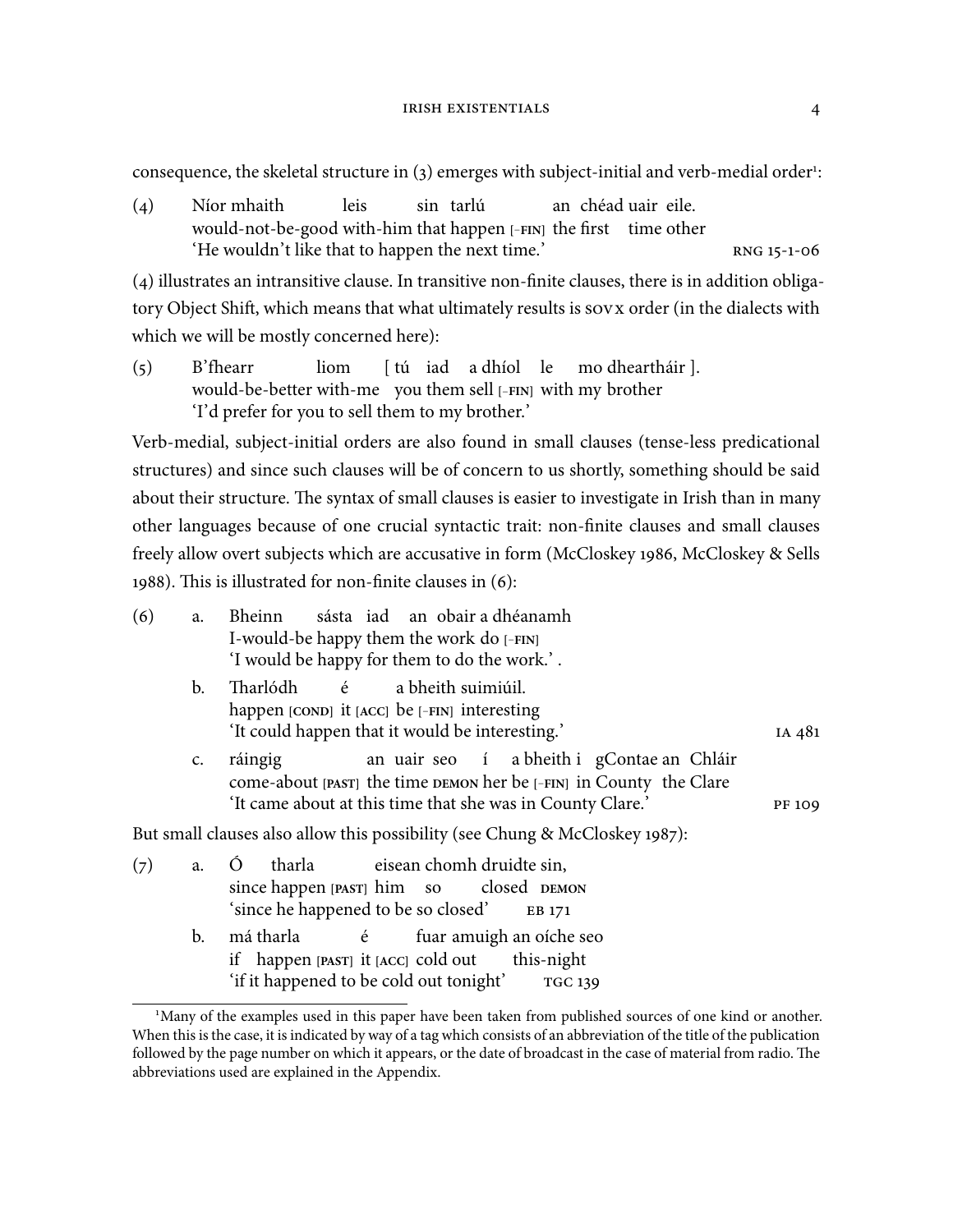|  | c. ó tharla é san uisce-agus-san aer                        |  |  |  |        |
|--|-------------------------------------------------------------|--|--|--|--------|
|  | since happen [PAST] it [ACC] in-the water and in-the air    |  |  |  |        |
|  | 'since it happened that it was in the water and in the air' |  |  |  | TD 303 |
|  | d. ba mhiniciad ag tógáil tithe sna bailte móra             |  |  |  |        |

was often them raise [PROG] houses in-the towns big 'they were often building houses in the big cities' sGC 21

An important consequence of the availability of this case-licensing mechanism, as we might expect given Case Theory in its classical form, is that small clauses and non-finite clauses with overt subjects are not restricted in their distribution as they are in many other languages. In English, subjects of defective clauses are dependent on elements external to the clause itself for their case licensing. Therefore the clauses of which they are subjects can appear only in a very restricted range of syntactic contexts. For the most part, they will appear only in the local domain of case-assigners (so that their subjects can in turn be licensed by those external case-assigners). However in a language which possesses a mechanism for the case-licensing of such subjects independent of the external context, small clauses and non-finite clauses with overt subjects should appear in a broader range of syntactic contexts—in discourse isolation, for instance, as in  $(8)$ :

- () a. Bhí an t-ardeaspag ag teacht. was the archbishop come **[PROG]** him dressed resplendently and him É gléasta go niamhrach, agus é á thiomáint i Mercedes being-driven in 'The archbishop was coming. He was dressed resplendently and he was being driven in a Mercedes (lit him dressed resplendently and him being driven in a Mercedes). SR 19
- () Mhair live **[PAST]** he alone sé ina aonar, é him single him independent singil, é neamspleách 'He lived alone—single and independent (lit him single; him independent)' GLL 97

or as complements to the adjectives or adverbs of (8d), and as complements to unaccusative verbs, as in (a–c). Such possibilities are excluded in English because adjectival and unaccusative predicates cannot license Case on (the specifier of) their complements. They are not, however, excluded in Irish. The same mechanisms make possible the absolutive construction with  $agus$  ('and') illustrated in (10):

() agus iad ar an bhealach 'na bhaile and them on the road home 'while they were on the way home'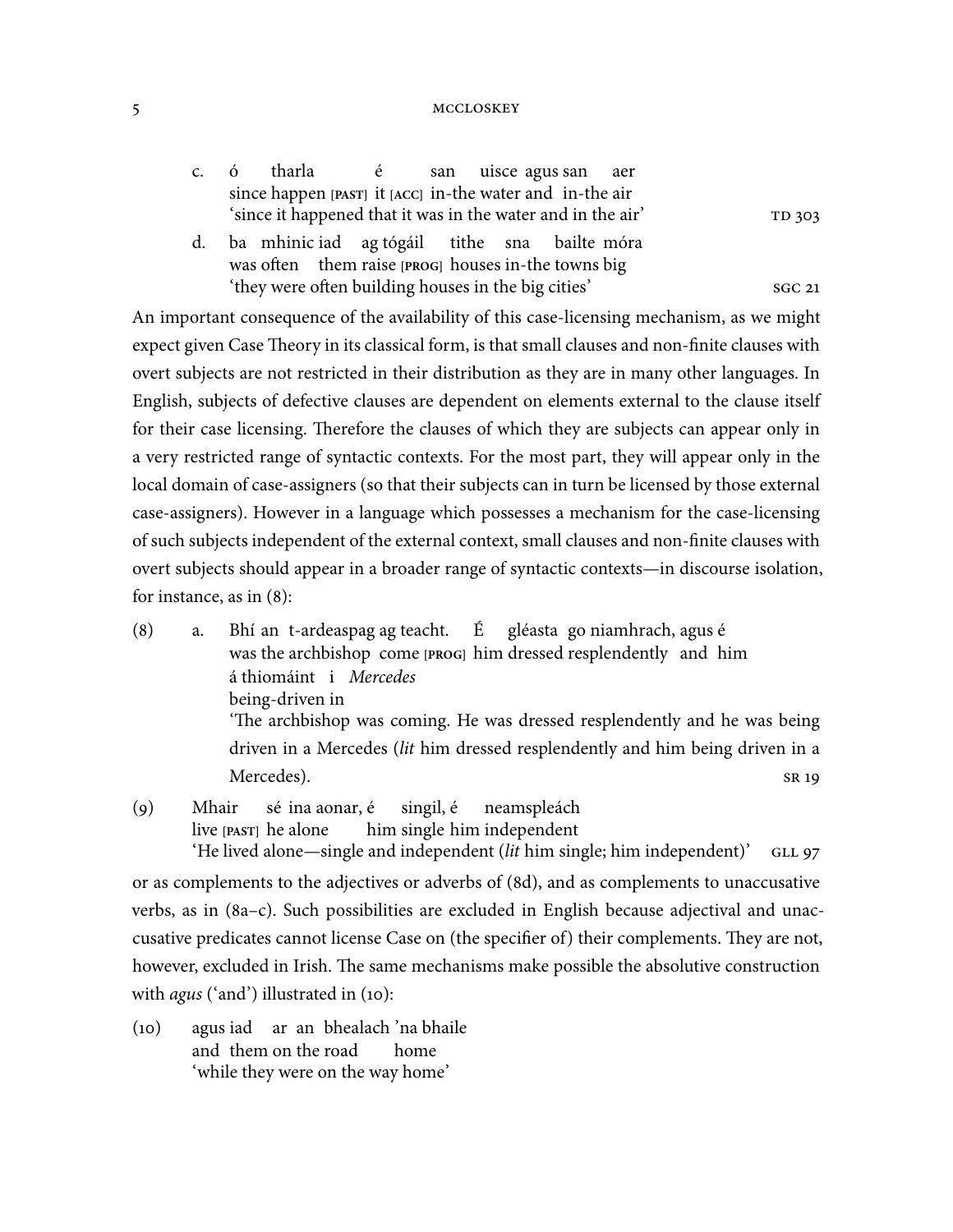A consequence of this syntactic quirk is that Irish small clauses are more easily manipulated in ways that are useful to the syntactician than are their English counterparts (see Chung & McCloskey 1987 for extensive discussion). All of this will be useful to us here, since it turns out that there is a small clause at the heart of every existential in the language.

# 3 EXISTENTIALS: THE BASICS

Irish existentials seem both familiar and unfamiliar when first encountered. The examples of  $(11)$  illustrate their core properties:

- () a. Beidh go leor bia ann. be **[FUT]** plenty food in-it 'There'll be plenty of food.'
	- b. Tá be **[PRES]** people in-it **NEG C** be **[COND]** satisfied take **[**−**FIN]** with-it daoine ann nach mbeadh sásta glacadh leis. 'There are people who would not be willing to accept it.'
	- c. ní **NEG** be **[PAST]** any car ní raibh aon ghluaisteán an uair sin ann. that-time in it 'There were no cars in those days.' FEB51
	- d. **[PAST]** be **[PAST]** three brother in-it and them married Do bhí triúr driothár ann agus iad pósta. 'There were three brothers and they were married  $\dots$  soor 92

In each case we have a form of the verb to be, followed by a nominal which corresponds to what has been called the 'pivot' in discussions of the English existential, followed by the element *ann*. Since this latter element is the most distinctive piece of the Irish existential, we should begin by trying to understand it. At least historically, *ann* is the 3rd person singular non-feminine form of the preposition meaning *in* and so might be translated 'in it'.<sup>2</sup> Of more interest in the present context, though, is the fact that this form of the preposition has a use as a locative deictic, as illustrated in  $(12)$ , for example:

() a. Cuireadh ann muid dhá bhliain ó shin. were-sent in-it us two year ago 'We were sent there two years ago.' b. Pósadh was-married in America him and is he there since i Meiriceá é, agus tá sé ann ó shin. 'He got married in America, and he has been there ever since.

<sup>&</sup>lt;sup>2</sup>For discussion of the historical development, see Greene 1976.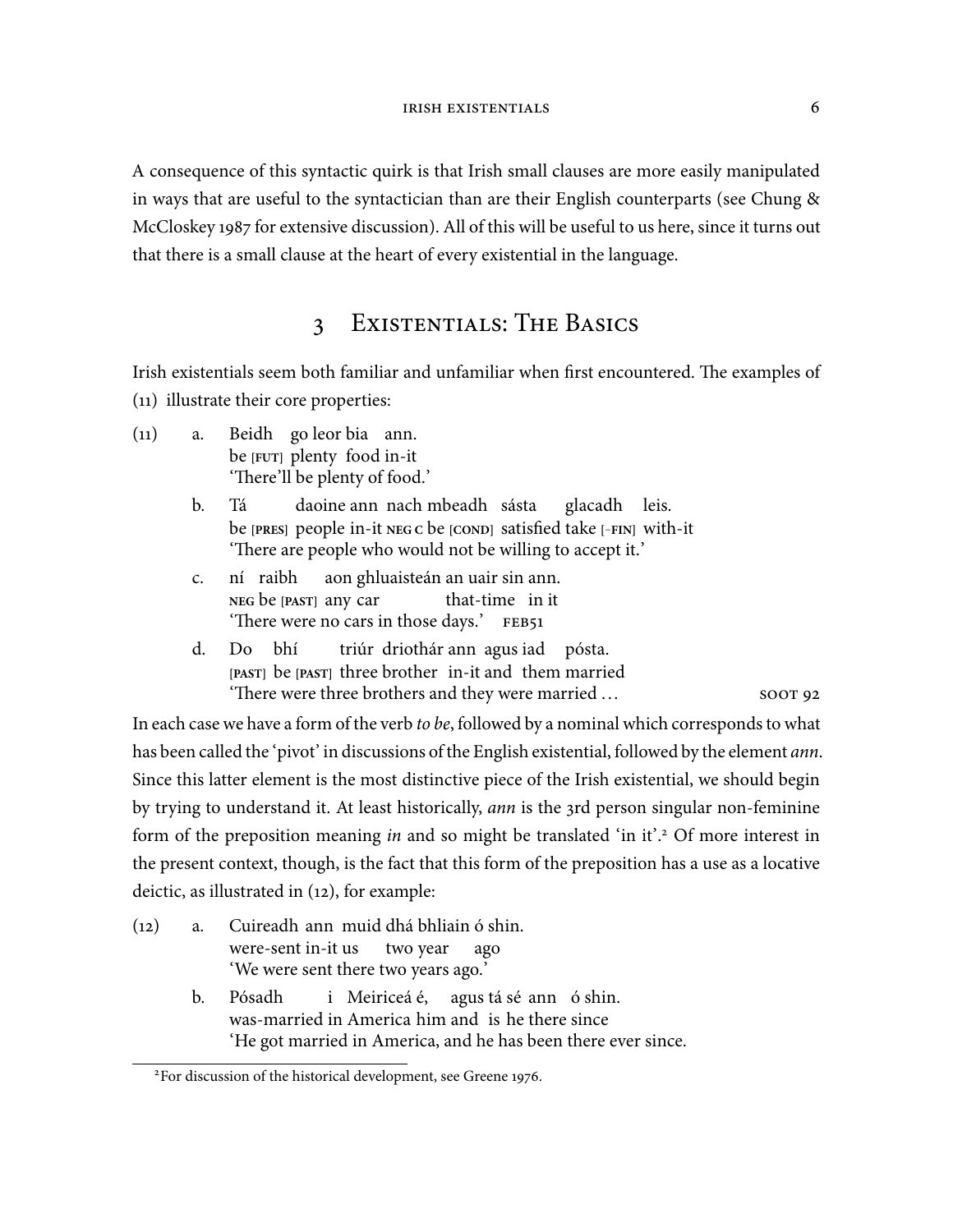As can be seen in (12), ann in this use can be either directional (as in (12a)), or locative (as in  $(a<sub>12</sub>b)$ ). Given the considerable body of work that has been done on the typology of existential constructions (Lyons 1967, 1968, Clark 1978, Kuno 1971, Freeze 1992, Hoekstra & Mulder 1990, Musan 1996, Dobrovie-Sorin 1997) it hardly comes as a surprise that existential clauses should involve expressions of location. The challenge, though, is to say exactly what syntactic and semantic function is served by the locative expression. We can begin that investigation with the rudimentary syntactic schema in  $(13)$ , which subsumes all of the examples in  $(11)$ :

 $(i3)$   $\left[\begin{array}{cc} \n\text{tá} & \text{DP} & \text{ann} \n\end{array}\right]$ 

I will use the term 'existential predicate' to refer to *ann* and I will occasionaly call  $DP$  of (13) the 'pivot'. The first conclusion to be established is that the presence of the verb to be in  $(13)$ is in no sense essential in establishing the distinctive syntax, semantics, and pragmatics of the existential construction. In fact, the sequence  $[$   $DP$   $ann$   $]$ , interpreted as an existential, has a distribution entirely independent of the verb tá—selected, for example, by a range of other verbs, some transitive, some unaccusative:

- () a. Fágann sin cuid mhór daoine ann nach bhfuil fáil leaves that many people in-it **NEG C** is access at-them on services acu ar sheirbhísí leighis healing**[GEN]** 'That means that there are many people who are without access to health services.'
	- b. ó since happened evening fine in-it tharla trathnóna breá ann 'since it happened to be a fine evening'

More strikingly, this sequence appears in all of the small clause contexts documented in Chung & McCloskey 1987. Here, investigation is aided by the syntactic quirk discussed in section 2, namely that small clauses have a much broader distribution in Irish than they do in English, a property we have attributed to the existence of an internal mechanism for licensing accusative case on their subjects. It turns out that the sequence  $[$  DP  $ann$   $]$  appears in the full range of syntactic contexts characteristic of small clauses—as complement, for instance, to those nonverbal predicates known independently to select small clauses:

 $(15)$  a. Ba cop<sup>[PAST]</sup> often cases mhinic cásanna den chineál sin of-the type **DEMON** in-it ann 'There were often cases of that type'  $\overline{106149}$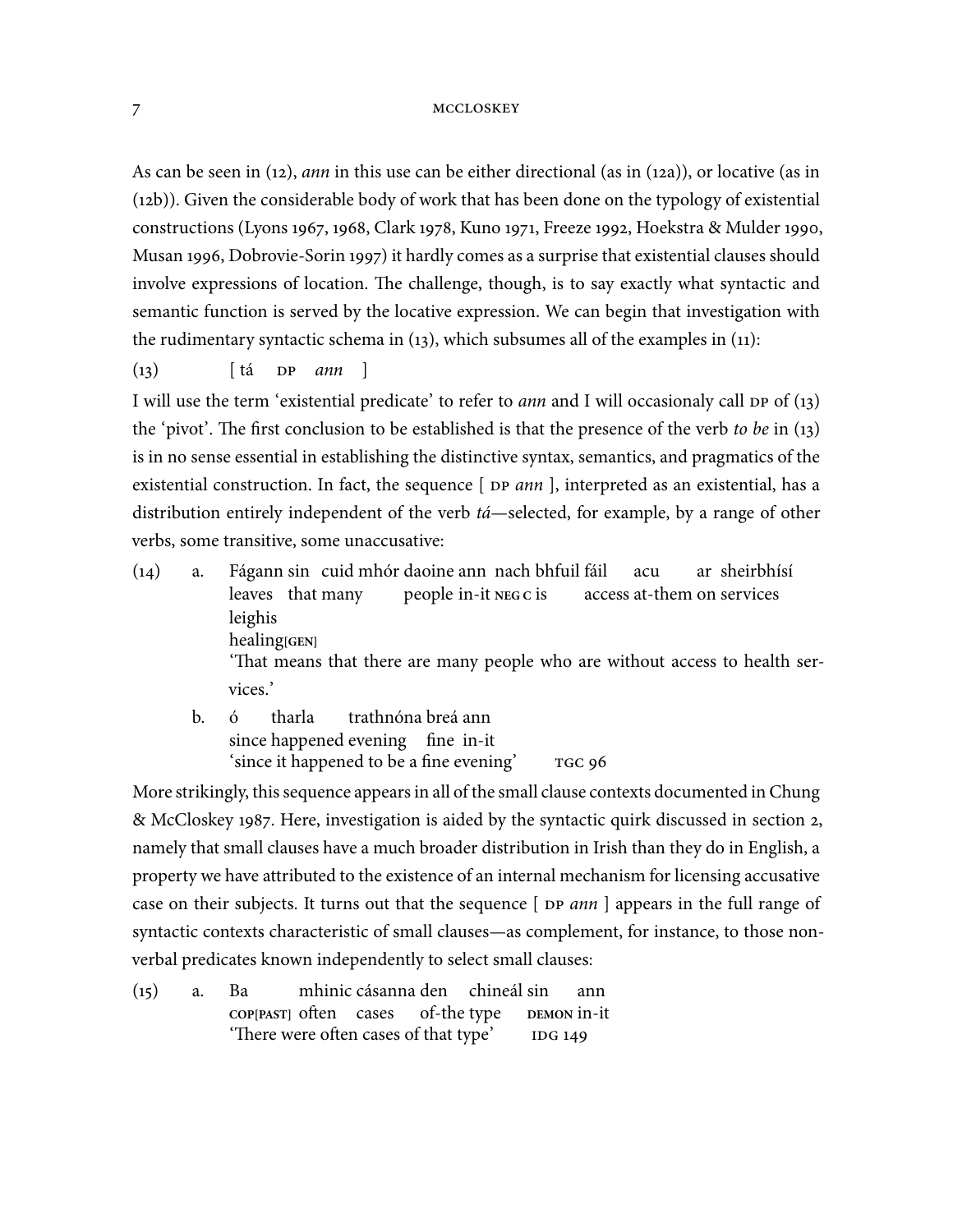| $\mathbf{b}$ . | Is a set of the set of the set of the set of the set of the set of the set of the set of the set of the set of the set of the set of the set of the set of the set of the set of the set of the set of the set of the set of t | maith na bádaí beaga ann.                                                                   |                 |
|----------------|--------------------------------------------------------------------------------------------------------------------------------------------------------------------------------------------------------------------------------|---------------------------------------------------------------------------------------------|-----------------|
|                |                                                                                                                                                                                                                                | COP[PRES] good the boats small in-it<br>'It's a good thing that there are the small boats.' | TD <sub>4</sub> |
| $\mathsf{C}$ . |                                                                                                                                                                                                                                | Is annamh baisteach ann.                                                                    |                 |
|                | coppressed coppressed contain                                                                                                                                                                                                  | in-it                                                                                       |                 |
|                |                                                                                                                                                                                                                                | 'There's rarely (any) rain.' DO 196                                                         |                 |

It also occurs in the absolutive construction with *agus* illustrated in (10) above:

() agus an oíche ann and the night in-it 'now that it was night'

And the same sequence may appear in discourse isolation:

| (17) | a. | An charraig chomh fada anois ann gur           |                 |
|------|----|------------------------------------------------|-----------------|
|      |    | the rock so long now in-it c                   |                 |
|      |    | 'The rock so long in existence now that '      | <b>AFAP 142</b> |
|      | b. | Gan an sceach gheal uaigneach féin ann         |                 |
|      |    | NEG the hawthorn white lonely even in-it       |                 |
|      |    | 'There wasn't even the lonely white hawthorn.' | <b>FNDG 21</b>  |

What these observations collectively indicate is that there is in the language a syntactic constituent of the form in  $(18)$ :

 $(18)$  [  $DP$  ann ]

which has the internal structure and external distribution of a small clause, which may appear as a root constituent (as in  $(17)$ ), and which is available for selection by a broad range of lexical items, verbal and non-verbal. The distinctive property of the verb tá is that it selects small clause complements. It is therefore unsurprising that the constituent described in (18), should appear as its complement. Given this much, we can refine  $(13)$  to  $(19)$ :

 $(19)$   $\left[ \begin{array}{ccc} \frac{1}{2} & \frac{1}{2} \\ \frac{1}{2} & \frac{1}{2} \end{array} \begin{array}{ccc} \frac{1}{2} & \frac{1}{2} \\ \frac{1}{2} & \frac{1}{2} \end{array} \begin{array}{ccc} \frac{1}{2} & \frac{1}{2} \\ \frac{1}{2} & \frac{1}{2} \end{array} \begin{array}{c} \frac{1}{2} \\ \frac{1}{2} & \frac{1}{2} \end{array} \begin{array}{c} \frac{1}{2} \\ \frac{1}{2} & \frac{1}{2} \end{array}$ 

We seem to be dealing, then, with structures like the schematic  $(20):$ <sup>3</sup>

<sup>&</sup>lt;sup>3</sup>(20) is meant as an expositional and visual aid, not as a serious proposal about the syntax of small clauses. I have nothing to add here to the various proposals that have been made in that regard.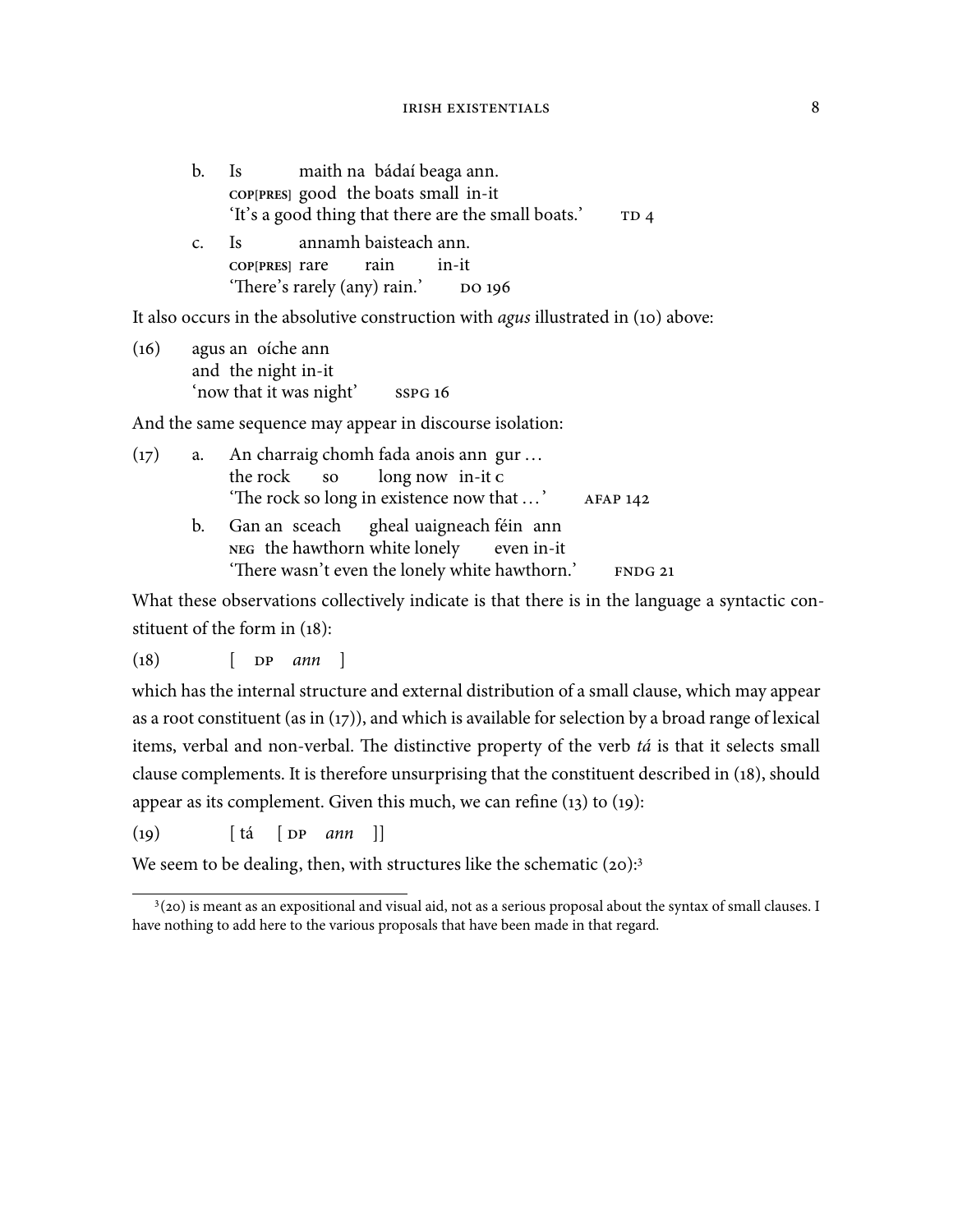

We find confirming support for the claim that ann is a predicate in another aspect of its distribution. Here, the crucial observation is that ann may appear in one of the predicative copula constructions, one which has the schematic structure in  $(21)$ . Here  $XP$  is a non-verbal predicative phrase and  $DP$  (preceded by the dative prepostion  $do$ ) is its subject (Doherty 1996, 1997, Carnie 1995, DeGraff 1997, Legate 1997, 1998, Ramchand 1996, Adger & Ramchand 2003, Mc-Closkey 2005, Lash 2011):

| (21) | [Tense]        | $d_{0+DP}$<br>$\mathbf{X} \mathbf{P}$<br>[PRED]                                                                                      |                    |
|------|----------------|--------------------------------------------------------------------------------------------------------------------------------------|--------------------|
| (22) | a.             | ar an saol seo dhom a thuilleadh<br>Ní<br>NEG-COP[PRES] on the life DEMON to-me anymore<br>'I am no longer of this world.'           | AGMTS <sub>2</sub> |
|      | b.             | dhó<br>Má-s<br>pósta<br>if-coppress married to-him<br>'if he's married'                                                              | LNT 96             |
|      | C <sub>1</sub> | dócha<br>nach<br>saor domsa<br><i>is</i><br>COP[PRES] probable NEG-COP[PRES] free to-me<br>'I am probably not free.'                 | <b>BOM 38</b>      |
|      | d.             | beo fós do Phresley<br>ag rá<br>gur<br>say [PROG] C-COP[PRES] alive still to Presley<br>'saying that Presley is still alive'         | DII 31             |
|      |                | Among the predicative expressions which may appear in this context is existential ann:                                               |                    |
| (23) | a.             | ann ariamh di.<br>Déarfá<br>gur-bh<br>you-would-say c-coppress in-it always to-her<br>'You would say that she had always existed.'   | <b>AFAP 141</b>    |
|      | b.             | mothaíonn tú gur-b<br>ann duit<br>anseo<br>feel [PRES] you c-cop[PRES] in-it to-you here<br>'You feel that you (really) exist here.' | <b>AFAP 115</b>    |
|      | C <sub>1</sub> | nuair nach<br>ann do cháipéisí<br>when NEG-COP[PRES] in-it to documents<br>'When there are no documents'                             | <b>PNG 572</b>     |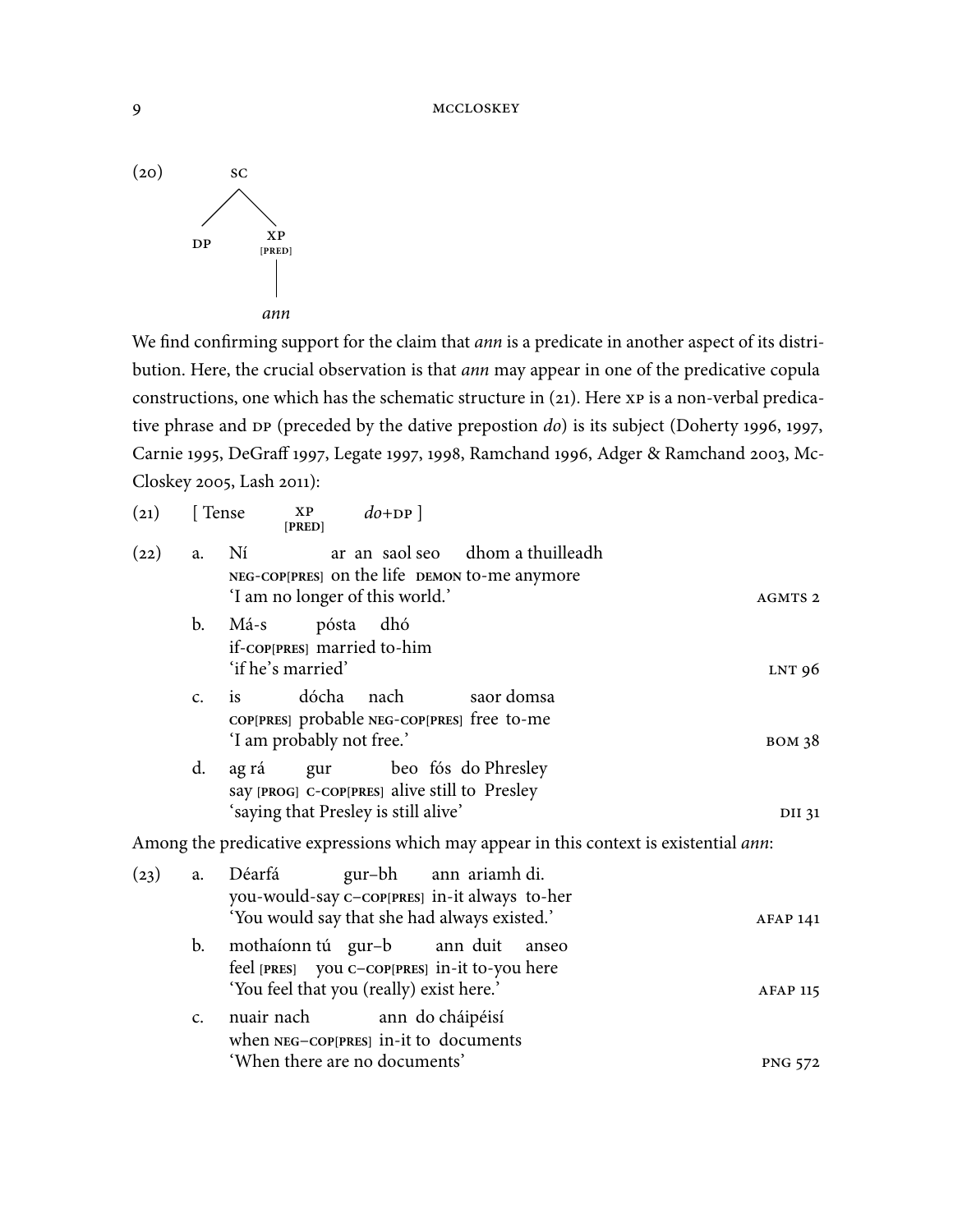The syntax here seems, on the face of it, to be very different from that of the small clause predications we examined earlier. However exactly it is to be ultimately understood, what is clear is that the observations fall partly into place if we take *ann* to be, as suggested by  $(19)$  and  $(20)$ , a predicative expression and one which should therefore appear in the normal range of contexts permitted to predicative expressions more generally—among them the type illustrated in  $(21)$ and (22), and the small clause type discussed earlier.

This conclusion is further supported by the observation that in the small clause contexts already discussed, the existential predicate is in complementary distribution with other predicates, a pattern we should expect given that in small clauses there is exactly one 'subject' and exactly one predicate. This pattern of complementarity is sometimes obscured by the dual use of locative expressions—as predicates and as modifiers:

- $(24)$  Tá be **[PRES]** people on the town **NEG C** greet **[COND]** daoine ar an bhaile nach mbeannochadh sa in-the street to-you tsráid duit. 'There are people in the town who wouldn't say hello you in the street.'
- $(25)$  Tá be **[PRES]** people in-it on the town **NEG C** greet **[COND]** daoine ann ar an bhaile nach mbeannochadh sa in-the street to-you tsráid duit. 'There are people in the town who wouldn't say hello you in the street.

 $(25)$  is perfectly grammatical, but this is because existential *ann* can be understood as the single predicate licensed in the small clause complement to tá, but the  $\rm P$  headed by  $ar$  ('on') can still be understood as a locative modifier. As pointed out to me by Joey Sabbagh, however, we can control for this confound by using, in addition to existential *ann*, a PP which has no use as a modifier. The  $\rm PP$  in (26a) is just such an expression, and in this circumstance, the pattern of complementarity emerges with some clarity:

- $(26)$  a. is book at my sister leabhar ag mo dheirfiúr. 'My sister has a book.'
	- b. \*Tá leabhar ann ag mo dheirfiúr. is book in-it at my sister

 $(a6b)$  fails because two exclusively predicative expressions compete to be the single predicate allowed in the small clause. Observe finally that Irish forbids so-called 'bare existentials':

 $(27)$  a. There's no bread.

b. Níl is-not bread any arán ar bith ann. in-it 'There's no bread.'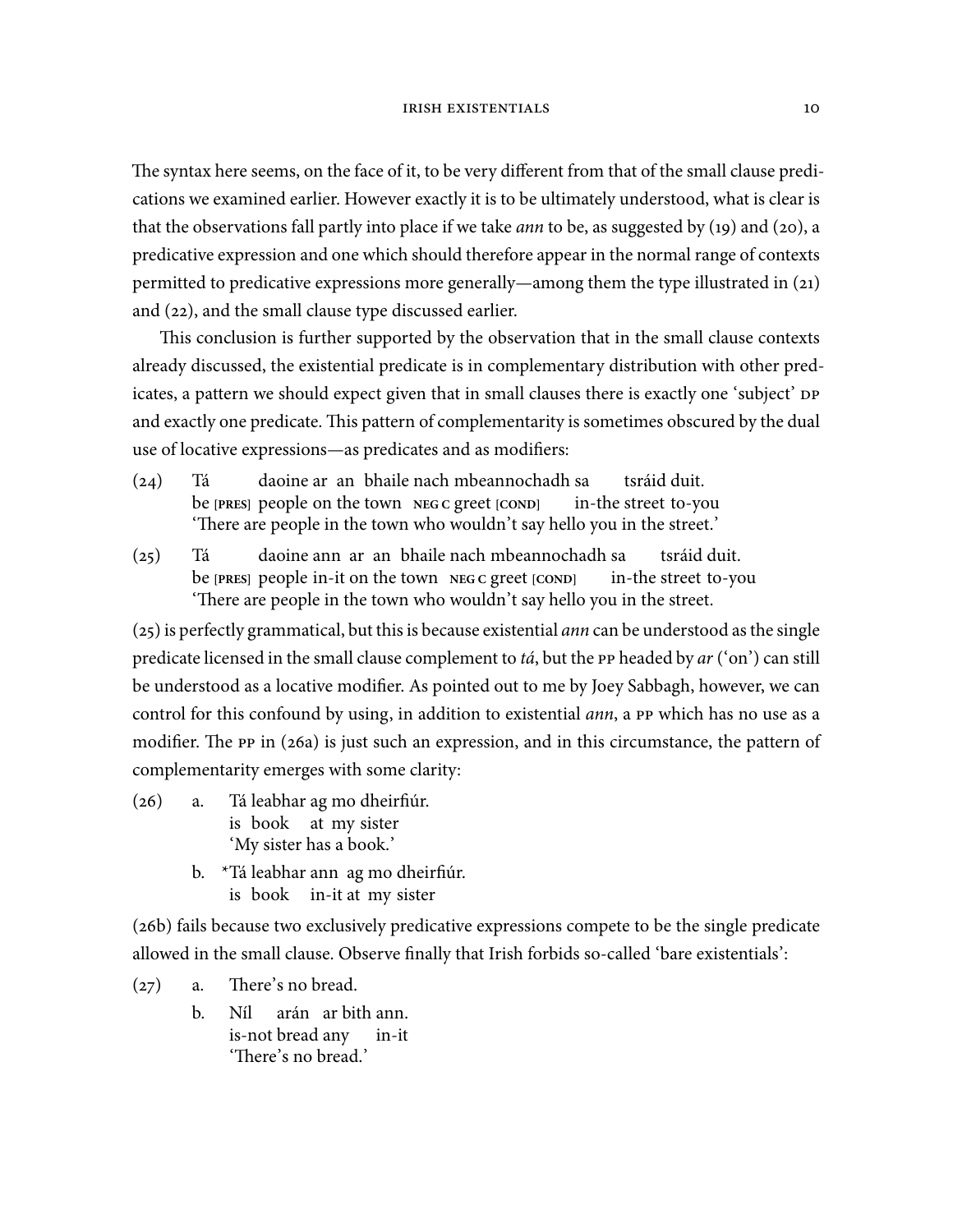c. \*Níl arán ar bith. is-not bread any 'There's no bread.'

That is: structures with predicative *ann* in Irish serve the range of functions served in English by bare existentials. Put another way: codas are obligatory in Irish existential structures.

If existential ann is predicative, finally, we can understand another contrast between the existential structures of Irish and those of English. The English example in  $(28)$ :

 $(28)$  There are many parks in Wellington.

is at least potentially ambiguous between a parse on which the  $\bar{P}$  in Wellington is the predicate of a small clause complement of be and a parse on which it is a frame adverbial modifying a bare existential.  $(29)$  removes the potential ambiguity:

(29) In Wellington, there are many parks.

Corresponding to the Irish existential in  $(30a)$ , however, there is no variant like  $(30b)$ :

 $(30)$  a. is-not tea any tae ar bith ann. in-it 'There's no tea.'

b. \*Ann, níl tae ar bith.

This contrast too falls into place if existential *ann* is exclusively predicative.

If existential ann is a predicate, we can further ask what kind of predicate it is. One of the answers to that question is that it seems to be a stage-level predicate (in the sense of Carlson 1977). We already saw that *ann* appears routinely as the predicate of small clause complements to the verb tá ('be'). But Stenson (1981: 94–95) and Doherty (1996), both building on a long tradition of observation, argue that such complements are always stage-level. If that is true, then existential ann is presumably stage-level, consistent with an old intuition about existential claims.

There may seem to be some tension between this conclusion and the observations at  $(22)$ and  $(23)$  above, since there is a general consensus in the relevant literature that the copula is may combine only with individual-level predicates. The tension is only apparent, however. It is probably true that the copula, in the use illustrated in  $(31)$ , in which the subject of the predication is accusative, selects only individual level predicates:

<sup>&</sup>lt;sup>4</sup>It has been claimed (see for instance Francez 2007: Chap. 2, p. 11) that codas are always optional.

<sup>&</sup>lt;sup>5</sup>See also Carnie 1995 and for discussion of similar effects in Scottish Gaelic Adger & Ramchand 2003: 333-4, where an interpretation is suggested in terms of the presence of an eventuality variable in those predicates which may appear in the complement of tá.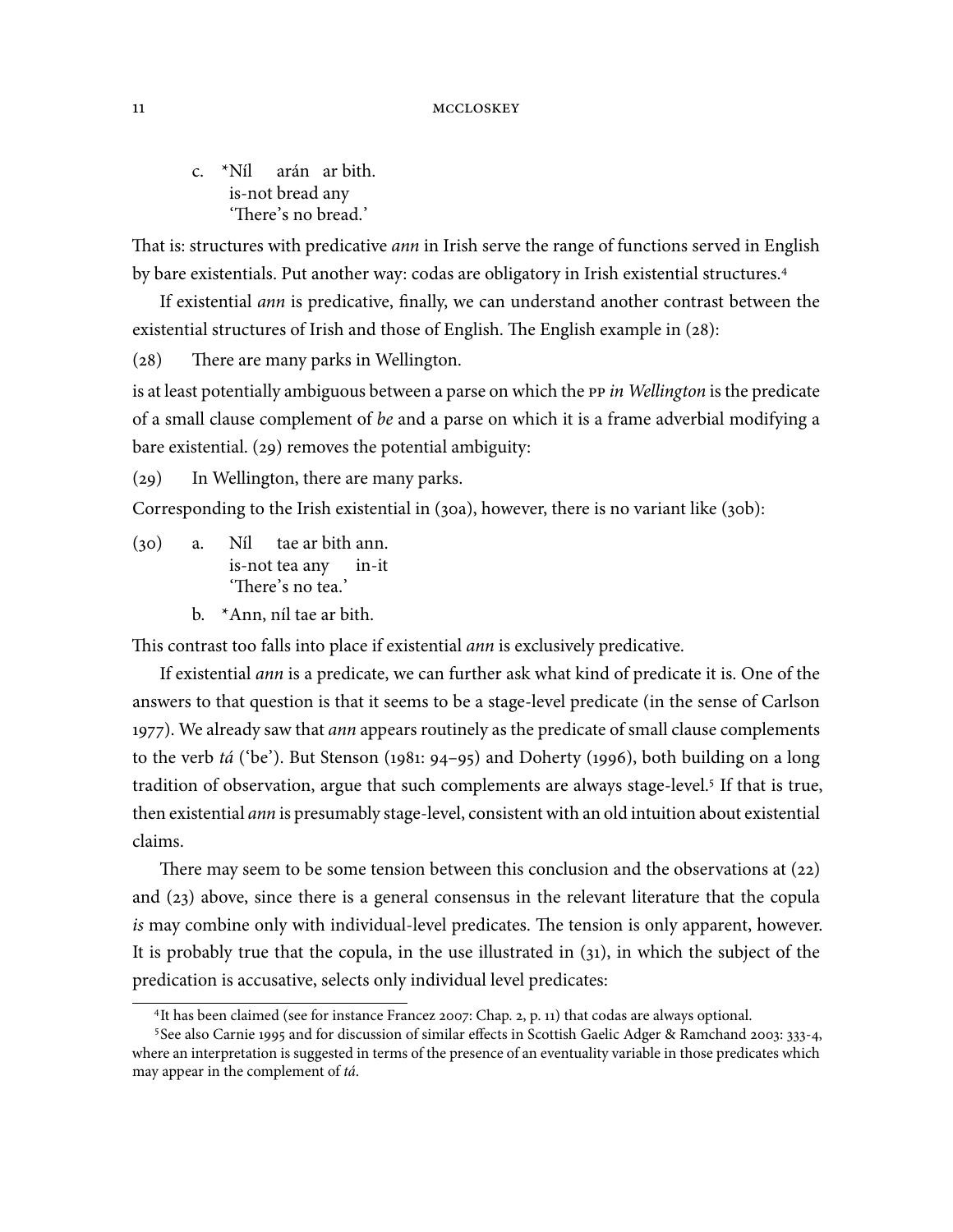$(31)$  Is musician powerful him ceoltóir cumasach é, 'He is a powerful musician.'

This predication-type (with an accusative subject), along with the restrictions that it is subject to, has been much studied for the Gaelic languages, but the type in  $(22)$ , in which the subject is marked with the dative preposition do, has not, as far as I know, been discussed before. And it is clear that the difference in case-marking of the subject correlates with an important semantic difference, in that the dative type illustrated in  $(22)$  above is not exclusively individuallevel. It would take more work than I can do here to establish whether or not the dative type requires, or simply allows, stage-level predicates in its complement.<sup>6</sup> Allow them, however, it certainly does. So the appearance of existential ann in this construction is consistent with its characterization as stage-level. Furthermore, the impossibility of  $(32)$ :

 $(32)$  \*Is PRES in-it the documents ann na cáipéisí. 'The documents exist.'

 $(in which existential ANN appears in the accusative type) is understandable if existential ann$ is stage-level and if the standard view is correct that copula constructions with accusative subjects are necessarily individual-level. There is obviously a great deal of hard and delicate work to be done if all of this is to be put on a sound footing, but two conclusions seem warranted existential *ann* is clearly a predicate and, to the extent that these matters are understood at present, ann patterns with stage-level rather than with individual level predicates.

Returning to the central theme, however, it also now follows that existential clauses in Irish of the type in (13) always involve small clause structures, in some of which (corresponding to bare existentials in English) the predicate is the distinguished element *ann*, and in others of which some more routine predicative xp appears.<sup>7</sup>

 $(i)$  \*Is ceoltóir cumasach dó.

 $6$ Relevant for that investigation, particularly in the context of Ramchand 1996 and Adger & Ramchand 2003, is the impossibility of nominal predicates with dative subjects:

PRES musician powerful to-him

<sup>&#</sup>x27;He's a powerful musician.'

In the system of those papers, the impossibility of (i) would imply an obligatory restriction to stage-level predication (though they eschew the terms 'stage-level' and 'individual-level' and the semantic analysis implied by them.).

<sup>&</sup>lt;sup>7</sup>As pointed out by a reviewer, an issue now arises about whether or not examples with a predicate other than *ann* (like (24) or (26), for instance) are or are not existentials. The issue may be terminological rather than substantive. If there is more at stake than nomenclature, then the crucial questions have to do with whether or not the semantic and pragmatic effects considered in Sections 4, 7 and 8 below (effects which we ultimately at-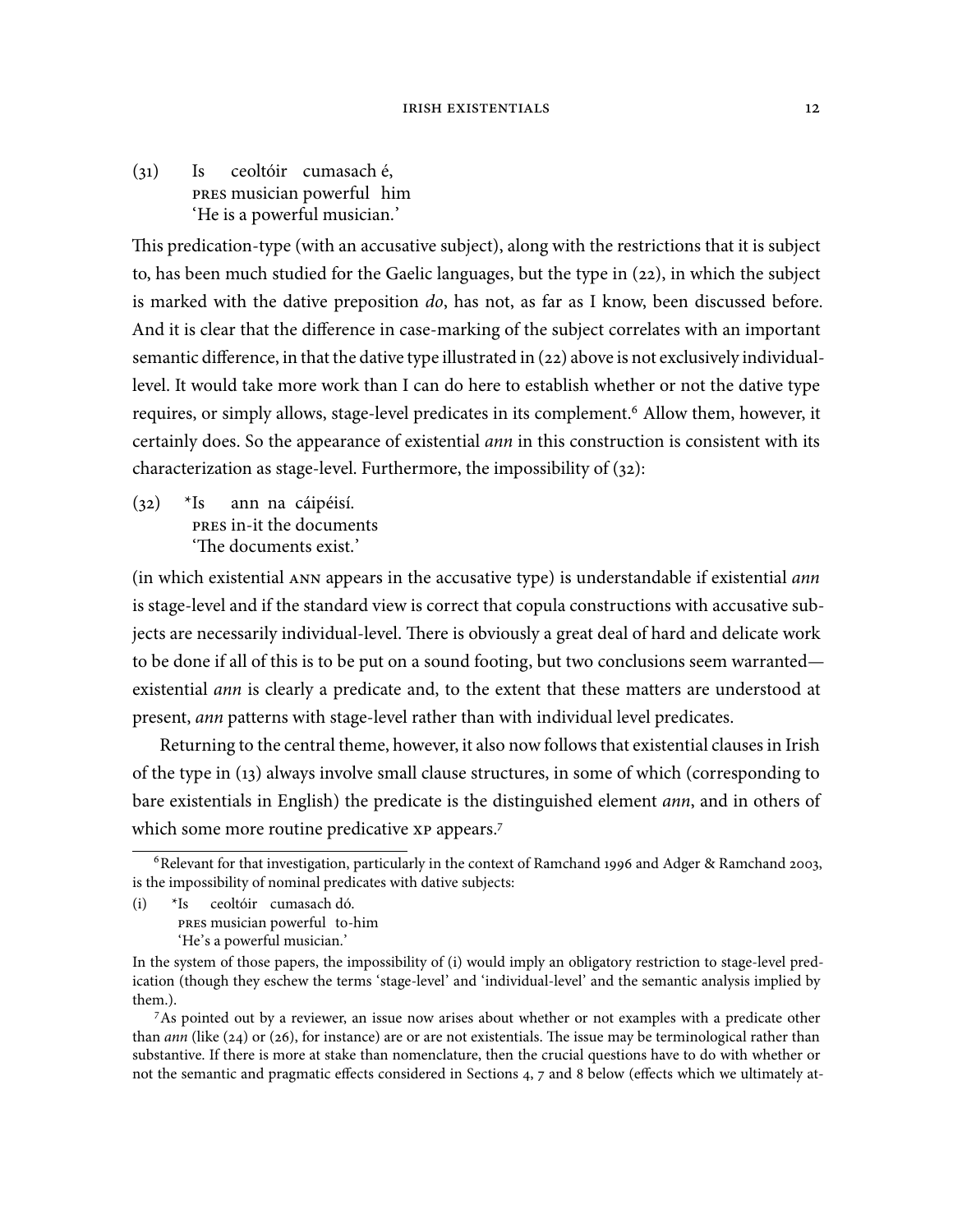If it is established that existential *ann* is a syntactic predicate of a certain type, we can go on to ask about its semantic content. We might in fact begin by asking whether or not it has any semantic content. Given its apparent kinship with English *there*, which is often taken to be a semantically empty (expletive) element, one could ask if Irish *ann* were not similarly a semantically empty (expletive) predicate. Such elements might exist, although I do not know of any convincing examples. We needn't pursue the matter, though, since there is strong evidence that the existential predicate in Irish is not in fact semantically empty. We will see some additional evidence for this conclusion at a later point in the discussion, but for now, the crucial observation is that *ann* in its existential use can be focused. This possibility is seen in the examples in  $(34)$ , which involve the cleft construction. The pragmatic function of a cleft is, in general, to express contrastive focus.

 $(33)$  Ba **COP[PAST]** in Derry **C** was-born him i nDoire a rugadh é. 'It was in Derry that he was born.'

In an example such as  $(33)$ , an alternative-set of places in which he might have been born is introduced, and the assertion is that in just one of those places was he actually born. Consider in that light the examples in  $(34)$ <sup>8</sup>:

| (34) | a. | ann a bhí an saol neamh-bhuartha an t-am sin.<br>Ba                                    |
|------|----|----------------------------------------------------------------------------------------|
|      |    | $\text{COP}[\text{PAST}]$ in-it c be $[\text{PAST}]$ the life untroubled the time that |
|      |    | 'It really is true that there was an untroubled life at that time.'<br><b>RGB 71</b>   |
|      |    | ann a bhí a' chuideachta a' teacht 'na bhaile ón<br>$h \cdot B'$                       |
|      |    | COP[PAST] in-it c be [PAST] the good-company come [PROG] home from-the<br>aonach,      |
|      |    | fair                                                                                   |
|      |    | 'There really was good company as we came home from the fair.'<br>CAS 35               |
|      |    |                                                                                        |

Such examples are difficult to render naturally in English translation, but they are not difficult to understand and they have, as we will see, a natural interpretation in terms of the standard

 ${}^{8}$ I am grateful to Lillis Ó Laoire for a very helpful discussion of the interpretive properties of examples such as those of  $(34)$ .

tribute to interpretative properties of  $ann$ ) extend fully to examples like (24) and (26), which are built around non-existential predicates. This is an important question, but resolving it is an extremely delicate matter empirically and I am unfortunately not in a position to pursue it here. If it turns out that the crucial effects also turn up in such examples, then there must be an additional compositional path which leads to them. One would then need to ask what that path is. Initial indications, though, are that the effects do not hold. As far as I know, for instance, there is no reason to think that the definiteness effect as discussed in Sections  $5$  and  $7$  belows holds in general for examples of the type in  $(24)$  and  $(26)$ . The matter deserves a thorough discussion though.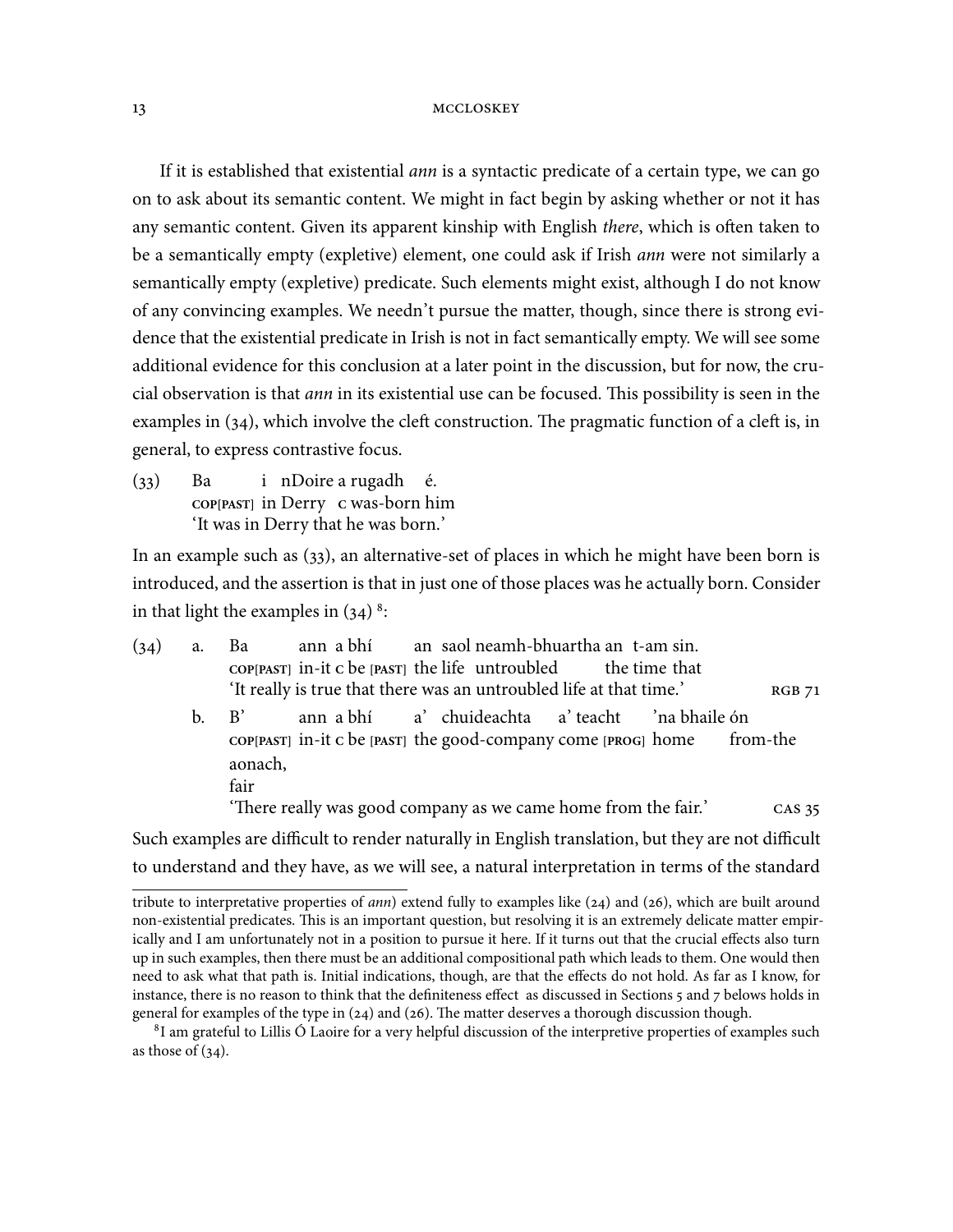semantics/pragmatics of contrastive focus.<sup>9</sup> A way of understanding, say,  $(34a)$  is that it makes salient an alternative set consisting of two propositions—that an untroubled life was in existence at that time and that an untroubled life was not in existence at that time. Further, it is used to assert the former. If this is even roughly right, it must be that Irish *ann*, but not English *there*, is semantically contentful. Compare  $(34)$  with the thorough impossibility of English  $(35)$ :

 $(35)$  \*It was there that was plenty of food.

There is presumably no syntactic flaw in  $(35)$ , given  $(36)$ :

(36) It was Sally that was the competent one.

However, there is a natural semantic-pragmatic explanation for what goes so badly wrong in  $(35)$ . If the post-copula position of a cleft structure is reserved for elements which can be contrastively focused, then the element that occupies that position had better have the kind of semantic content which can support the construction of the appropriate alternative-set. If the nominal there lacks all semantic content, it cannot fulfill this function. But from this line of reasoning it follows in turn that the well-formedness of  $(34)$  must indicate that Irish ann does in fact have the kind of semantic content which would support the construction of the needed alternative set. We will develop a proposal at a later point about what that content might be, but at this point we are in a position to understand a further contrast between English expletive there and Irish ann. In Irish, ann never appears in presentational clauses such as  $(37)$ :

 $(37)$  Ghaibh move [PAST] to-them up the hill man bald without any ear chucha suas an cnoc fear maol gan aon chluas air. on-him 'There came towards them up the hill a bald man who had no ears.' soca 102

Such structures show the empty post-verbal subject positions expected of a null subject language or of a language in which the EPP is at least partially inactive. If ann is exclusively predicative and semantically contentful, its failure to appear in presentational structures such as  $(37)$  is expected.

The general conclusion, then, must be that *ann* is a predicate which has semantic content (stage-level) and that its semantic content is uniquely appropriate for the expression of existential propositions.

It is tempting at this point to make a connection with the work of Moro  $(1989, 1997)$ , who argues that English *there* originates as the predicate of a small clause and raises to the specifier position of T under EPP pressure. On this view, Irish and English existentials would have a

<sup>&</sup>lt;sup>9</sup>In addition to the interpretation discussed in the text, examples like  $(34)$  also have, unsurprisingly, an interpretation on which ann is a deictic locative. Consultants are clear about this ambiguity.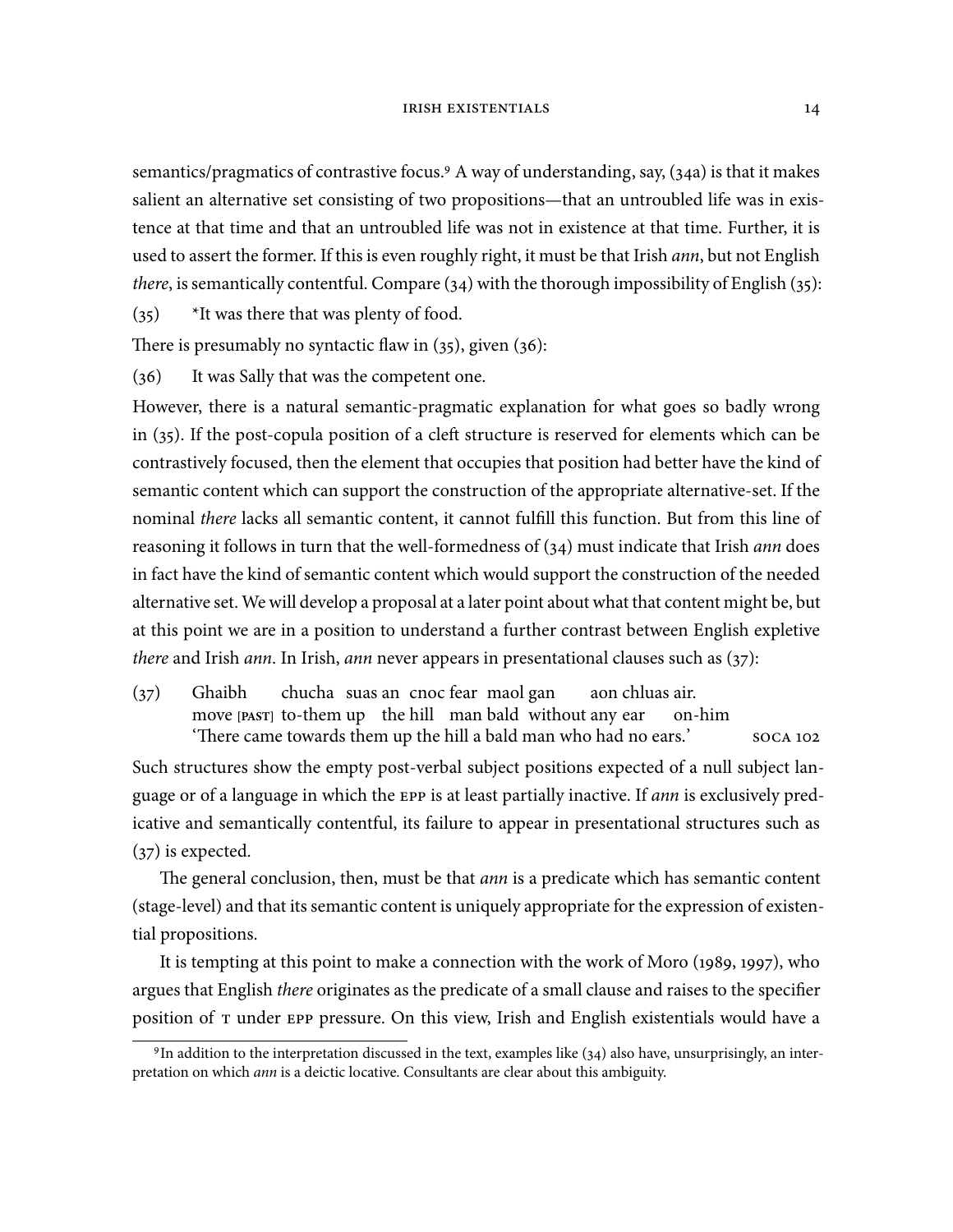great deal of their structure in common (they would in effect share underlying forms), the principal difference between the two flowing from the different status of the EPP in the two languages (always active in English, never or only occasionally active in Irish). I have nothing definitive to say here about this way of making a link between the existential structures of the two languages, but I want to offer two observations that I think are relevant to assessing the viability of this class of proposals.

The first has to do with interpretation. The contrast explored above between  $(34)$  and  $(35)$ suggests that there is an important difference between Irish *ann* and English *there*: the former has semantic content, the latter does not (as is traditionally assumed). If these conclusions are correct and if we identify Irish *ann* with English *there* in its pre-movement position, then we must construct the raising analysis for English in such a way that the semantic content of predicative there is voided as a consequence of raising. It would surely be possible to develop the needed technology, but it is hardly clear that this is a theoretical possibility that we should countenance.

Also relevant for this discussion are certain structures found in Irish varieties of English, illustrated in  $(38)$ :

- $(38)$  a. There's no mistake in it. Salmon is good.
	- b. There was only the one bit of snow in it last year.
	- c. There's no doubt in it.
- $(39)$  There's people in it wouldn't give you the time of day.

 $(39)$  corresponds to standard English  $(40)$ :

 $(40)$  There are people who wouldn't give you the time of day.

In these varieties, then, existential sentences have, or may have, the schematic form in  $(41)$ :

 $(41)$  there T be DP in-it

The phenomenon illustrated in  $(38)$  and  $(39)$  is widespread in the varieties of English spoken in Ireland and has been much discussed in the dialectological literature—especially in Filppula's comprehensive study (Filppula 1999:  $227-228$ ), from which the examples in (38) are taken;  $(39)$  is from my own observation. There is no doubt that the syntactic pattern illustrated in  $(38)$  and  $(39)$  derives from the Irish structures that we are exploring here. What they indicate is that in the language-contact situations in which Irish varieties of English were forged, Irish ann is not identified with English there; rather a newly-minted predicative PP is innovated to fulfill the function served by ann in the Irish substrate. It is not obvious how to interpret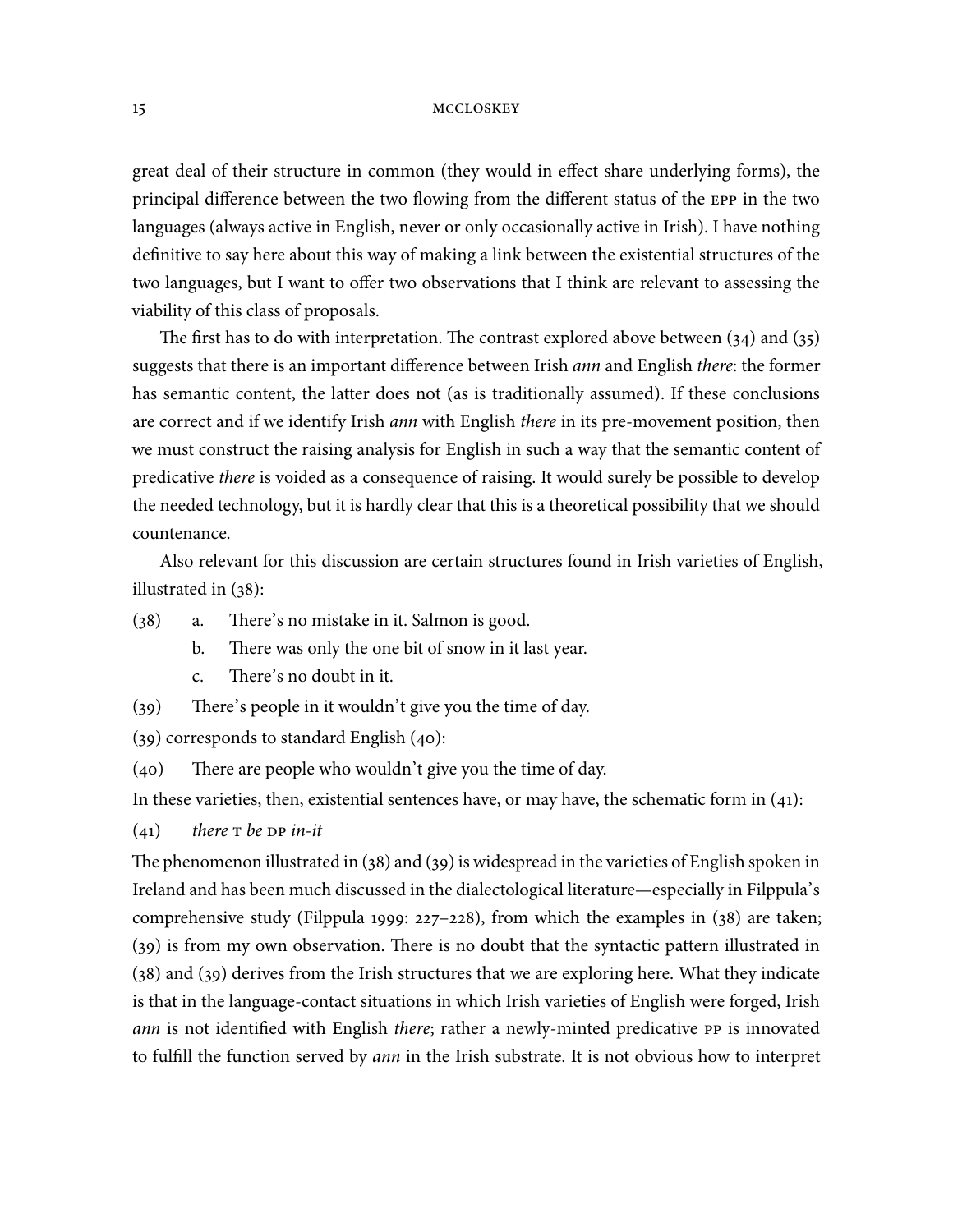#### IRISH EXISTENTIALS 16

the evidence of such linguistic transfers, but two observations seem warranted. The first is that Hiberno-English in it, like its Irish source, has semantic content; Bliss (1984) and Henry  $(1957)$ , both perceptive observers, assign the meaning 'in existence' to *in it* in this use. The second observation is that it is hard to see how *there* in  $(38)$  and  $(39)$  could have raised from the predicate position of the small clause complement of be, since that position is occupied by the PP in it. Yet we hardly want to say that there in these Hiberno-English varieties has an entirely different syntax from the instance of there found in 'standard' English.<sup>10</sup>

Returning now to our principal theme, however, we can pull together the threads of the discussion so far as follows: Irish possesses a non-verbal existential predicate *ann* which, while homophonous with, and diachronically related to, a locative anaphor, is clearly today a distinct lexical item, whose semantic content is uniquely appropriate for the expression of existential propositions. Since this predicate has semantic content, it may be focused, and further it shows the characteristic distribution of a stage-level predicate, appearing either in certain predicative copula constructions, or else as the predicate of a small clause.

With this much in place, we can begin to redeem one of the promissory notes made at the beginning of the paper, by asking how many of the familiar properties of existential structures remain constant in this very language-particular setting and what kinds of differences emerge. This should put is in a position to make some useful deductions about how the various pieces of the existential puzzle fit together and how those pieces interact. Crucial in this will be the question of what contribution the existential predicate ann makes to the composition of the existential proposition. We begin that investigation in the following section.

# 4 CONTEXT AND LOCATION

Many studies of the meaning of existential sentences have made a link between their semantic properties and the semantics of location, where 'location' is often understood metaphorically (see, for instance, Musan 1996 and Dobrovie-Sorin 1997). A particularly influential strand of

b. She was wearing ashes on her forehead, because of the day that was in it.

<sup>&</sup>lt;sup>10</sup>The construction in (41) exhibits a number of restrictions which should repay closer investigation. Although (i) is surprisingly impossible:

<sup>(</sup>i) \*No tea is in it.

the subject position may be occupied by the trace of  $\bar{A}$ -movement, as shown in (ii):

<sup>(</sup>ii) a. Given the day that's in it, we really shouldn't be at work at all.

c. I just feel lucky to have a job at all, in the times that are in it.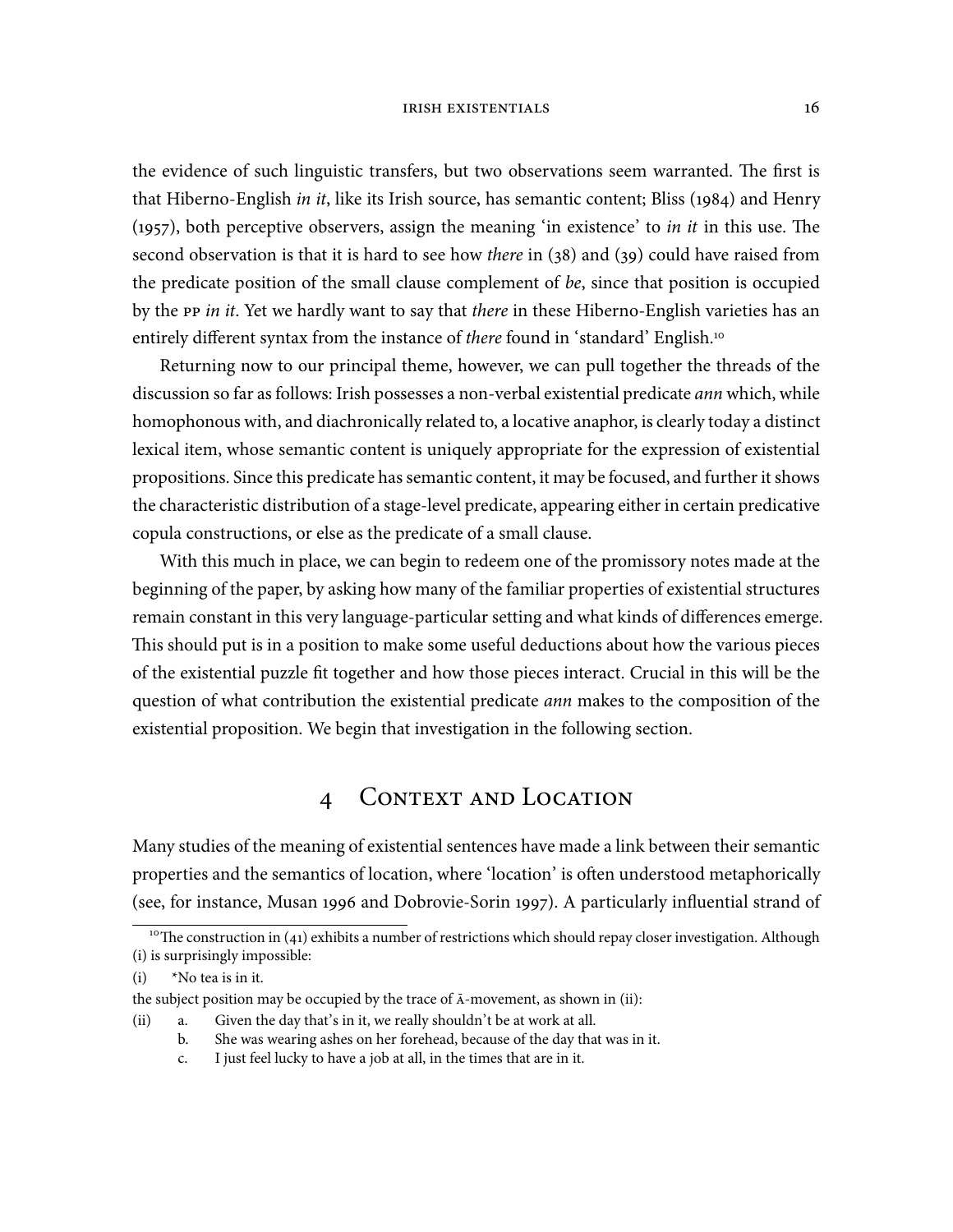work along these lines has been that pursued by Barbara Partee and Vladimir Borchev in a series of recent papers whose focus is on Russian and on the distribution of genitive case in that language (Borschev & Partee 1998, 2001, Partee & Borschev 2002, 2004, 2006, 2007). A core commitment of this body of work is that existential claims are strongly context-dependent, in the sense that they are always made relative to some location—a location which is sometimes metaphorical, which is often implicit and given by the context, but which nonetheless always functions as the perspectival center.

A very similar intuition is developed by Musan  $(1996:177)$ :

I assume that there is of a basically definite or deictic nature and indicates to the addressee that he should direct his attention to some location (in a wide sense) that is usually contextually-specified (Lumsden:  $1988:227ff$ )....

As shown in detail by Francez 2010, it is this property of context-dependence which ensures that those who use existentials are not in general committed to strong existential claims.  $(42)$ can be uttered truly and appropriately even in a context in which it is clear that tea exists in the world and in which this truth is taken for granted by all who take part in the conversation:

 $(42)$  There was no tea.

An utterance of  $(42)$  asserts only that some salient context or location is such that it includes no instances of the kind tea. This is why  $(43)$  is not contradictory:

 $(43)$  There was no tea, so we had to buy some.

Two questions at least arise at this point: (i) What is the content of this contextual restriction? (ii) What is the source of that content in the composition of existential structures?

For the first question, the most substantive and empirically successful set of proposals currently available, as far as I know, is due to Itamar Francez  $(2007, 2009, 2010)$ . Francez 2009 shows that the relevant effect is similar to, but crucially distinct from, the normal process of contextual domain restriction for natural language quantifiers. It is distinct from that process in affecting the scope set, rather than the restrictor, of the generalized quantifier denoted by the nominal in pivot position. Fixing the value of the restricting set requires the retrieval of two pieces of information from context: a familiar (inanimate) individual  $a$  and a binary relation R. The contextual restriction imposed in the existential, then, corresponds to the set of things which stand in the relation  $R$  to the familiar individual  $a$ , where the presupposition of familiarity is just that regularly associated with definite expressions. We can illustrate the workings of the proposal informally by considering the fragment of dialogue in  $(44)$ :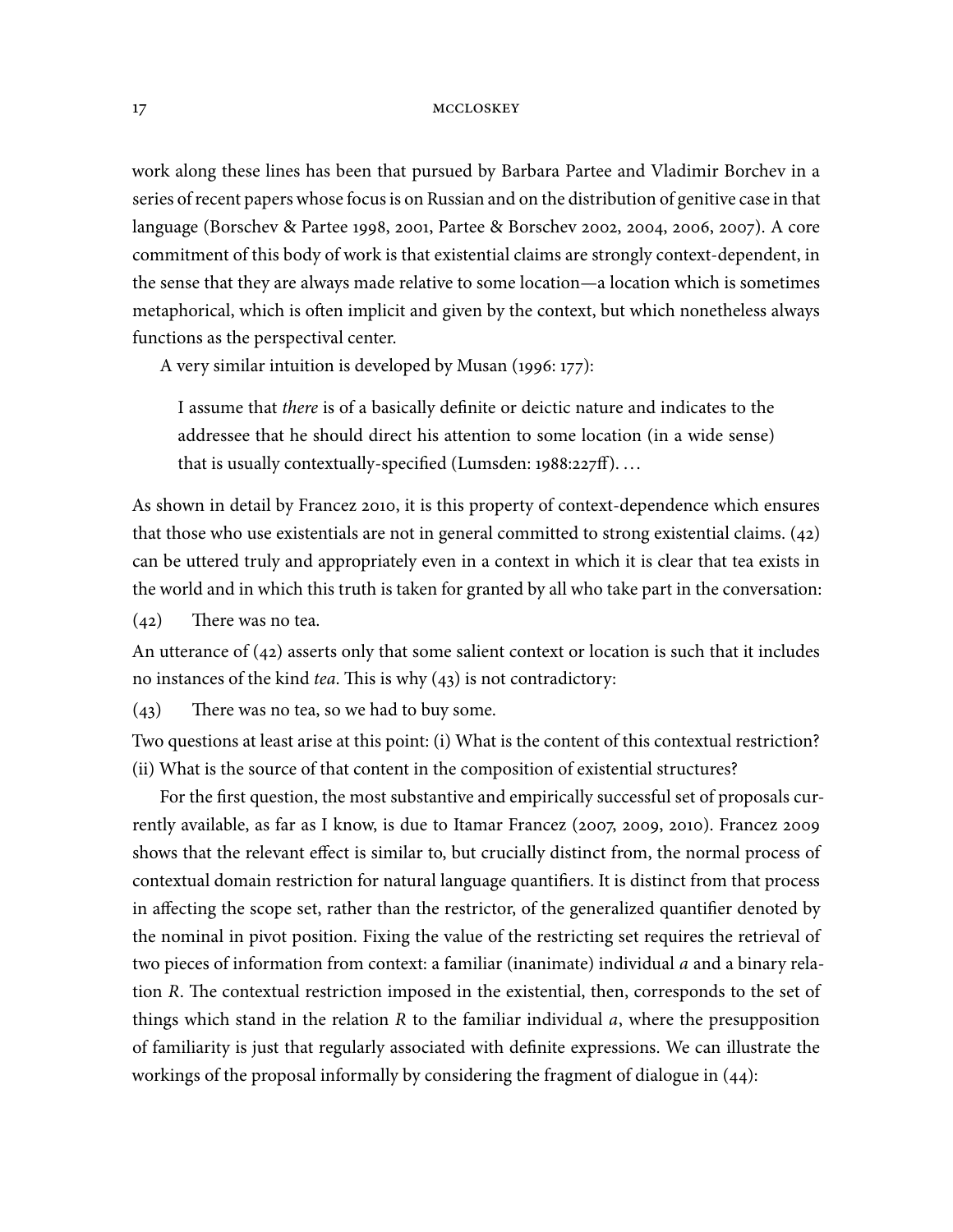$(44)$  speaker a: Why didn't you make breakfast? speaker B: There was no tea. SPEAKER A: You could've bought some.

For the existential used by speaker  $\overline{B}$  in (44), a likely candidate for the salient individual a is the shared home of the two interlocutors, and a plausible candidate for the relation R is the location relation. The content of the contextual restriction, then, can be represented as in  $(45)$ :

 $\lambda x$ [ R(x, a)]

In the case of (44), when appropriate values for R and a are supplied by the context of use, (45) comes to denote the set of things which are located in the shared home of the two speakers. Speaker  $\bf{B}$  in the exchange of (44) is in turn then taken to assert that the intersection of the set of things in the home with the set of things which instantiate the kind tea was null.<sup>11</sup> Crucially, no general claim about the non-existence of tea is forced.

If we accept this general approach to the content of the contextual restriction, we can address the second question—what is the source of this content in the composition of existential propositions? There are three approaches that I know of.

Borchev and Partee offer the schematic semantic analysis in  $(46)$  for existential sentences in general:

```
(46) BE (THING, LOC)
```
The element  $B$  is a cover-term for the class of unaccusative and semantically bleached verbs which support the genitive of negation in impersonal constructions in Russian. The LOCation argument is the source of the contextual dependence of existentials, since it follows from  $(46)$  that existential claims are always made relative to a particular, if metaphorical, location. On this view then, the contextual restriction whose content we have interpreted as in  $(45)$ , following Francez, originates as an implicit argument of the existential verb.<sup>12</sup>

For Bende-Farkas 1999 and for Musan 1996, on the other hand, the relevant restriction originates as part of the content of the element there (or the sequence there be) in English.

Finally, Francez (2007, 2009, 2010) argues that the content of (45) originates as an implicit argument of the pivot nominal. This is one aspect of a more general claim that the pivot nominal acts as the main predicate (in semantic terms at least) in existential structures.

<sup>&</sup>lt;sup>11</sup>To be strictly accurate, within the system of Francez 2010, *a* in (45b) will be a location and *R* the sub-location relation.

<sup>&</sup>lt;sup>12</sup>To be more precise, in the analysis of Francez 2010, it is the familiar individual a which is the implicit argument (a definite null anaphor), the relation R being supplied by more general mechanisms of pragmatic inference.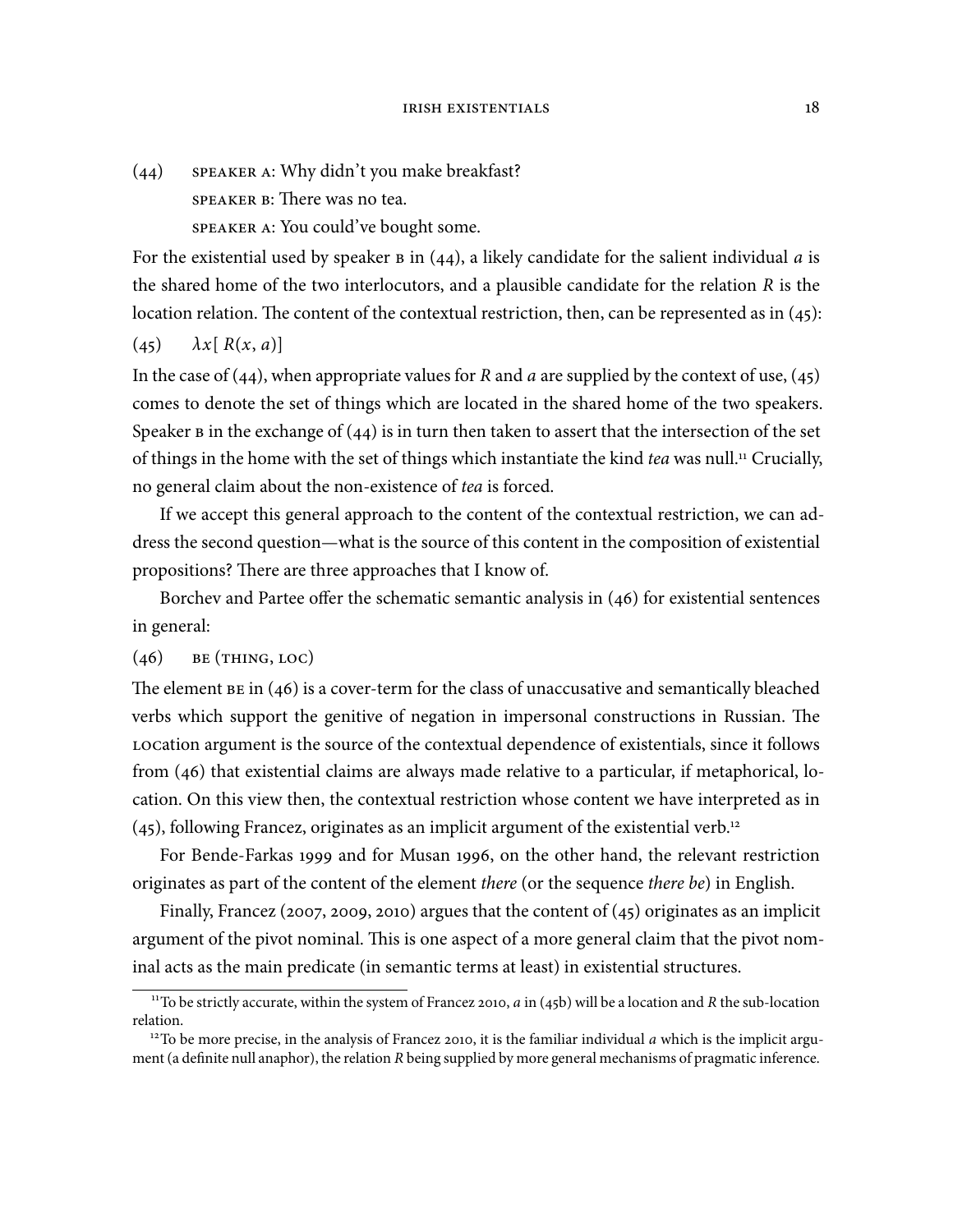With this much as background, we can return to existentials in Irish. It will surely come as no surprise, to begin with, that the kind of context dependence under discussion here is also a feature of existential structures in Irish. When the example in  $(47)^{13}$  was used in a recent radio-broadcast:

 $(47)$  Tá be **[PRES]** lack salt **[GEN]** in-it easpa salainn ann. 'There's a shortage of salt.'

the journalist who used it was not thereby committed to any large or global claim about shortages of salt. Quite the opposite in fact; the question under discussion when  $(47)$  was uttered was why, in the absence of any general shortage of salt in the world or in the country, there was not enough salt in that place (County Donegal) at that time (during a severe snow-storm) to keep roads clear.

If the facts of context dependence in existentials are no different in Irish than they are in English, we can go on to ask if any of the approaches to context dependence outlined above can help us better understand how context dependence manifests itself in Irish existentials. The answer is that neither the first nor the second can.

Consider first the possibility that the contextual restriction has its origin in an implicit argument of the existential verb. At the core of our considerations so far has been the idea that existential structures in the language involve an existential predicate ann which combines with a DP to form predicative or small clause structures—small clauses which can in turn be deployed in many contexts which lack a selecting verb or predicate. Yet even in the absence of any governing verb, such structures share all relevant properties (context dependence especially) with existentials in other languages. For instance, the discussion of which  $(47)$  was an actual part might well have continued as in  $(48)$ :

- (48) a. Cad chuige nach bhfuil salann dhá chur what-reason **NEG C** be **[PRES]** salt spread **[PROG-PASS]** on the roads ar na bealtaí? 'Why isn't salt being spread on the roads?'
	- b. Cionn is nach ann don tsalann. because **NEGC** in-it to-the salt 'Because there is no salt.'

 $(48b)$  has the same local and context-dependent interpretation as  $(47)$ ; it does not commit a speaker who uses it to the belief that salt does not exist. Here, though, there is no verb to be, and the syntax is probably very different from the syntax of  $(47)$ . What  $(47)$  and  $(48)$  have

<sup>&</sup>lt;sup>13</sup> Barrscéalta, Raidió na Gaeltachta, Tuesday morning, December 7th 2010.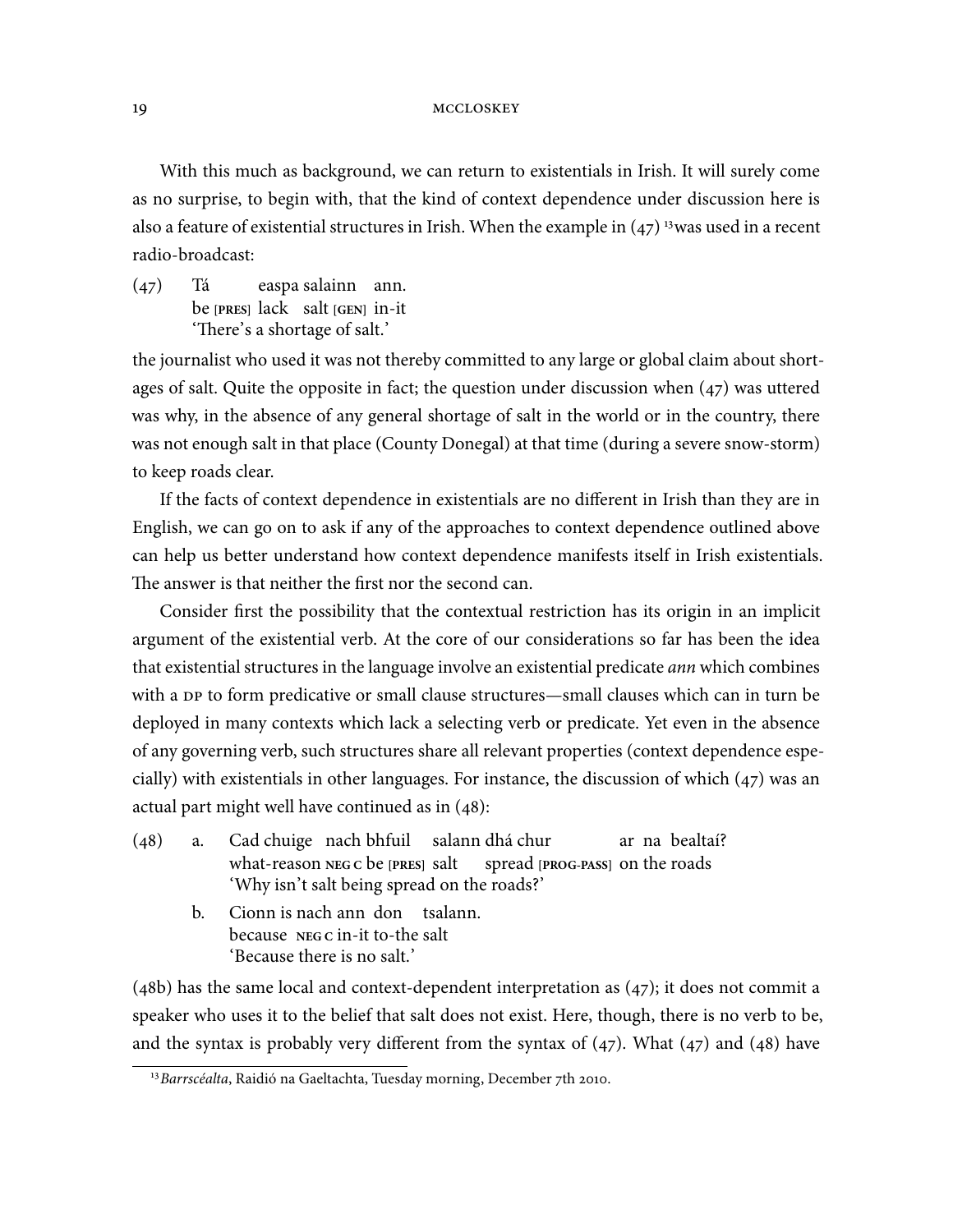in common, of course, is the pivot nominal and also the predicative expression *ann*. If these conclusions are right, it is unlikely that properties of an 'existential verb' such as  $BE$  of  $(46)$ can be the source of the context dependence in Irish existentials (whatever about how things work in other languages).

Nor is there an expletive element in Irish existentials in any of their variants (see McCloskey 1996 for general discussion and see the following section for more particular discussion of existential structures). We must therefore seek the source of context-dependence in the composition of the pivot nominal with the existential predicate *ann*, since only these elements are essential to the building of an existential proposition in Irish. That leaves three possibilities:

- the contextual restriction is part of the meaning of the pivot nominal (as in the analysis of Francez  $2010$ ,
- $\circ$  the contextual restriction is part of the meaning of the existential predicate *ann*, or
- $\circ$  the contextual restriction is syncategorematic, introduced as part of the compositional step by which *ann* is combined with the pivot nominal, but not part of the meaning of either element.

We have in fact already encountered observations which should help us to choose among these possibilities. We observed earlier that existential *ann* may be focused, as shown by the cleft examples in  $(49)$ , repeated from  $(34)$ :

| (49) | a. Ba ann a bhí an saol neamh-bhuartha an t-am sin.                                                                                                                            |
|------|--------------------------------------------------------------------------------------------------------------------------------------------------------------------------------|
|      | $\text{COP}[\text{PAST}]$ in-it c be $[\text{PAST}]$ the life untroubled the time that<br>'It really is true that there was an untroubled life at that time.'<br><b>RGB 71</b> |
|      | ann a bhí a' chuideachta a' teacht 'na bhaile ón<br>$h \cdot B'$<br>COP[PAST] in-it c be [PAST] the good-company come [PROG] home from-the<br>aonach,                          |
|      | fair                                                                                                                                                                           |
|      | 'There really was good company as we came home from the fair'<br>CAS 35                                                                                                        |

From the possibility of (49), it follows that *ann* must have semantic content and we must ask what that content might be. In our preliminary discussion of the interpretation of such examples, we spoke of an alternative set consisting of two propositions—for  $(49a)$ , that an untroubled life was in existence at that time and that an untroubled life was not in existence at that time.

We are now in a position to be a little more precise about this intuition. If we assume that Irish *ann* expresses the same content often attributed to the implicit locative argument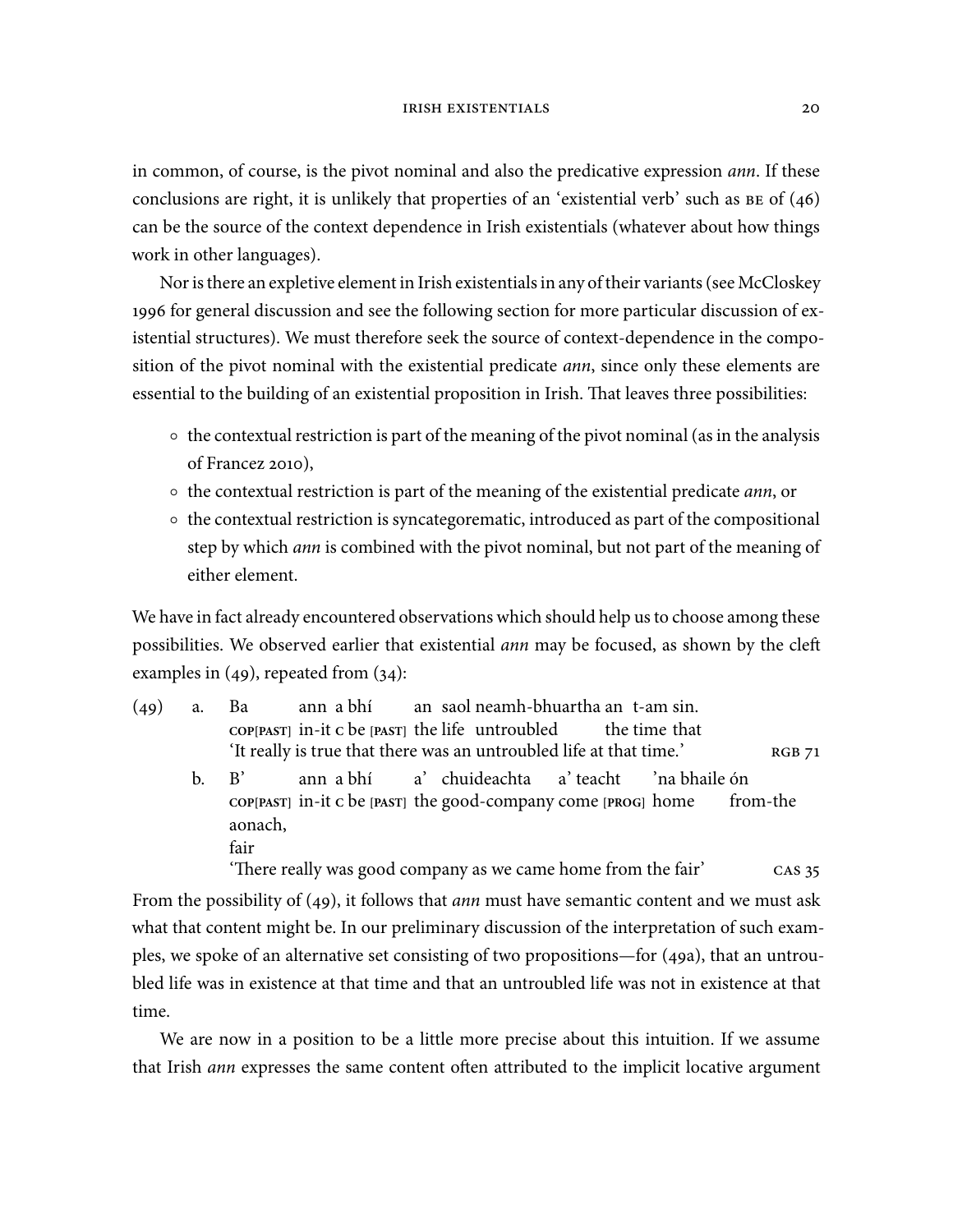assumed for other languages, then we begin to understand why examples like  $(34)/(49)$  are possible and why they mean what they do. That is, if existential *ann* introduces an anaphoric element which supplies the kind of contextual restriction in existential propositions argued for by Borchev and Partee, Musan, Bende-Farkas, Francez, and others, and if we follow in its particulars the account of Francez 2010, then *ann* will have a meaning, and it will have as at least part of its meaning the property of being an  $x$  which stands in the relation  $R$  to some contextually salient element  $a$  (often, but not always, a location in time or space). That is, it will subsume the content represented by  $(45)$ .

A number of choices arise at this point. It could be that the meaning of *ann* simply is  $(45)$ . On this view, when the meaning of the small clause headed by *ann* is composed, the interpretation of *ann* (namely  $(45)$ ) will compose with the generalized quantifier which is the denotation of its subject, and, as in the analysis of Francez 2010, the meaning of *ann* thereby comes to define the scope set for the subject quantifier. In the case of  $(47)$ , for instance, this will yield the interpretation in  $(50)$ :

### (50)  $\exists x$  [ salt-shortage  $(x) \wedge R(x, a)$ ]

A natural value for a in this context is the spatio-temporal region in which the conversation is taking place and a natural value for  $R$  is the binary relation of being in a spatio-temporal region. Interpreted as in (50), an utterance of (47) commits the speaker who used it to the claim that there is an eventuality of the salt-shortage kind which holds of the time and place defined by the conversation of which  $(47)$  was in fact a part.

This line of analysis lets us understand the context-dependence of existential claims in Irish within a reasonable framework of syntactic and semantic composition, but the real analytical payoff it yields is that it lets us begin to understand what cases like those in  $(34)/(49)$  might mean—cases in which the existential predicate appears in the focus position of a cleft. The ordinary semantic value of an example like  $(49a)$  will be that roughly represented in  $(51)$ :

(51)  $\exists x \, [\text{untroubled-life}(x) \wedge R(x, a)]$ 

where, as always,  $R$  and  $a$  get their values from the discourse context. In this case, since (49a) is an expression of nostalgia for a past time and a former state of the world, the value of  $a$  is a particular time in the (imagined) past and  $R$  is the relation of temporal location. The focus semantic value will be a set of alternative propositions of the same form as  $(51)$ , but with different values assigned to  $a$  (and perhaps to the relation  $R$  as well, though plausibility concerns will probably rein things in here). The ultimate effect will be that a use of  $(49a)$  will commit the speaker who uses it to a claim that at such and such a time-and-place, as opposed to other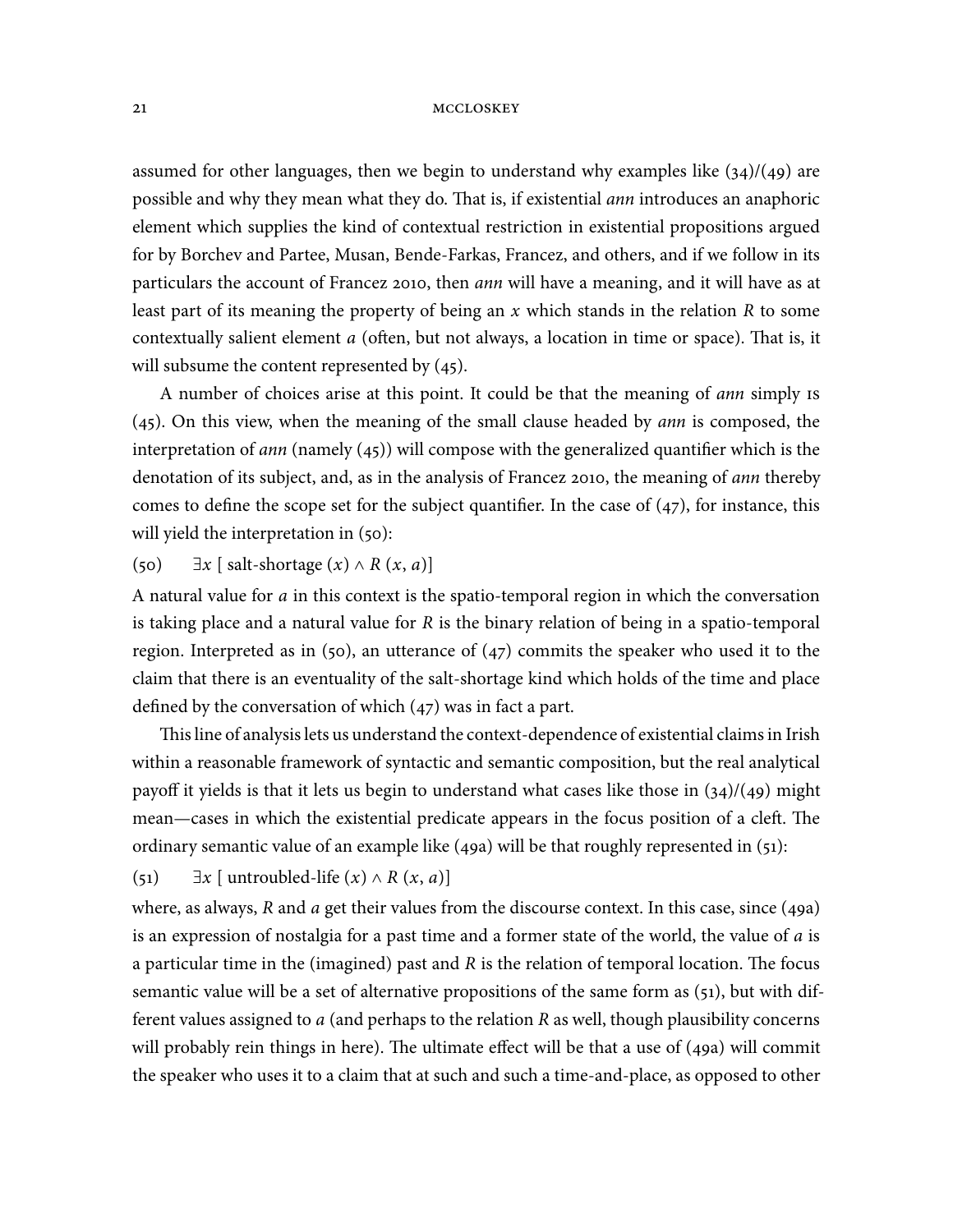imaginable times and places in an alternative-set (and notably the present time-and-place), life was untroubled.

This proposal goes a good distance towards letting us understand the context dependence of Irish existentials. It also begins to let us understand the particular force of clefts like  $(34)/(49)$ .

But it is not yet enough. The interpretation just sketched (in which one context is compared with another) is indeed available for such clefted existentials. But more often, the alternative set conjured up by a use of  $(34)/(49)$  consists of just two propositions. In the case of  $(49b)$ , for instance, those two propositions are (i) there was good company in that setting and (ii) that there was not good company in that setting. That is, an important aspect of the interpretation of  $(34)/(49)$  is that salient among the alternatives introduced by the focusing effect of the cleft are the alternatives of being 'in existence' or 'not being in existence' at some contextually given location, fixed for all of the alternatives. This is the sense in which *ann* really is an existential predicate, and it is this aspect of its meaning which is not yet captured by the proposal currently on the table. Put differently, this proposal does not yet provide an understanding of what is 'existential' about ann; it is unclear, for example, how in the context of this proposal one would make the crucial distinction between existential ann and the locative deictic ann.

It turns out, I think, that we can make progress on resolving this inadequacy by focusing on two additional questions whose relevance may not initially be obvious but which happen to be important in their own right:

- How is the sketchy syntax so far outlined to be embedded in a plausible larger theory of clausal syntax in Irish (and in general)?
- What is the status of the definiteness restriction in Irish?

Answering these two questions will involve us in what may well feel like a lengthy detour from our principal theme. But besides being important in their own right, the two questions turn out to be intimately related and mutually revealing. And they should also lead us back to a possible resolution of the impasse just reached.

We can begin with the second question.

# 5 THE DEFINITENESS RESTRICTION

Consider again our schematic structure  $(i)$ , repeated here as  $(52)$ :

 $(52)$   $\left[ \begin{array}{ccc} \frac{\pi}{2} & \frac{\pi}{2} \\ \frac{\pi}{2} & \frac{\pi}{2} \end{array} \right]$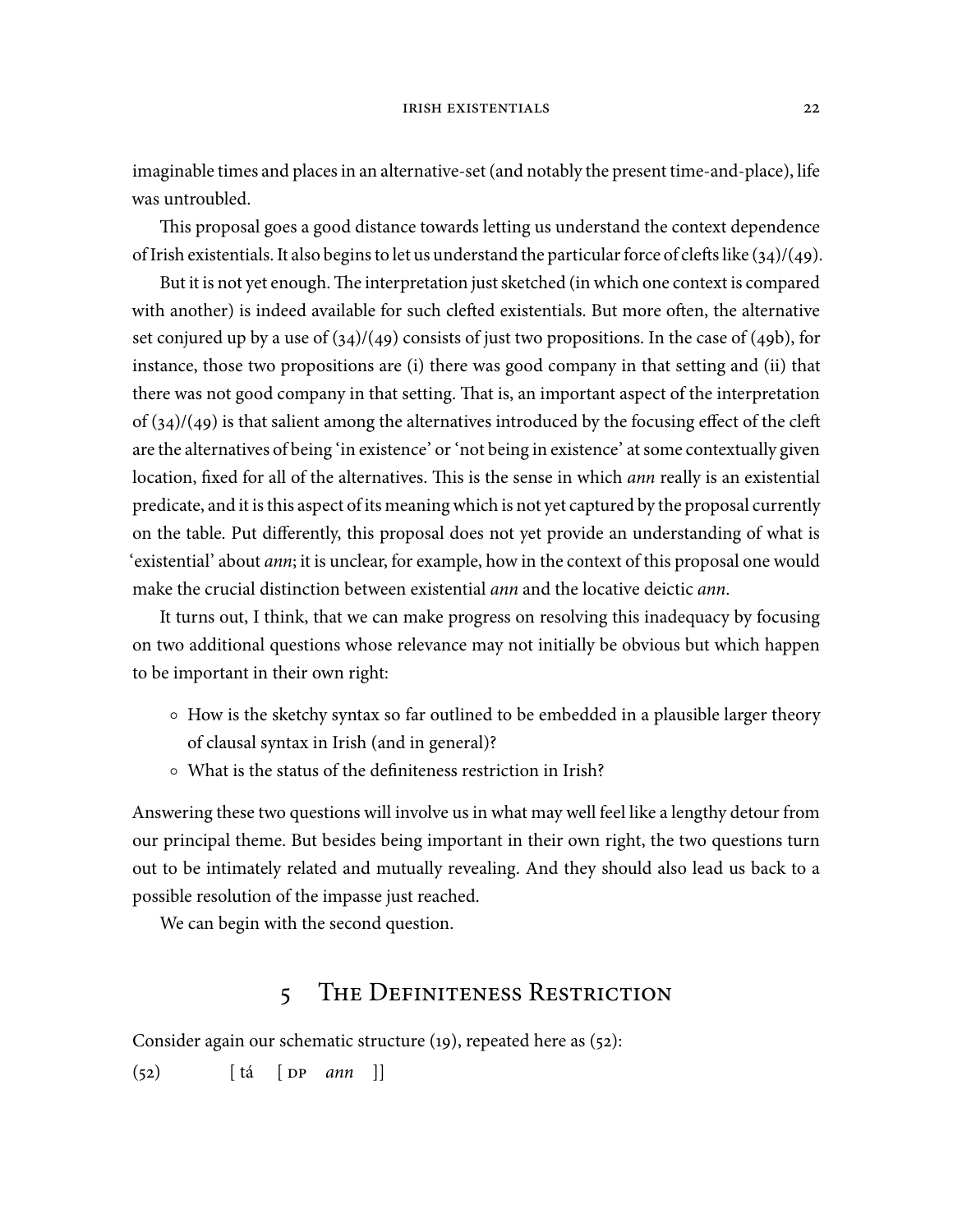If there were a definiteness effect in Irish of the familiar kind, then the  $DP$ -position of  $(52)$ should be unable to host strong quantifiers, and should be at least inhospitable to definites of various kinds. At first blush, there seems to be no such restriction. Definite descriptions in fact appear freely in the DP-position of  $(52)$ , as shown for DP's headed by the definite determiner in (53), and for  $DP$ 's whose definiteness is determined by a definite possessor in (54):

| (53) | a.             | Ní raibh na purgóidí ann na laethanta úd a tá<br>inniu<br>NEG be [PAST] the drugs in-it the days<br>those c be [PRES] today<br>'There weren't the drugs in those days that there are today.' | MBS 157        |
|------|----------------|----------------------------------------------------------------------------------------------------------------------------------------------------------------------------------------------|----------------|
|      | $\mathbf{b}$ . | Dá mbeadh an tÉirí Amach ann<br>if be [COND] the rebellion<br>in-it<br>'If there had been the rebellion'                                                                                     | GB 101         |
|      | $C_{\bullet}$  | a fhios<br>Bhí<br>go mbeadh an tsochraid ann.<br>acu<br>be [PAST] knowledge at-them c be [COND] the funeral in-it<br>'They knew that there would be the funeral.'                            | <b>STL 113</b> |
|      | d.             | nuair a bhí<br>an Drochshaol ann<br>when c be [PAST] the Famine<br>in-it<br>'When there was the Famine'                                                                                      | GOG 142        |
|      | e.             | cheart an tAifreann a bheith ann<br>ba<br>would-be right the mass<br>be $[-FIN]$ in-it<br>'There ought to be the mass.'                                                                      | IM 63          |
| (54) | a.             | a chlainne a bheith anois ann<br>d'fhéad clann<br>can [PAST] children his children be [-FIN] now in-it<br>'It could be that there are his children's children now.'                          | STL 7          |
|      | b.             | séasúr na móna ann go deireadh mí<br>Mheán Fómhair<br>Bíonn<br>be [HABIT] season the turf in-it till end<br>month September<br>'There's (it's) the turf-season until the end of September.'  | CF 82          |
|      | $\mathsf{C}$ . | tá bagairt an Bhéarla ann i gcónaí.<br>is threat the English in-it always/still<br>'There is always/still the threat from English.'                                                          | <b>PNG 335</b> |
|      |                | The examples in $(53)$ and $(54)$ involve small clause complements to the verb to be; those in $(55)$                                                                                        |                |
|      |                | illustrate the same fact for existential small clauses in other syntactic settings.                                                                                                          |                |
| (55) | a.             | an tráthnóna breá ann<br>tharla<br>Ó<br>since happen [PAST] the afternoon fine in-it<br>'since it happened that there was the nice afternoon'                                                | TGC 06         |

|  | since a happened that there was the firet anternoon | 1 JU 90 |
|--|-----------------------------------------------------|---------|
|  | b. D'fhan an regatta ann                            |         |
|  | remain [PAST] the in-it                             |         |
|  | 'The regatta remained (in existence).'              |         |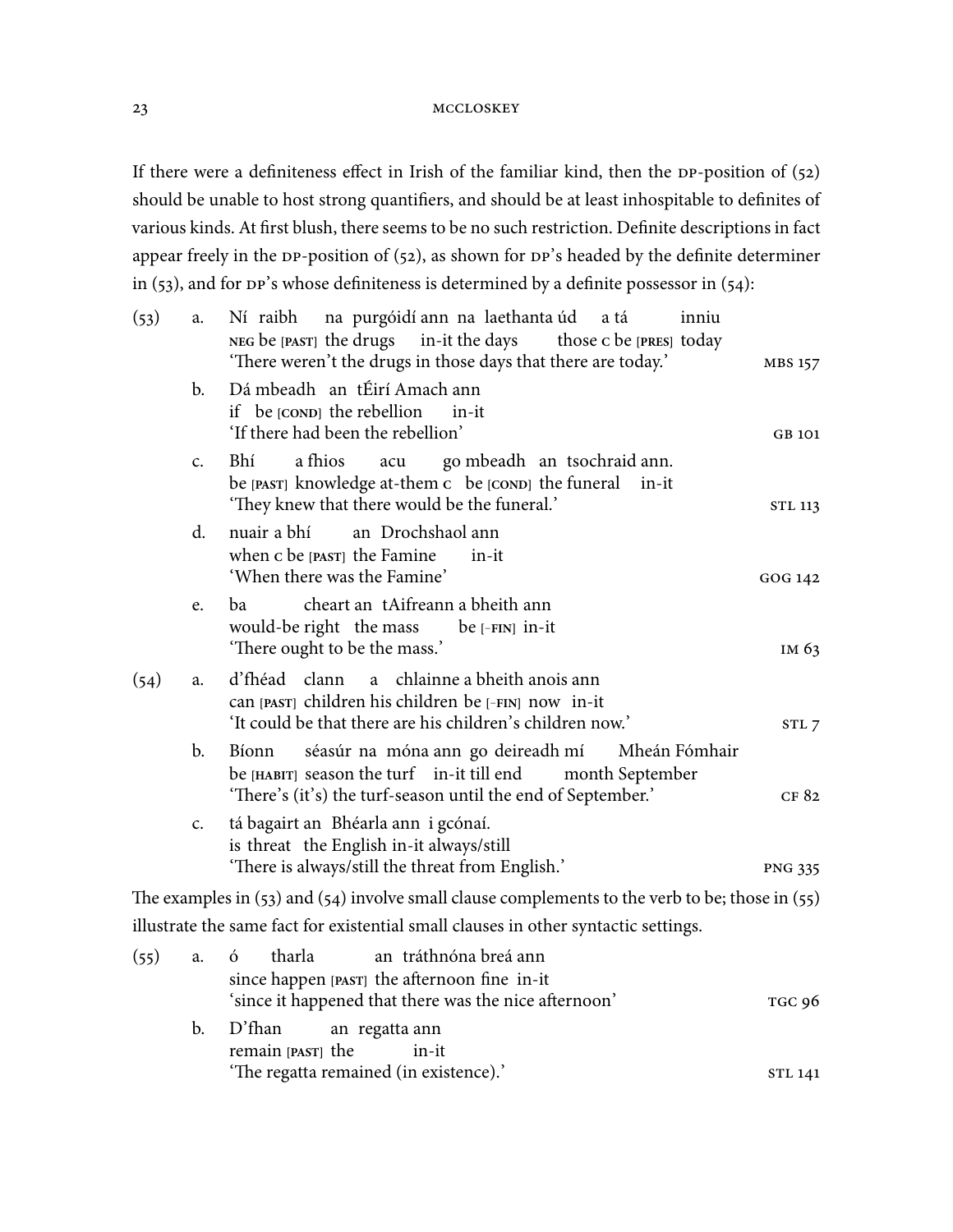#### IRISH EXISTENTIALS 24

| $\mathsf{C}$ . | agus an oíche ann                |                    |
|----------------|----------------------------------|--------------------|
|                | and the night in-it              |                    |
|                | 'since there (it) was the night' | SSPG <sub>16</sub> |

There has been some controversy about the status of the corresponding examples in English existentials (Prince 1978, Abbot 1992, 1993, 1995, 1997, Prince 1992, Ward & Birner 1995, 1997). While cross-linguistic comparison of degrees of acceptability or deviance are extremely difficult, my sense is that the status of these structures in Irish is quite different from their status in English. There is a reason why in English such examples are often judged as ill-formed out of context (note the status of the translations in  $(54)$  and  $(55)$ ). They are never so judged in Irish, as far as I know. We will be in a position, in section 7, to put this contention on a firmer basis; my conclusion for now, though, is that we have here a real contrast between Irish and English.

Demonstrative descriptions are also well-formed in pivot position, as shown in (56).<sup>14</sup>

| (56) | a.             | fhios ag a' diúlach go raibh sí seo<br>Bhí<br>ann<br>be [PAST] knowledge at the guy c be [PAST] she DEMON in-it<br>'The guy knew that there was this person.' | SAB 238         |
|------|----------------|---------------------------------------------------------------------------------------------------------------------------------------------------------------|-----------------|
|      | $\mathbf{b}$ . | go raibh an chontabhairt sin ann<br>c be [PAST] the danger that in-it<br>'that there was that danger'                                                         | <b>SBNI 119</b> |
|      | C <sub>1</sub> | An bhfuil an t-oileán sin i gcónaí ann?<br>INTERR is the island DEMON always in-it<br>'Does that island still exist?'                                         | CAB 132         |
|      | $d_{-}$        | na drocháiteacha. Tá<br>siad sin<br>ann.<br>the bad-places be [PRES] they DEMON in-it<br>'the bad places. They (those ones) exist.                            | DGD 156         |
|      |                | Proper names and pronouns occur freely, (57) illustrating both possibilities simultaneously:                                                                  |                 |
| (57) | I-am           | Táimse ann ó roimh Ábraham a bheith ann<br>in-it from before<br>be [-FIN] in-it                                                                               |                 |
|      |                | 'I have existed since before Abraham existed.'                                                                                                                | <b>NCS 251</b>  |
| (58) | a.             | sé ann thart fá chéad bliain<br>Tá<br>be [PRES] it in-it around hundred year<br>'It has existed for about a hundred years.'                                   | MSN 236         |
|      | b.             | rinne an Chomhairle Chontae dearmad<br>go raibh muid ann<br>made the County Council forgetfulness c be [PAST] we<br>in-it                                     |                 |
|      |                | 'The County Council forgot that we existed.'                                                                                                                  | MSN 236         |

 $14$ The examples in (56) do not have the quasi-indefinite or presentational interpretation available to English demonstratives in examples such as There was this guy I knew.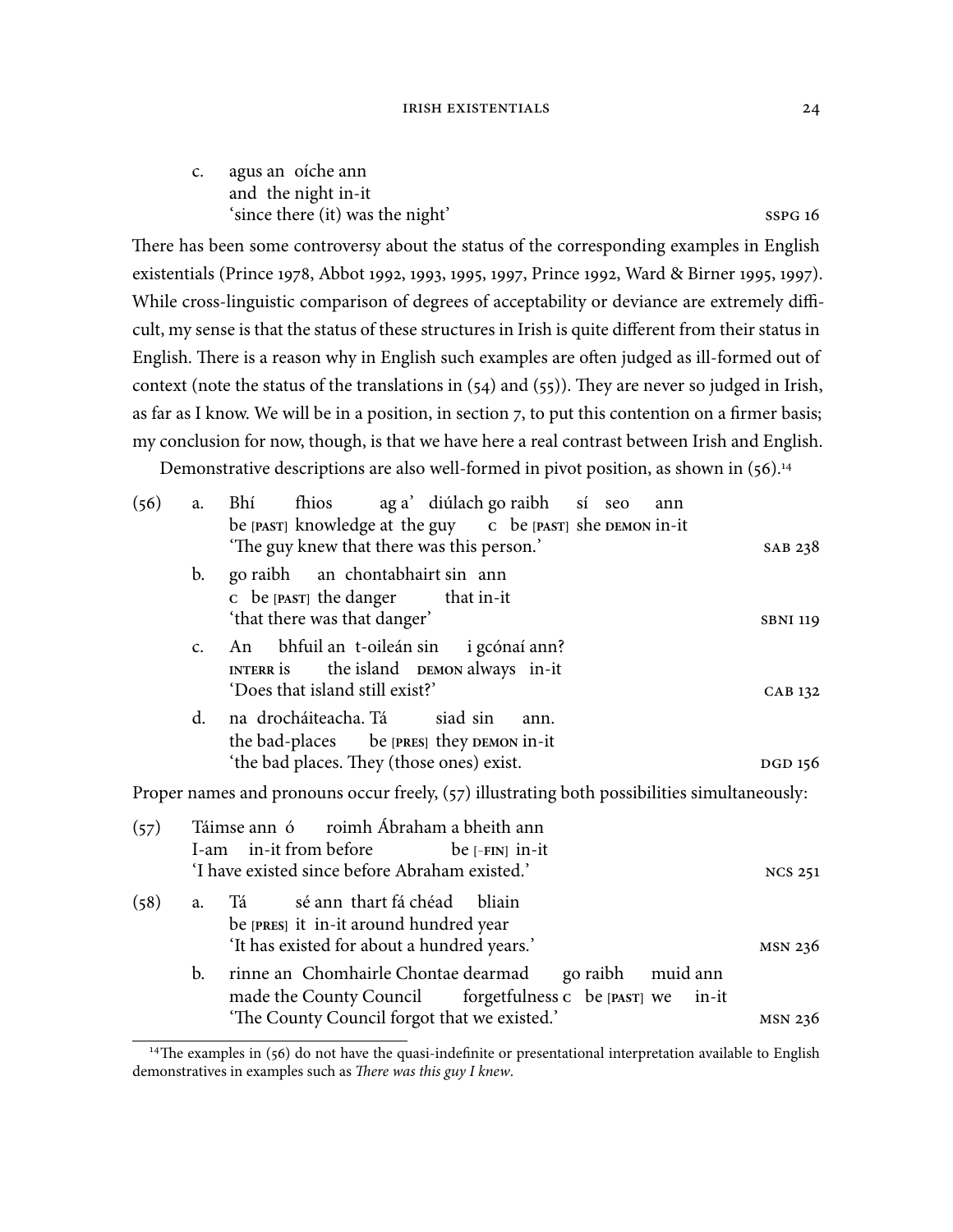| C <sub>1</sub> | mór an trua nach bhfuil siad anois ann.<br>$\frac{1}{s}$<br>COP[PRES] great the pity NEG c be [PRES] they now in-it                                               |                |
|----------------|-------------------------------------------------------------------------------------------------------------------------------------------------------------------|----------------|
|                | 'It's a great pity that they don't exist now.'                                                                                                                    | <b>MSN 227</b> |
|                | d. bhí sé ann roimh mo linn<br>be [PAST] he in-it before my time<br>'He existed before my time.'                                                                  | FCME 93        |
| e.             | cosúil nach rabhadar ann le tabhairt dúinn<br><b>1S</b><br>coppress like NEG c they-were in-it to-give-to-us<br>'It seems that there weren't them to give to us.' | GB 100         |
| f.             | cheapadar go mbeadh sí go deo ann<br>they-thought c be [COND] it always in-it<br>'They thought that there would always be it (the good weather).'                 | AII 124        |
|                | The definiteness effect emerges with force, however, when one considers the strong quantifiers.                                                                   |                |
|                | Examples such as $(59)$ are profoundly ungrammatical (or uninterpretable) <sup>15</sup> :                                                                         |                |

- $(59)$  a.  $*Tá$ be **[PRES]** most the people in-it **NEG C** be **[FUT]** satisfied ever bunús na ndaoine ann nach mbeidh sásta choíche. 'There are most people who will never be satisfied.'
	- b. \*Tá be **[PRES]** every person in-it **NEG C** be **[FUT]** satisfied ever achan duine ann nach mbeidh sásta choíche. 'There is everyone who will never be satisfied.'

Before we try to understand this pattern and its relation to manifestations of the definiteness effect in other languages, and in particular before we address the question of why the definites seem to pattern differently in Irish, we need to revisit our assumptions about how clauses are built in Irish. For it turns out that when we pay closer attention to the syntax of subject-hood in Irish, things become more complicated in an interesting and useful way.

# 6 CLAUSAL ARCHITECTURE REDUX

Consider once more the schematic structure in  $(3)$ , repeated here as  $(60)$ :

<sup>&</sup>lt;sup>15</sup>To be more precise—such examples are acceptable to the extent that they lend themselves to an interpretation involving a physical location, one involving the basic interpretation of *ann* as a deictic locative. When consultants are pushed to consider the existential interpretation, they typically report that it is impossible to work out what the examples ought to mean.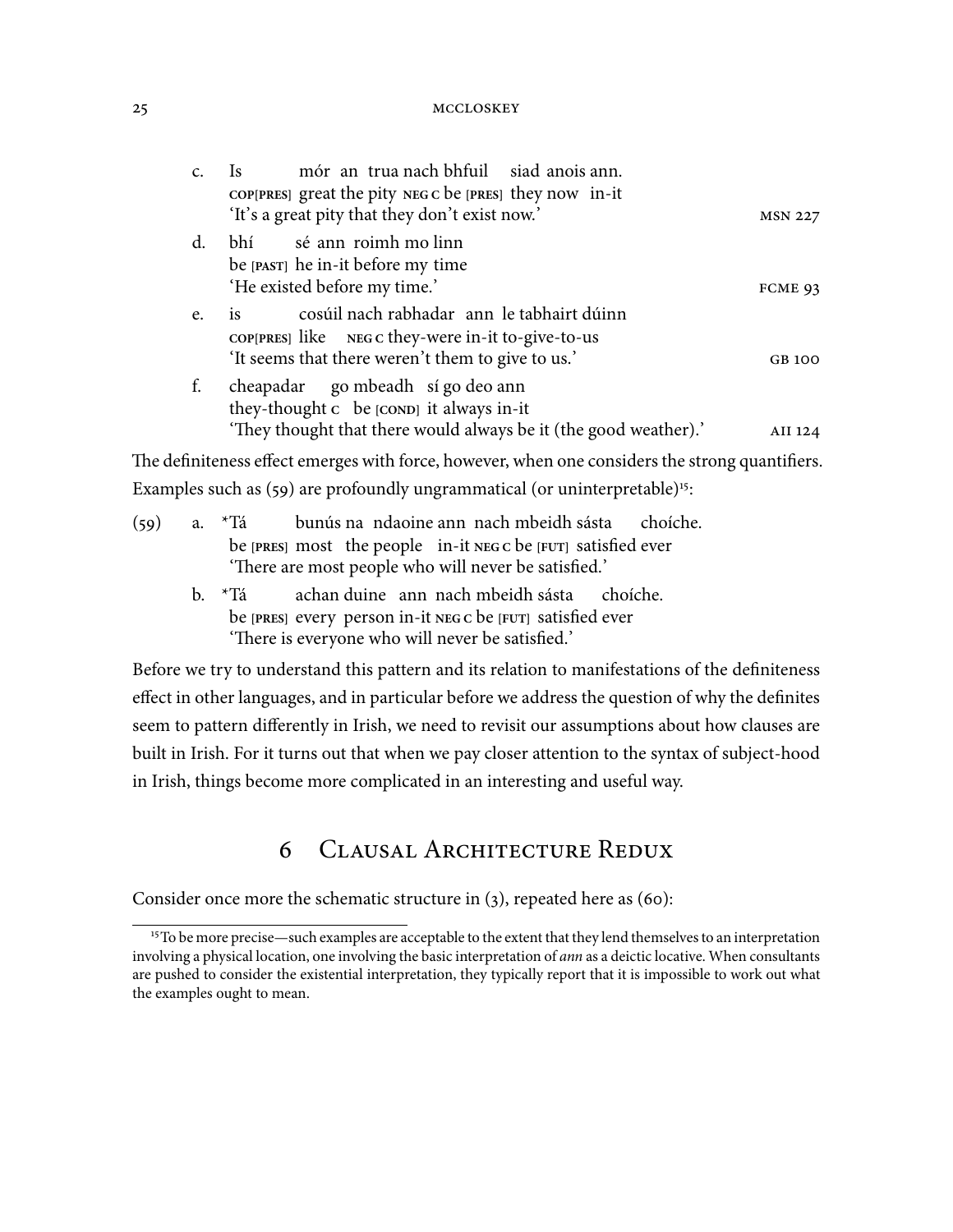

One way of fleshing out the general framework of understanding schematized in (60) is to assume the relatively simple structure in  $(61)$ :



On this view, the functional head corresponding to inflectional material is unitary and selects the verbal projection; the subject does not raise, but rather surfaces in the same position in which it is thematically licensed. The verb however, in amalgamating with inflectional material, raises past the un-raised subject, giving vso order.

Pleasing as this view is, it is known to be too simplistic. There is clear evidence that the subject in fact raises out of the verbal projection into the inflectional layer. That evidence is discussed in some detail in McCloskey 1996, 2001 and will not be rehearsed here. However, one relevant set of observations will be useful for the present discussion. There is a class of adverbs which can appear following the subject but preceding complements and vp-level adjuncts riamh (ever), go fóill (still, yet), fós (still, yet), choíche (ever), i gcónaí (always), go minic (often). They correspond closely to the class identified as  $VP$ -external or  $VP$ -peripheral in much comparative work, and there is in addition strong evidence from within the language that they are -external (from the study of ellipsis and from the study of non-finite clauses, in which verbs do not front). The examples in  $(62)$  are typical.

 $(62)$  a. **NEG** took bhfuair aon bhean riamh roimhe greim láimhe any woman ever before-it grip hand **[GEN]** on-him air. 'No woman had ever before taken his hand.'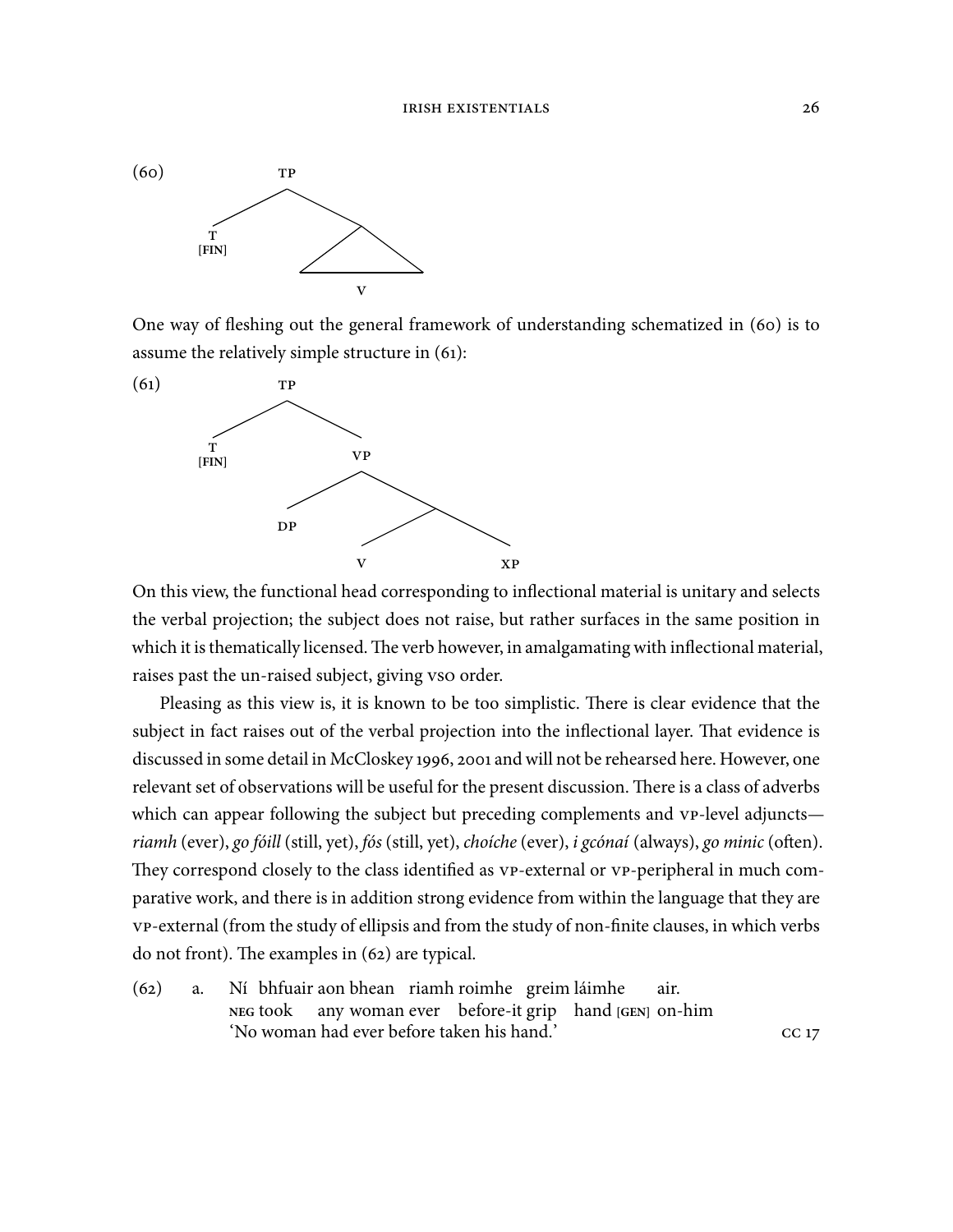| b. | Deireann siad i gcónaí paidir roimh am luí.          |                  |  |  |
|----|------------------------------------------------------|------------------|--|--|
|    | say [PRES] they always prayer before time lie [-FIN] |                  |  |  |
|    | 'They always say a prayer before bed-time.'          |                  |  |  |
|    | ní rachaidh trá choíche ar mo mheas ort.             |                  |  |  |
|    | NEG go [FUT] ebbing ever on my respect on-you        |                  |  |  |
|    | 'My respect for you will never wane.'                | <b>ODRII 255</b> |  |  |
| d. | ceo go mion minic ar na hoileáin seo.<br>Bíonn       |                  |  |  |
|    | be [PRES-HABIT] mist very-often on the islands DEMON |                  |  |  |
|    | 'There's very often mist on these islands'           | AII 125          |  |  |

In light of this, what is needed is something at least as elaborate as  $(63)$ :



Given  $(63)$ , there are two distinct projections in the inflectional layer between  $v$  and  $c$ , and the verb raises to a head-position above and to the left of the projection to which the most prominent case-less nominal in vp raises. It is an important question what these inflectional projections are ( $F2$  and  $F1$  of (63)), but it is not one that we need to resolve in order to make progress on our current questions.

# 7 THE DEFINITENESS RESTRICTION REDUX

The crucial observation is now that, given  $(63)$ , or similar elaborations, it is impossible on the basis of simple inspection of the word order alone, to know for a structure like  $(64)$ :

 $(64)$   $[\text{TP} {T+V}$  DP XP ]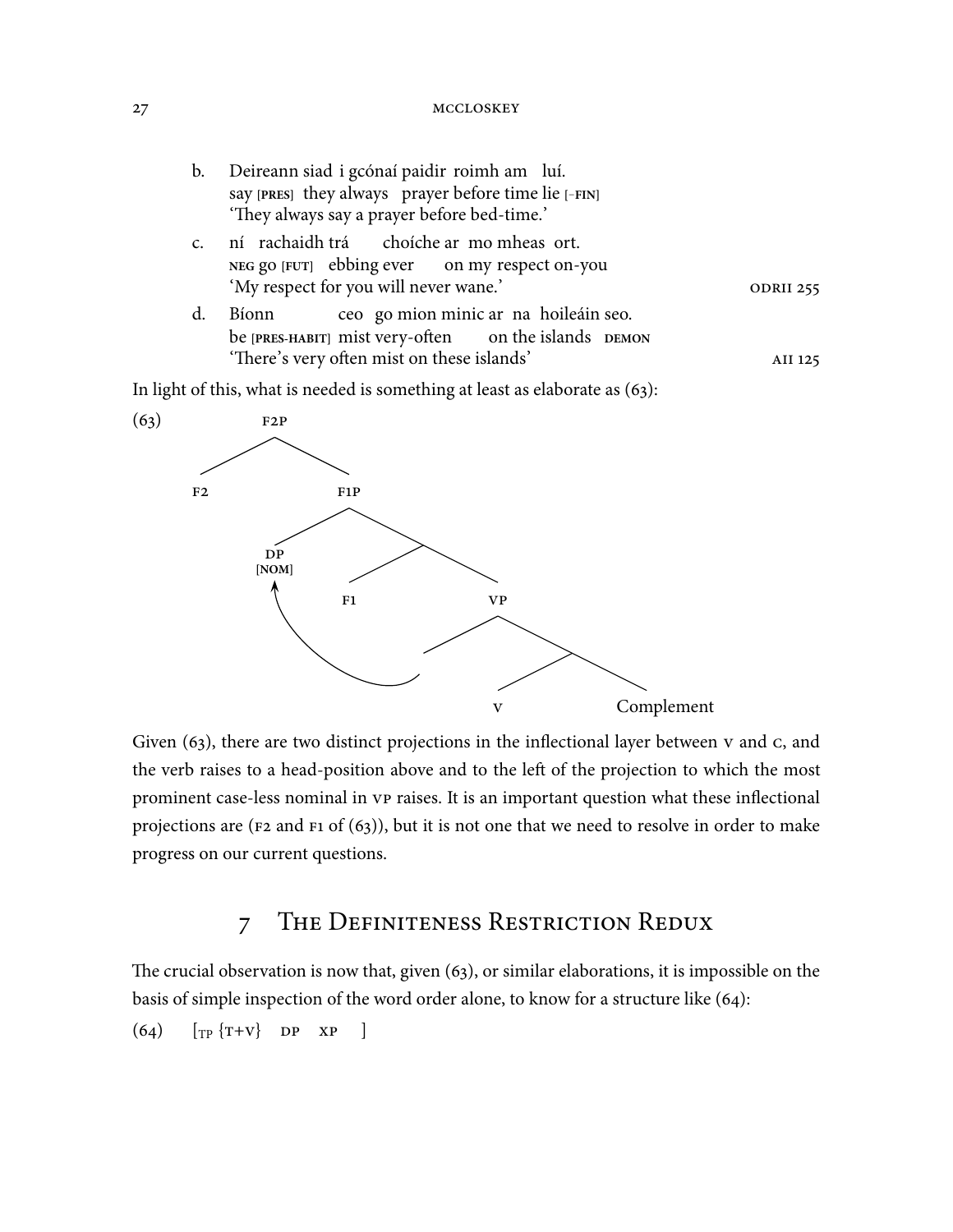whether  $DP$  occupies the higher or the lower of the two 'subject-positions' in (63). For existential structures, this question is of central importance, since a nominal 'trapped' within could very well support a different range of interpretations than one which has been raised out of vp and into the inflectional layer (see especially Diesing 1992 and a great deal of related and subsequent work). The  $VP$ -peripheral adverbials discussed at  $(62)$ , however, provide us with a probe which will distinguish the two positions. Nominals which appear to the right of such adverbs must presumably be in the lower of the two positions of  $(63)$ , while nominals to the left of them must have raised out of vp.

Now note that in existentials (and in certain closely related clause-types), the subject may follow a  $VP$ -edge adverb; examples with the general structure in  $(65)$  occur freely, as shown in  $(66):$ 

 $(65)$   $\lceil_{\text{TP}}$  be ADV DP ann  $\lceil$ 

| (66) |               | a. ní raibh riamh díospóireacht ann fá na nithe seo<br>NEG be [PAST] ever debate in-it about the things DEMON<br>'there was never any debate about these things'<br><b>PNG 187</b>                         |  |  |  |  |  |  |
|------|---------------|------------------------------------------------------------------------------------------------------------------------------------------------------------------------------------------------------------|--|--|--|--|--|--|
|      | b.            | chomh maith mórchuid daoine ann<br>bhí<br>be [PAST] also<br>many people in-it<br>'there were also many people'<br>FI 236                                                                                   |  |  |  |  |  |  |
|      | $C_{\bullet}$ | i gcónaí grúpaí beaga ann fosta,<br>Bíonn<br>be [PRES-HABIT] always groups small in-it also<br>'There are always small groups also.'<br>BEO 9-1-02                                                         |  |  |  |  |  |  |
|      | d.            | i gcónaí daoine ann nach ndéanann a dhath.<br>Bíonn<br>be [PRES-HABIT] always people in-it NEG c do [PRES] nothing<br>'There are always people who do nothing.'                                            |  |  |  |  |  |  |
|      | e.            | anois cuid mhor daoine óga ann a tá tugtha don ól<br>Tá también<br>be [PRES] now many people young in-it c be [PRES] addicted to-the drink<br>'There are now many young people who are addicted to drink.' |  |  |  |  |  |  |
|      |               | Let $\mathbb{R}$ be a supposed to $f(\zeta)$ the nominal in the leaves (need a discussion) negation is indefinite.                                                                                         |  |  |  |  |  |  |

In all of the examples of  $(66)$ , the nominal in the lower (post-adverbial) position is indefinite. This is no accident. In the context of  $(65)$ , the definiteness effect re-emerges in full and familiar form. $16$ :

 $(67)$  a. \*Bhí be **[PAST]** still i gcónaí an Chéad Chogadh Domhanda ann the first war global in-it 'There was still the First World War.'

<sup>&</sup>lt;sup>16</sup>The contrasts in  $(67)$ – $(69)$  were confirmed by seven consultants. They are surprisingly clear and sharp.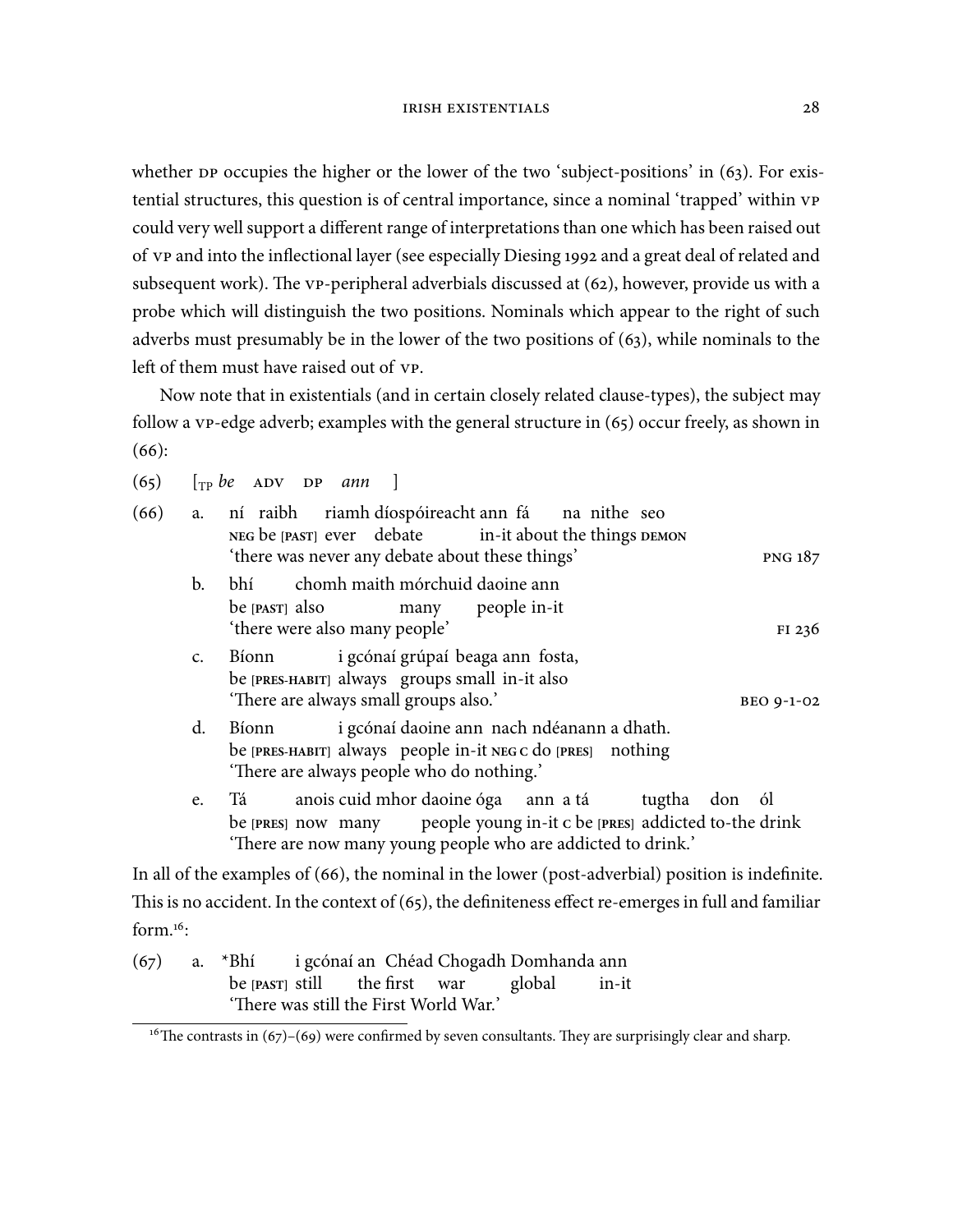- b. \*Bhí be **[PAST]** ever ariamh An Spiorad Naomh ann the spirit holy in-it 'There was always the Holy Spirit.'
- (68) a. Bhí be [PAST] the Shrovetide now in-it an Inid anois ann 'It was now Shrovetide.'
	- b. \*Bhí be **[PAST]** now the Shrovetide in-it anois an Inid ann 'It was now Shrovetide.'
- () a. Beidh na Dílseoirí i gcónaí ann. be **[FUT]** the Loyalists always in-it 'There will always be the Loyalists.'
	- b. \*Beidh i gcónaí na Dílseoirí ann. be **[FUT]** always the Loyalists in-it 'There will always be the Loyalists.'

It should be noted that there is no requirement that indefinites remain in the lower position, since we also have examples like  $(70)$ , in which an indefinite pivot appears to the left of adverbs which demarcate the left edge of  $VP$ .

| (70) | a. Ní bhíodh aon nursanna an uair sin ann.                                                                                                                              |                |
|------|-------------------------------------------------------------------------------------------------------------------------------------------------------------------------|----------------|
|      | NEG be [PAST-HABIT] any nurses the time DEMON in-it<br>'There were no nurses in those days.'                                                                            | GBR 152        |
|      | b. Ní raibh aon chóracha taistil an uair sin<br>ann<br>NEG be [PAST] any provisions travel [GEN] the time DEMON in-it<br>'There was no public transport in those days.' | AL 19          |
|      | c. Dúirt sé go raibh feirmeoir uair ann<br>say [PAST] he c be [PAST] farmer time in-it                                                                                  |                |
|      | 'He said that there was once a farmer.'                                                                                                                                 | <b>GBR 144</b> |

The correct generalization, then, is that only indefinites have the option of remaining in the lower of the two positions of  $(63)$ .

Further evidence for the existence of these two positions and for the special role that the lower position plays in existential structures, can be gleaned from the examples in  $(71)$ , whose relevance for the present context was first brought to my attention by Cathal Doherty. In these examples, it seems that both the lower and higher positions are simultaneously occupied:

 $(71)$  a. Tá be **[PRES]** we muid anois seisear now six-people in-it ann. 'Now we are six./There are six of us now.'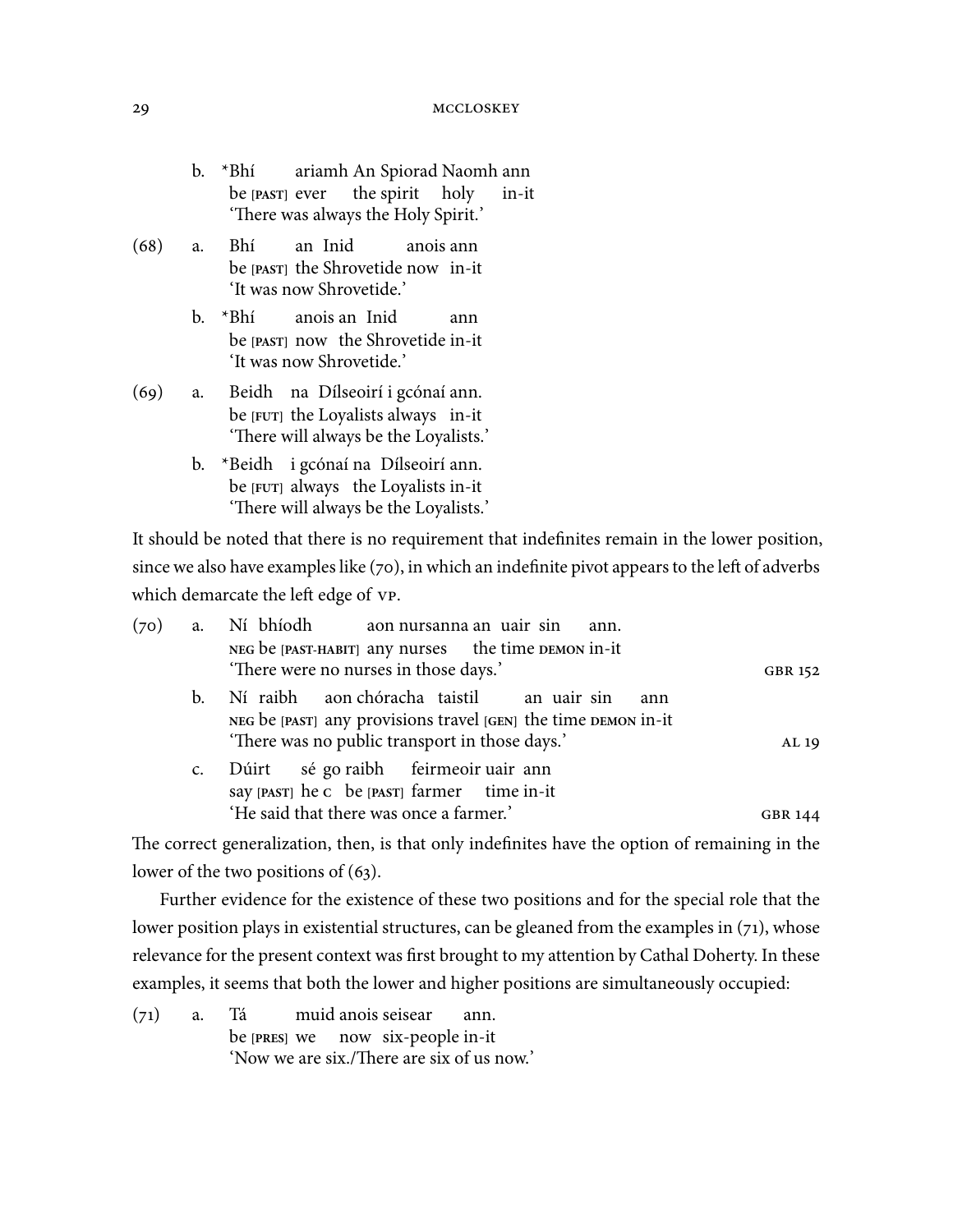#### IRISH EXISTENTIALS 30

b. ... go raibh be **[PAST]** they **[NOM]** siad 20,000 fear ann man in-it 'that there were 20,000 of them/that they were 20,000 strong' ERON 194

- c. Bhí be **[PAST]** they **[NOM]** crowd big in-it siad scaifte mór ann. 'There was a big crowd of them.'
- d. bhí be **[PAST]** they **[NOM]** three brothers in-it siad triúr deartháir ann 'There were three brothers of them.' The service is the service of the service in the service of the service is the service of the service in the service of the service of the service of the service of the service of the s

In such cases (which are felt by many contemporary speakers to be formal, if not archaic), there is a definite description in the immediate post-verbal position and an 'additional' cardinality expression to the right of the definite description, but to the left of the existential predicate. I cannot claim to understand the syntax of  $(71)$  (it is unclear to me in particular whether or not the higher and lower 'subject' positions are related by movement), but I suspect that the phenomenon represents a species of Quantifier Float however that phenomenon is ultimately to be understood. Partial understanding is possible, however, and if the definite and the cardinality expressions of  $(71)$  occupy the higher and the lower subject positions respectively of  $(63)$ , then the contrast exemplified in  $(72)$ , which is stark, falls into place:

- $(72)$  a. Bíonn be **[PRES-HABIT]** they **[NOM]** always crowd big in-it siad i gcónaí scaifte mór ann. 'There's always a big crowd of them.'
	- b. \*Bíonn be **[PRES-HABIT]** always they **[NOM]** crowd big in-it i gcónaí siad scaifte mór ann. 'There's always a big crowd of them.'

We should note in passing that the observations made in  $(67)$ – $(69)$  provide confirmation for a decision made earlier about how the definiteness effect presents itself in Irish. In discussing the status of definite descriptions in the subject position of Irish existentials (see  $(53)$ – $(55)$  above) we claimed that they were fully acceptable, by contrast with their English counterparts:

(73) nuair a bhí when **C** be **[PAST]** the Famine an Drochshaol ann in-it 'When there was the Famine'

This decision was made despite the fact that there has been controversy among researchers about the status of English examples like the translation of  $(73)$ . But we have just seen that the contrast in acceptability between the b-examples and the a-examples of  $(67)$ – $(69)$  is strongly felt, a fact which falls into place naturally if the b-examples are unacceptable to the same extent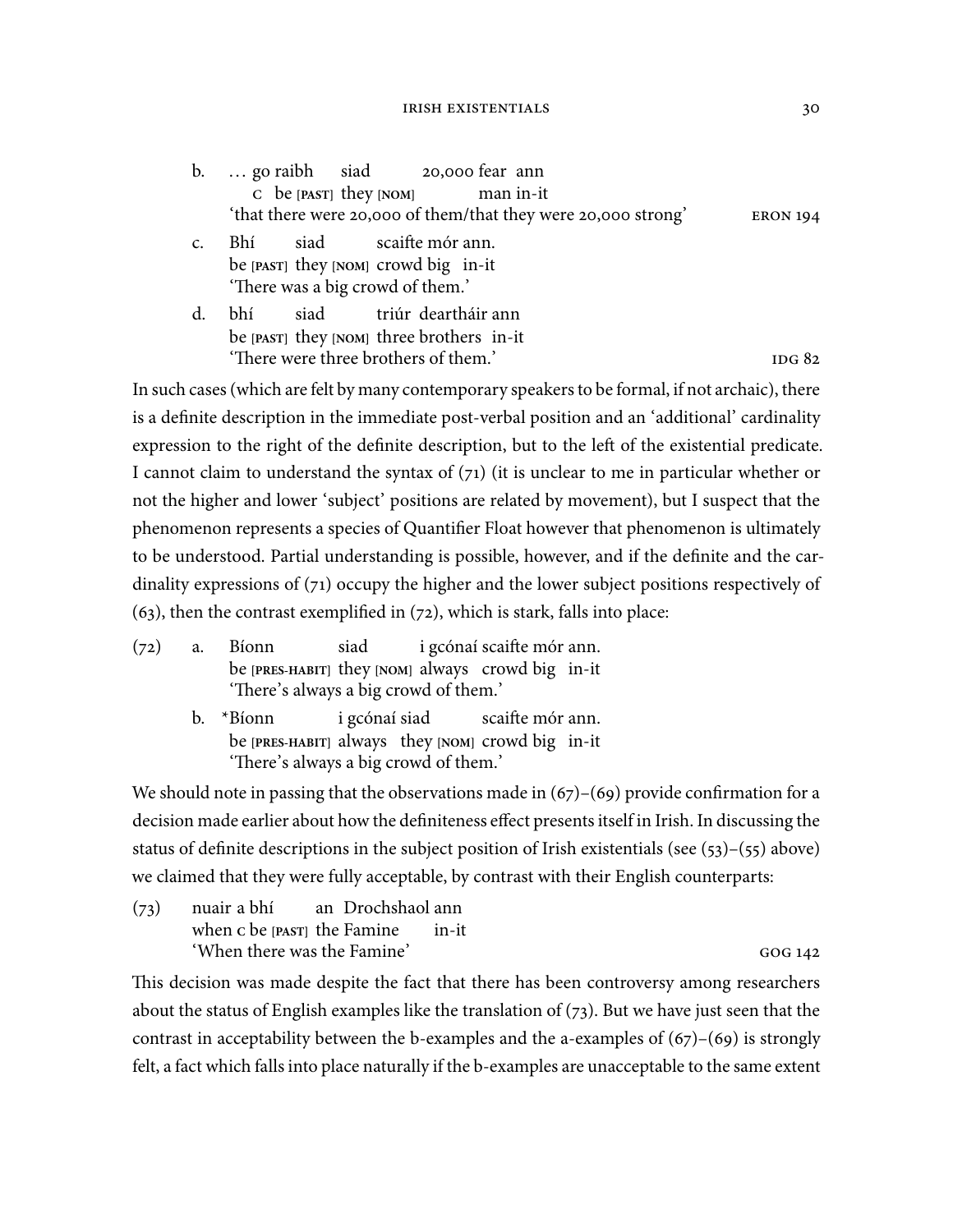and for the same reasons as the corresponding English examples, while the a-examples are in fact fully well-formed (an interpretation confirmed by consultants).

Returning to the central theme, however, the principal conclusion here is the following. Although Irish seems at first to present a language-particular variant of the definiteness effect, it turns out that this is an illusion born of insufficiently careful syntactic analysis. Closer examination reveals that the range of nominals which may appropriately occur in the lower of the two subject positions of Irish existentials is exactly the same as those which may occur in the post-verbal (and lower) position in English existentials. Put differently: when we compare analogous syntactic positions in the two languages, we find analogous restrictions on the kinds of nominals which may occupy those positions. There is an important sense, in other words, in which the definiteness effect in Irish is just like the definiteness effect of English.

But there remains an important difference between the two languages. While the acceptability of definites as pivots depends on their syntactic position, strong quantifiers are categorically excluded as subjects of existentials, whether they occupy the higher or the lower of the two positions of (63). Examples such as  $(74)$ , repeated from (59), are impossible:

| (74) | a. *Tá                                                         |  |  | bunús na ndaoine ann nach mbeidh sásta choíche. |  |  |  |  |  |
|------|----------------------------------------------------------------|--|--|-------------------------------------------------|--|--|--|--|--|
|      | be [PRES] most the people in-it $NEGC$ be [FUT] satisfied ever |  |  |                                                 |  |  |  |  |  |
|      | 'There are most people who will never be satisfied.'           |  |  |                                                 |  |  |  |  |  |

b. \*Tá be **[PRES]** every person in-it **NEG C** be **[FUT]** satisfied ever achan duine ann nach mbeidh sásta choíche. 'There is everyone who will never be satisfied.'

Since such examples are impossible in an absolute sense, they must be impossible under all possible parses. And indeed no word-order manipulation can rescue  $(74)$ :

- $(75)$  a. \*Tá be **[PRES]** most the people always in-it **NEG C** be **[FUT]** satisfied ever bunús na ndaoine i gconaí ann nach mbeidh sásta choíche. 'There are always most people who will never be satisfied.'
	- b. \*Tá be **[PRES]** every person always in-it **NEG C** be **[FUT]** satisfied ever achan duine i gcónaí ann nach mbeidh sásta choíche. 'There is always everyone who will never be satisfied.'
- $(76)$  a. \*Tá be **[PRES]** always most the people in-it **NEG C** be **[FUT]** satisfied ever i gcónaí bunús na ndaoine ann nach mbeidh sásta choíche. 'There are always most people who will never be satisfied.'
	- b. \*Tá be **[PRES]** always every person in-it **NEG C** be **[FUT]** satisfied ever i gcónaí achan duine ann nach mbeidh sásta choíche. 'There is always everyone who will never be satisfied.'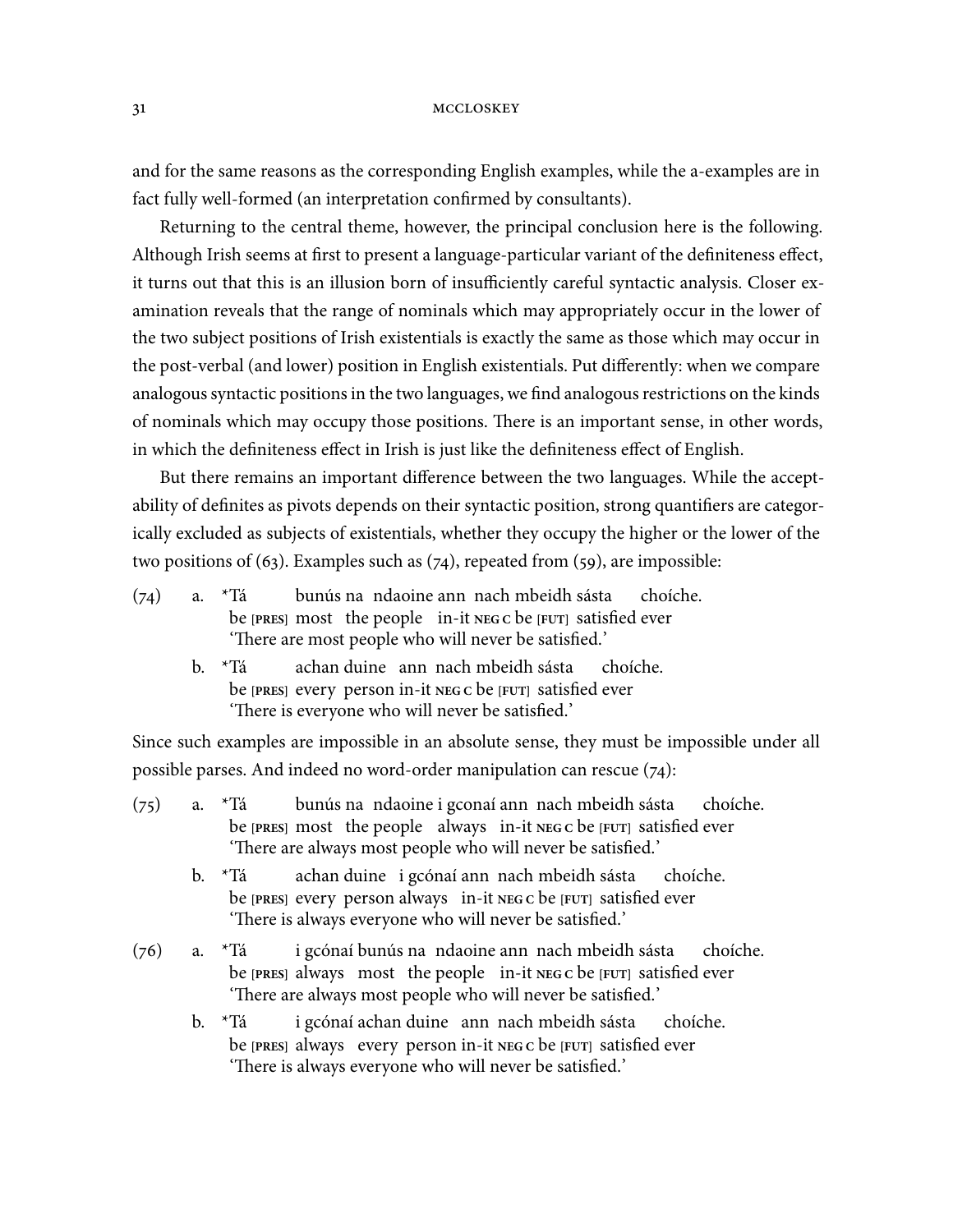There is a contrast here with English to the extent that the examples in  $(75)$  correspond, when viewed from a certain perspective, to  $(77b)$ , which is fully acceptable and fully interpretable.

- $(77)$  a. \*There is everyone in the room who needs to be here.
	- b. Everyone is in the room who needs to be here.

In the Irish examples of  $(75)$ , and in  $(77b)$  in English, the strong quantifier has raised to the higher subject position (plausibly the specifier position of Tense in both languages). This raising 'solves the interpretability problem' for English, so to speak, but does not for Irish. Now one's intuitions are surely screaming at this point that  $(77b)$  is not an existential and that there is therefore no reason to think that the definiteness effect would be at play. While that intuition is surely correct, the challenge is to say what it means to be, or not to be, an 'existential'. In its turn, the answer to that question is in a certain sense obvious. Irish and English are surely different because of the necessary presence of existential *ann* in Irish and the absence of such an element in English. That intuition is confirmed by the routine observation that  $(78)$  (without ann) is well-formed:

 $(78)$ is every person present achan duine i láthair. 'Everyone is present.'

or indeed by the observation that the examples of  $(74)$  are in fact acceptable and interpretable when *ann* is not existential but is rather the deictic locative anaphor. In all of the cases that succeed, what is absent is a forced interaction between a strong quantifier and the existential predicate ann.

How, though, should we cash these intuitions out formally? The section that follows builds an analysis of the various threads of observation laid out so far, with the goal of being clearer about what it might mean to call ann a 'distinctively existential element'.

## 8 COMPOSING THE EXISTENTIAL PROPOSITION

In understanding existential structures in Irish and how they are composed, the principal challenge is to understand the syntax and semantics of the existential predicate ann. As we saw in section 3, there is abundant evidence that *ann* is a predicate and also that it is a semantically contentful stage-level predicate. We have also seen (in section  $4$ ) that there is evidence that the existential predicate is the locus of the particular kind of context-dependence documented by Francez as being characteristic of existential propositions generally, a conclusion which is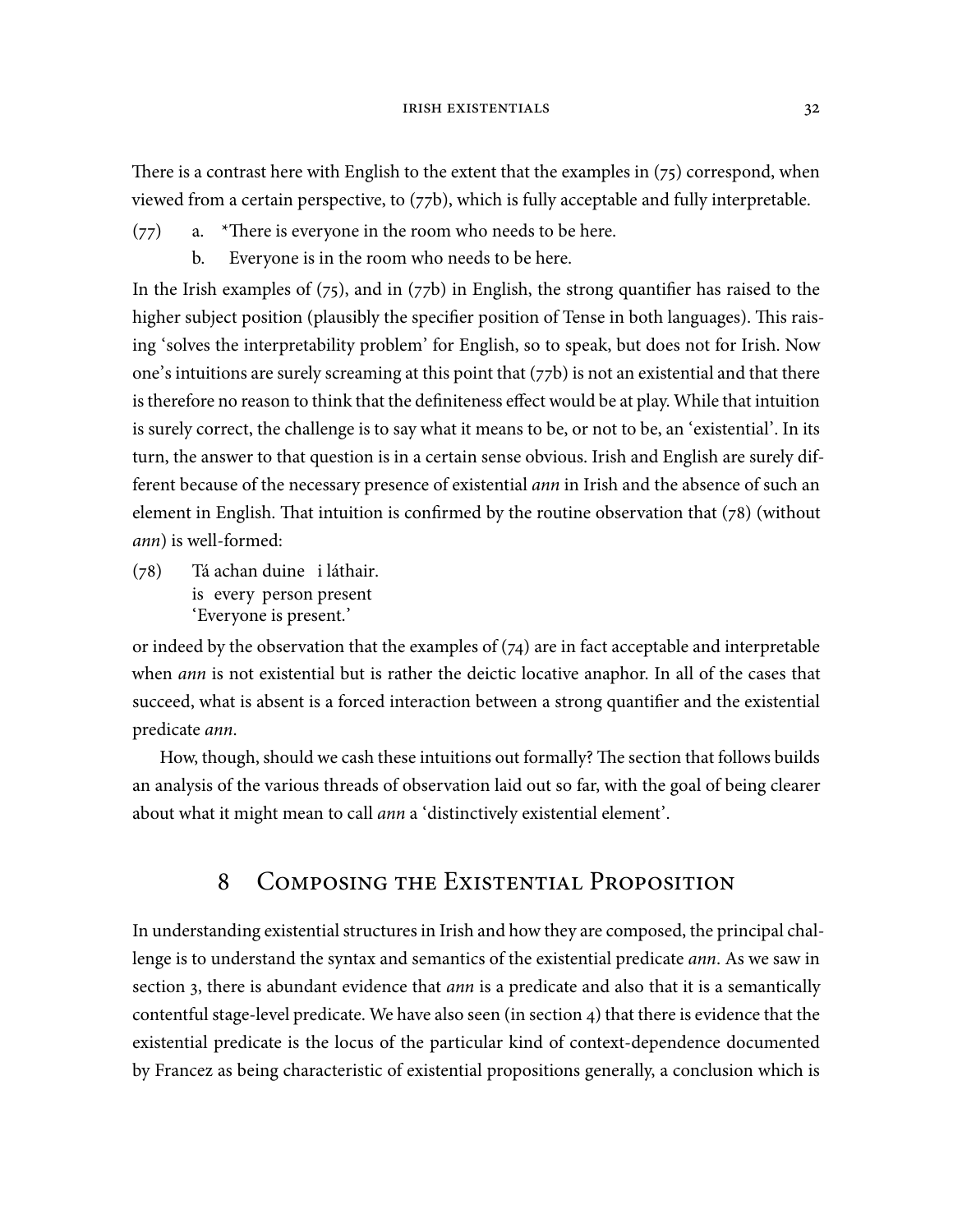entirely in harmony with the stage-level status of *ann*. In the same discussion, however, we also found reason to suspect that this was not the whole story—that ann is semantically richer than this analysis would suggest. Section  $7$  provided a new way of reasoning about what that additional content must be. For what was established there was that the definiteness effect in Irish is not unitary, but consists rather of two distinct restrictions:

- $\circ$  There is an absolute ban on strong quantifiers in existential structures, one which holds whether the pivot nominal occupies the higher or the lower subject position (call this DE-STRONG).
- There is a distinction between definite and indefinite descriptions, which is sensitive to the syntactic prominence of the pivot: low  $DP's$ , and only low  $DP's$ , are required to be indefinite. Call this DE-WEAK. Importantly, definite descriptions, unlike strong quantifiers, can be the subject of ann, as long as they occupy the higher of the two available subject positions.

There is, as we have seen, abundant evidence that DE-STRONG reflects some compositional incompatibility between existential ann and the strong quantifiers. It follows, then, that whatever interpretation is assigned to ann should guarantee that incompatibility.

There is in fact an existing analysis of existential propositions in which the split between DE-STRONG and DE-WEAK emerges as particularly natural—the analysis developed by Louise McNally (1992; 1998; 2011), which builds in turn on work by Michael Lumsden (1988).<sup>17</sup> This analysis shares with other approaches the idea that the pivot nominal of an existential is propertydenoting rather than quantificational (Milsark 1974, Van Geenhoven 1998, Chung & Ladusaw 2004, Sabbagh 2009), but it is distinctive in two related ways. The first is that it is one of the few proposals about existential semantics in which a principled connection is made between the truth-conditional content of existential propositions and the definiteness effect. The second is that it builds in, in a particularly deep way, the contrast that we have just exposed in the Irish data between strong quantifiers on the one hand and definite expressions on the other. McNally's proposal is that the definiteness effect is not unitary but rather has two distinct sources. Quantified nominals are excluded from the pivot position of existentials on semantic grounds—in essence because when they are deployed in existential contexts an irreparable compositional incompatibility results. Definite descriptions, proper names and pronouns, on

<sup>&</sup>lt;sup>17</sup>See also Zucchi 1995, Musan 1996, Ward & Birner 1995 and for closely related proposals Milsark 1974, Landman 2004.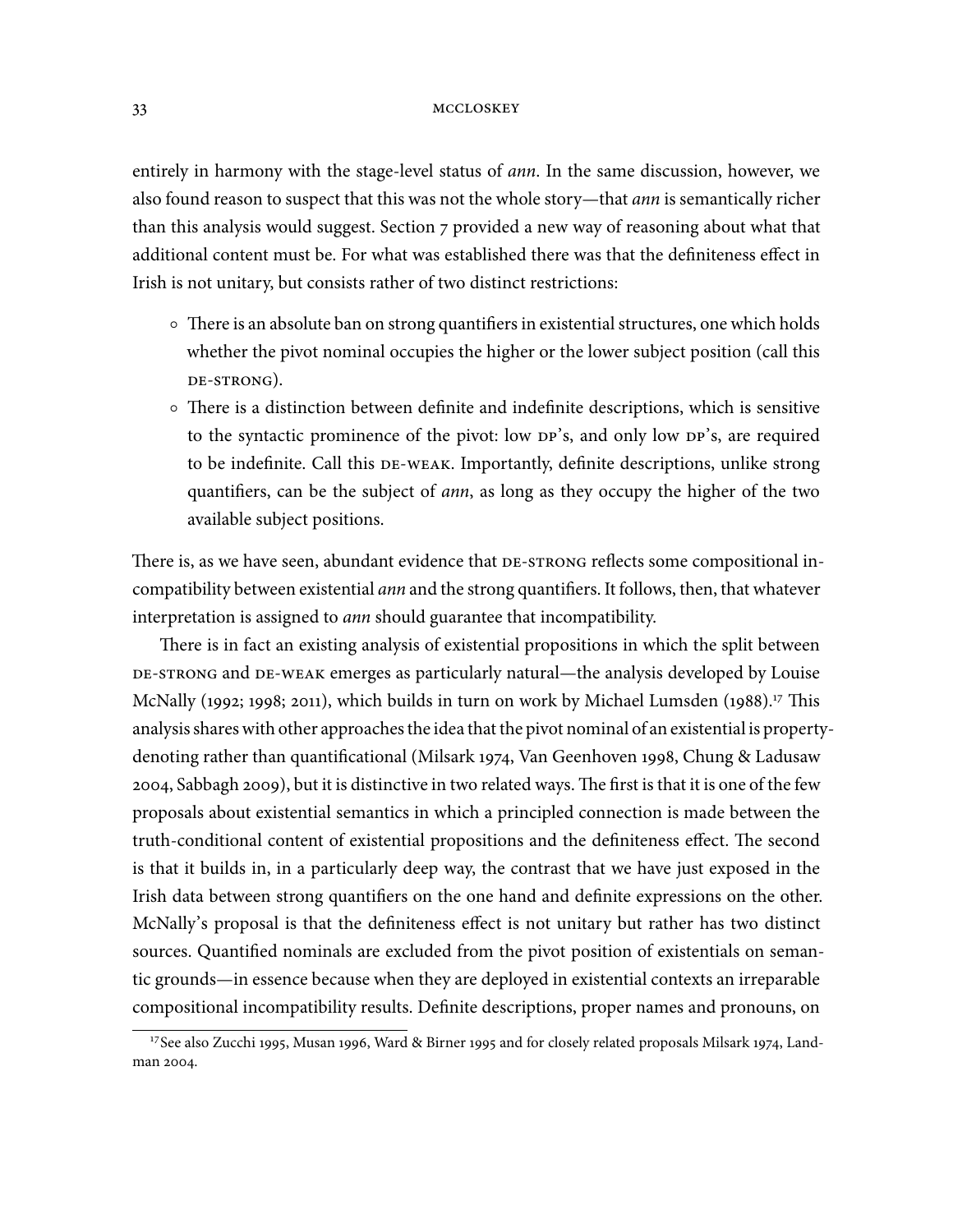the other hand, are excluded from the pivot position (weakly) on pragmatic grounds, and the acceptability of the structures of which they are a part is as a consequence sensitive to aspects of the discourse context in a way that the first effect is not.

The core of the proposal is the postulation of an intransitive predicate—that of being instantiated (at a particular index). This is the main predicate in an existential proposition and it takes the property denoted by the pivot as its sole argument. The proposition so formed is true if and only if the property denoted by the pivot is instantiated by some individual at the index of evaluation. The analysis can be implemented in two ways. One can assume that the property plays its role in the composition directly (the predicate INSTANTIATE takes a property as its argument). McNally's actual proposal, though (in most presentations of the analysis) is more elaborate. Pivots are taken not to denote properties, but rather the entity correlate of a property, in the sense of Chierchia 1984 and Chierchia & Turner 1988. Being of the type of entities, they are reifications of the properties of which they are correlates and they can serve as arguments of predicates of the most basic type (the type  $\langle e,t \rangle$ ). On this view, then, the predicate INSTANTIATE is of type  $\langle e,t \rangle$  but it is subject to a sortal restriction that it combines only with the sort of individuals that are the correlates of properties. On this version of the analysis, an existential such as  $(79a)$  with the logical form in  $(79b)$  will be true (at a given index) if the property of being a queue is instantiated by some entity.

- $(79)$  a. There's a queue.
	- b. INSTANTIATE( $\cap \lambda x$  [ **queue**  $(x)$ ])

Distinguishing between the two variants of the core proposal is a subtle matter and it will not much matter for our purposes here how it is ultimately resolved. However, in light of the arguments developed in McNally 2009, I will work here with the slightly more elaborate analysis stated in terms of entity correlates of properties.

However implemented, the proposal yields an intuitively satisfying semantics for existential propositions, and it also gives rise to some expectations about how the definiteness effect should work. Since the predicate  $\text{INSTANTIATE}$  of (79) selects entity correlates of properties, any DP which can plausibly be so interpreted will be expected to yield a well-formed interpretation when deployed in the pivot position. If weak DP's<sup>18</sup> are correctly viewed as property-

<sup>&</sup>lt;sup>18</sup> Since the terms were first introduced by Milsark, there has been some variation in how the terms 'strong' and 'weak' are used. Our usage here is different from at least some common uses in the literature. For Barwise & Cooper (1981), for example, proper names and definite descriptions count as 'strong' quantifiers. For our purposes here, though, it is crucial that proper names and definite descriptions can be at least coerced into being propertydenoting.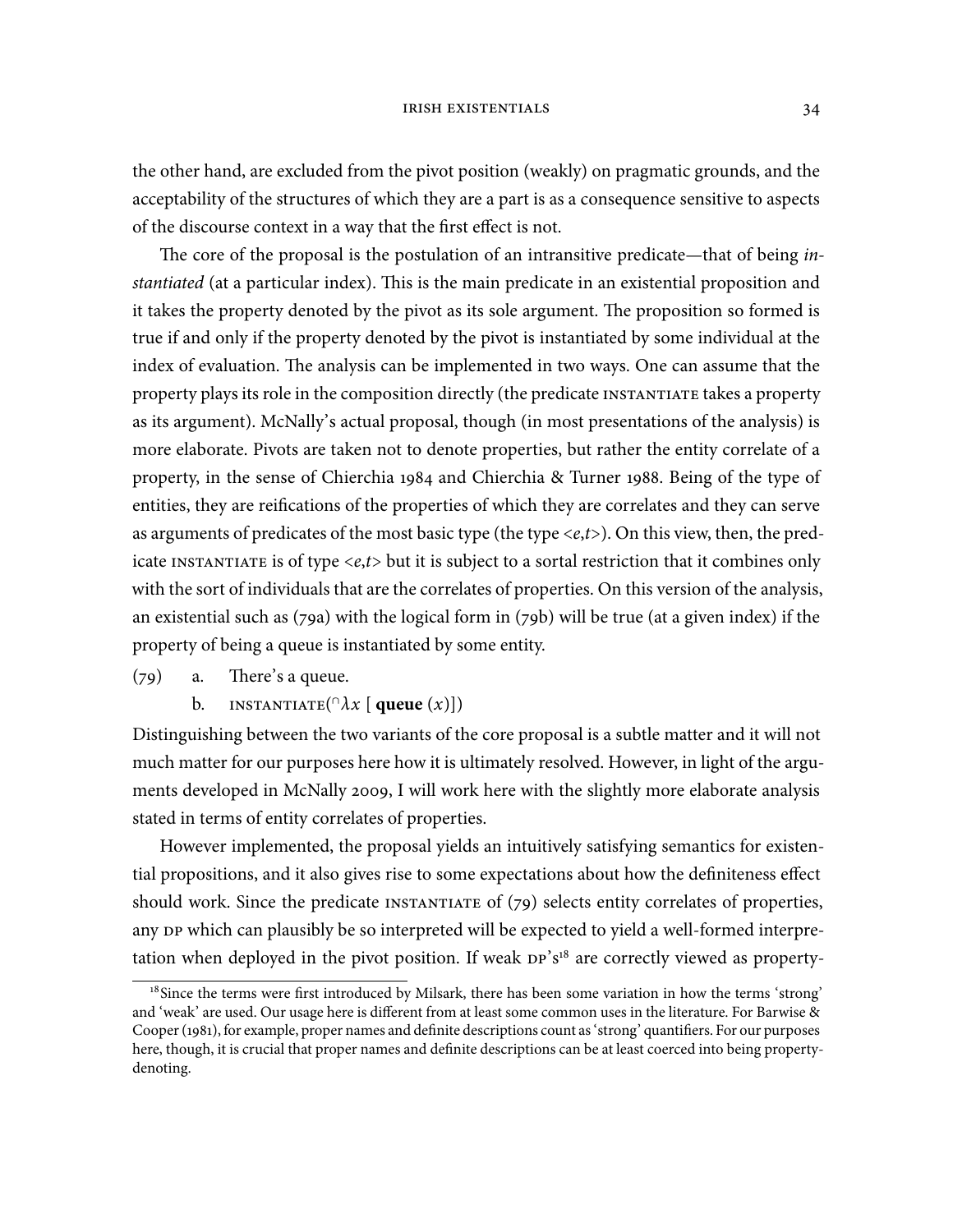denoting, then it is expected that they would appear naturally in pivot position. On the other hand, those quantificational  $DP's$  which cannot be interpreted as property-denoting (or typeshifted in such a way that they can be so interpreted) will be rigidly excluded from the pivot position. This is why necessarily quantificational expressions such as universal and proportional quantifiers are definitively excluded from pivot position in existentials.<sup>19</sup> Definites, demonstratives, pronouns and proper names, on the other hand, are expected to behave differently. Since they can be type-shifted to a property-type (Partee 1987), we expect them to have well-formed interpretations in existential contexts. The infelicitousness of such expressions in existential contexts must then reflect the operation of some different, and presumably pragmatic, mechanism.

The two-part definiteness effect that we see so clearly in the Irish facts provides strong support for the basic thrust of McNally's proposals. Those proposals, in turn, provide us with a way of understanding DE-STRONG, by guaranteeing the needed incompatibility between *ann* and true quantifiers (universal and proportional). The basic idea is that the predicate INSTAN-TIATE of McNally's analysis is a central component of the semantic content of existential ann. We can implement this idea, while preserving our conclusion from section 4 that ann is also the locus of context-dependence, by assigning the interpretation in  $(80)$  to *ann* in its existential  $use^{21}$ :

## (80)  $\lambda P$  [ INSTANTIATE( $\cap \lambda x$   $(P(x) \wedge R(x, a)))$  ]

This interpretation combines two central elements—McNally's fundamental semantics for existentials with Francez' theory of the context-dependence of existential propositions. (80) en-

<sup>&</sup>lt;sup>19</sup>If the analysis is implemented directly in terms of properties, the exclusion will be on the basis of a typeclash. On the approach of (79b), stated in terms of entity-level correlates of properties, the relevant examples will violate a sortal restriction on the instantiation predicate. I will use the term 'compositional incompatibility' to cover both alternatives.

<sup>&</sup>lt;sup>20</sup>See McNally 1992, 1998, 2009 for the details. See Francez 2007:  $31-35$  and Francez 2009 for a critique and McNally 2011 for a partial response. One of the issues at play is that McNally's analysis requires that all nonmonotone-increasing quantifiers be decomposed. A weak pivot such as no man, for example, must be analyzed as involving a high sentential negation which has an indefinite (providing the property denotation) in its scope. The plausibility of McNally's analysis depends then in part on the general plausibility of such decompositions. For relevant discussion see Ladusaw 1992, Potts 2002 among many others.

 $^{21}$ A reviewer worries that there may be an incompatibility between the proposal in (80) and our earlier, and somewhat tentative, conclusion that existential *ann* is a stage-level predicate, since 'instantiate' is surely a property which holds of a kind rather than an instance of a kind and of an individual rather than of a stage of an individual. What renders the existential predicate at least stage-like, I believe, is the requirement of spatio-temporal grounding provided by the second term in (80). This conclusion may require us to re-think some of the already obscure material of Section 3 above and to re-think whether the distinctions explored there are properly characterized as distinctions between types of predicates; see Adger & Ramchand 2003 for relevant discussion.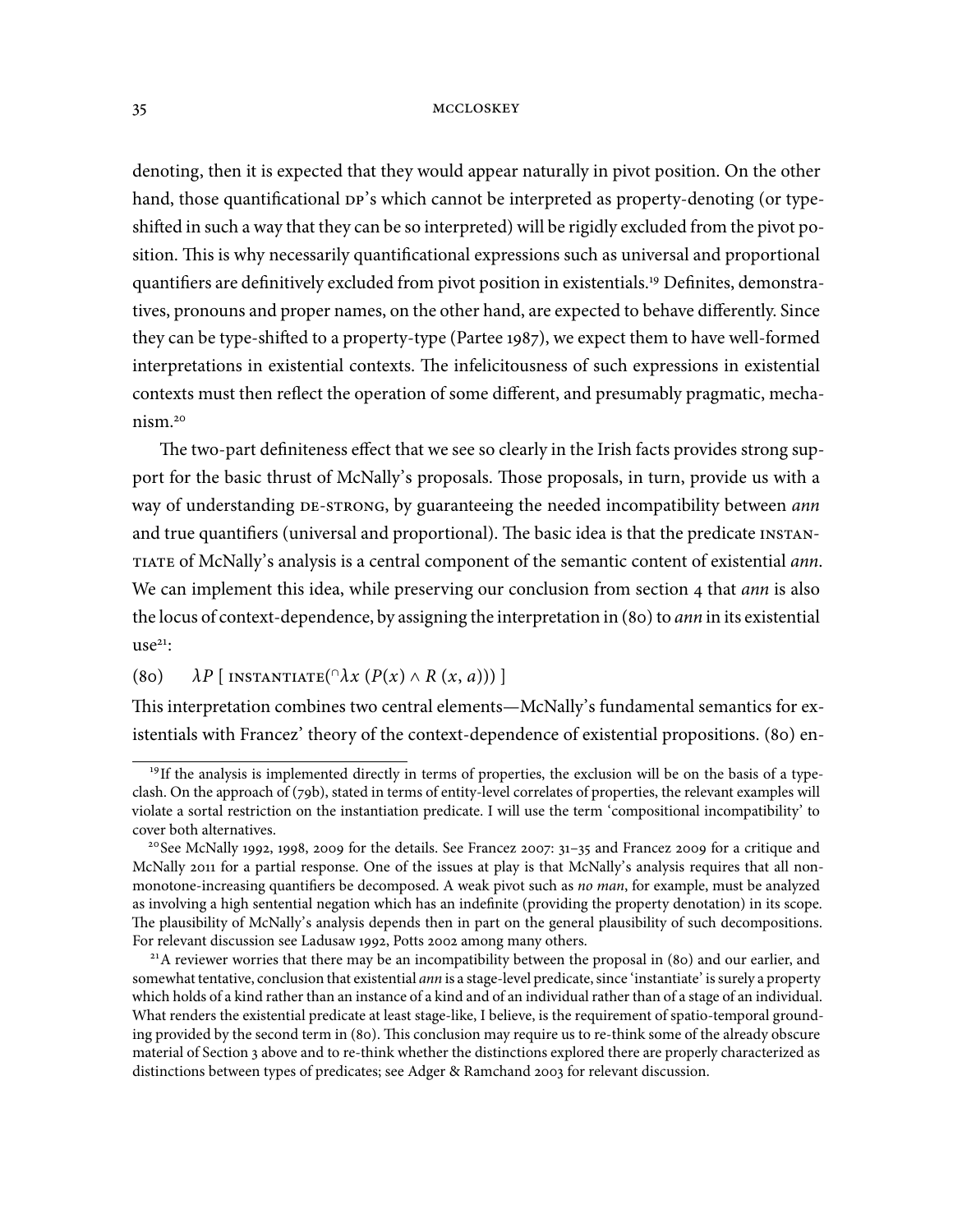codes a second-order property—the property a property has when it is instantiated by some individual  $x$  located at a contextually defined (and perhaps metaphorical) spatio-temporal location a. When existential ann is used as the predicate of a small clause, the interpretation in (80) will combine with the interpretation of the small clause subject resulting in a proposition whose content is either that the property denoted by the subject is instantiated in a particular context or it is not. Consider a case like  $(81)$ , for example:

 $(8<sub>1</sub>)$ is wine in-it fion ann. 'There's wine.'

Here the crucial substructure is the small clause consisting of the subject nominal *fion* and the predicate *ann*. Functional application<sup>22</sup> will yield (82) as the interpretation of this small clause:

(82) [INSTANTIATE( $\lceil \lambda x (\text{wire}(x) \land R(x, a)) \rceil$ ]

 $(82)$  denotes the proposition that (at a given index) the property of being an instance of the kind wine is instantiated by some entity  $x$  at a contextually salient spatio-temporal location  $a$ —say the present home of the interlocutors for a given use of (81).

Consider the merits of this proposal.

One of the things that we have been seeking throughout this paper is some way of making sense of the intuitive notion 'existential predicate'. What we have in (80) is such a proposal, one that says that the crucial property is that of being instantiated (in McNally's sense) at some contextually defined perspectival center. This does not seem like an unreasonable view of what it might mean to be an existential predicate.

It also follows, of course, that DE-STRONG should hold, just as on McNally's analysis. Any structure which forces us to compose the meaning in (80) with the meaning of a proportional or universal quantifier will give rise to an irreconcilable type-clash. Or it will at least for any quantification over individual-level variables. If the relevant quantifiers in subject position were to quantify over entity correlates of properties rather than over individuals, then they should behave like any other quantified argument. In McNally's account, this observation forms the basis for understanding Lumsden's (1988) observation that examples like  $(8<sub>3</sub>)$  are interpretable and often felicitous:

 $(83)$  There was every kind of fruit on the table.

In such cases, every is held to quantify over entity correlates of properties and the type-clash

<sup>&</sup>lt;sup>22</sup> Assuming here that the predicate is the functor and that the subject is its sole argument.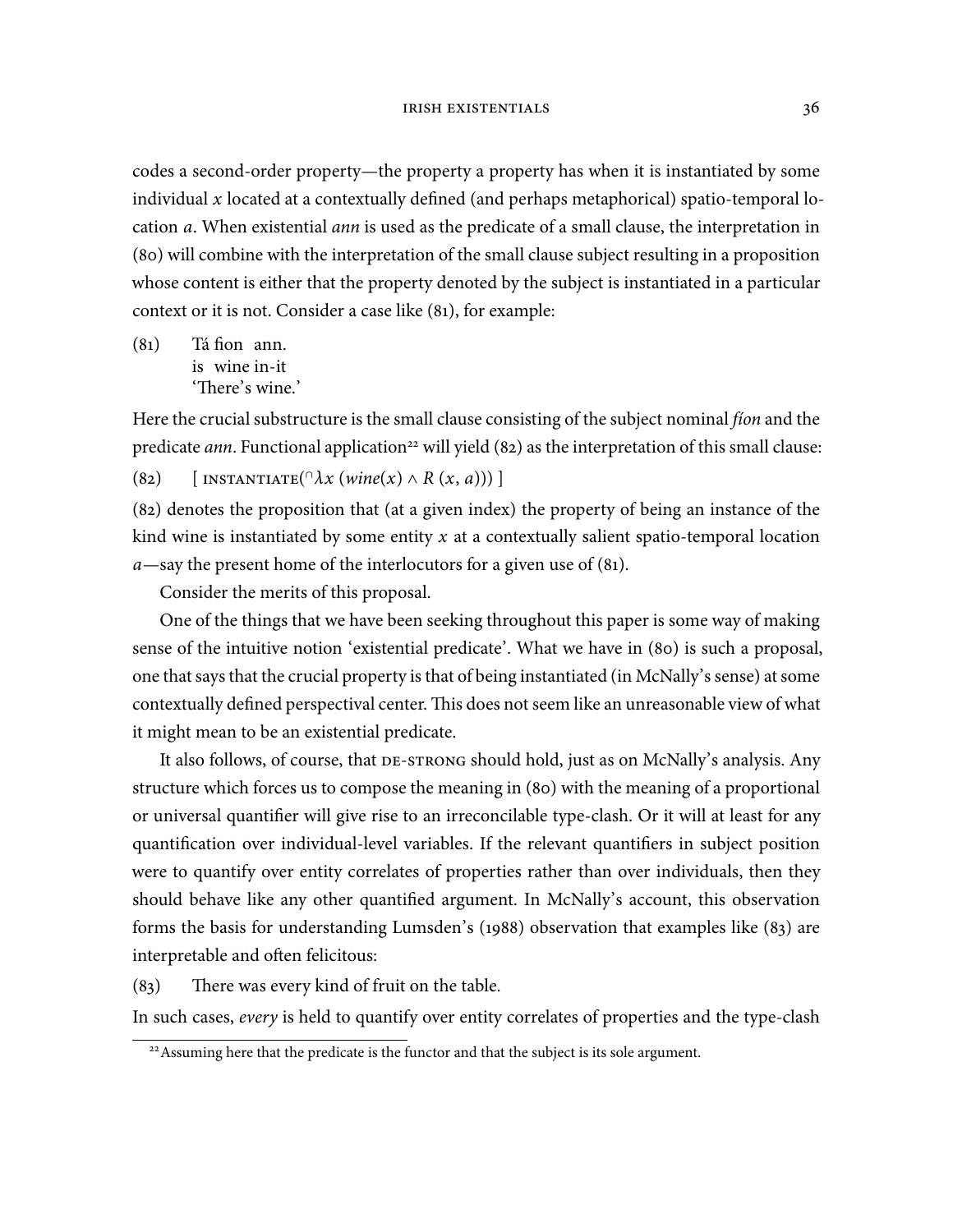that leads to DE-STRONG does not arise. It is therefore reassuring that similar effects hold in Irish, as seen in  $(84)$ :

#### $(84)$ was every kind food<sub>[GEN]</sub> and every sort drink<sup>[GEN]</sup> in-it achan sort bidh agus achan sort dí ann. 'There was every kind of food and every kind of drink.'

All in all, then, the proposal in (80) undergirds what seems to be a successful theory of that aspect of the definiteness effect that we have called here DE-STRONG. For the second aspect of the restriction—what we have called here DE-WEAK—we are pretty much where we were before consideration of the Irish facts. What needs to be understood is why indefinites favor lower, vp-internal positions while definites favor higher, vp-external positions. There are a number of proposals on the market which aim to account for this pattern,<sup>23</sup> and I have little to add here to those debates, save to point to one area of progress: the Irish pattern is now revealed (see section 7) to conform closely to the more general and expected pattern and to be less idiosyncratic than it seemed at first to be.

A crucial component of this set of proposals is syntactic, in the following sense: the semantic content needed for constructing existential propositions is in Irish lexicalized in the predicative expression ann. This expression is in turn an obligatory sub-part of the larger structures in which it appears (see section 3 above); that is, it is impossible to build a small clause without a predicate and a subject. In English there is no such predicate and the relevant semantic content is lexicalized differently. Presumably the content expressed by ann in Irish is lexicalized in English within a verb—in existential be or, more likely, in one of the functional heads in  $v_{P}$ that are gathered up to be realized morphologically as be (see Deal 2009, especially section  $\overline{5}$ ). The fact, then, that ( $75$ ) in English (repeated here as ( $85$ )) is available reflects the availability of a non-existential use of be (one that involves no use of the predicate INSTANTIATE central to McNally's analysis):

 $(85)$  Everyone is in the room who needs to be here.

For Irish  $(75)$ , on the other hand, there is no escape from the compositional dilemma created by the obligatory presence of the existential predicate ann.<sup>24</sup>

 $23$ See McNally 2011 for an overview. Pragmatic approaches include Prince 1992, Ward & Birner 1995, Abbot 1992, 1993 and a group of proposals which exploit the non-canonical status of the 'subject' of existentials—see especially Mikkelsen 2002, Beaver et al. 2006, Borschev & Partee 2001, and Partee & Borschev 2007.

<sup>&</sup>lt;sup>24</sup>On this view there is presumably an ungrammatical version of English (85), based on 'existential be,' whose ungrammaticality is however masked by the availability of an alternative path (non-existential) to the surface form in (85). A challenge for everyone is to better understand what, if anything, is the common property which unifies the various different uses of be so that they have a common morphological realization. See also note  $7$ .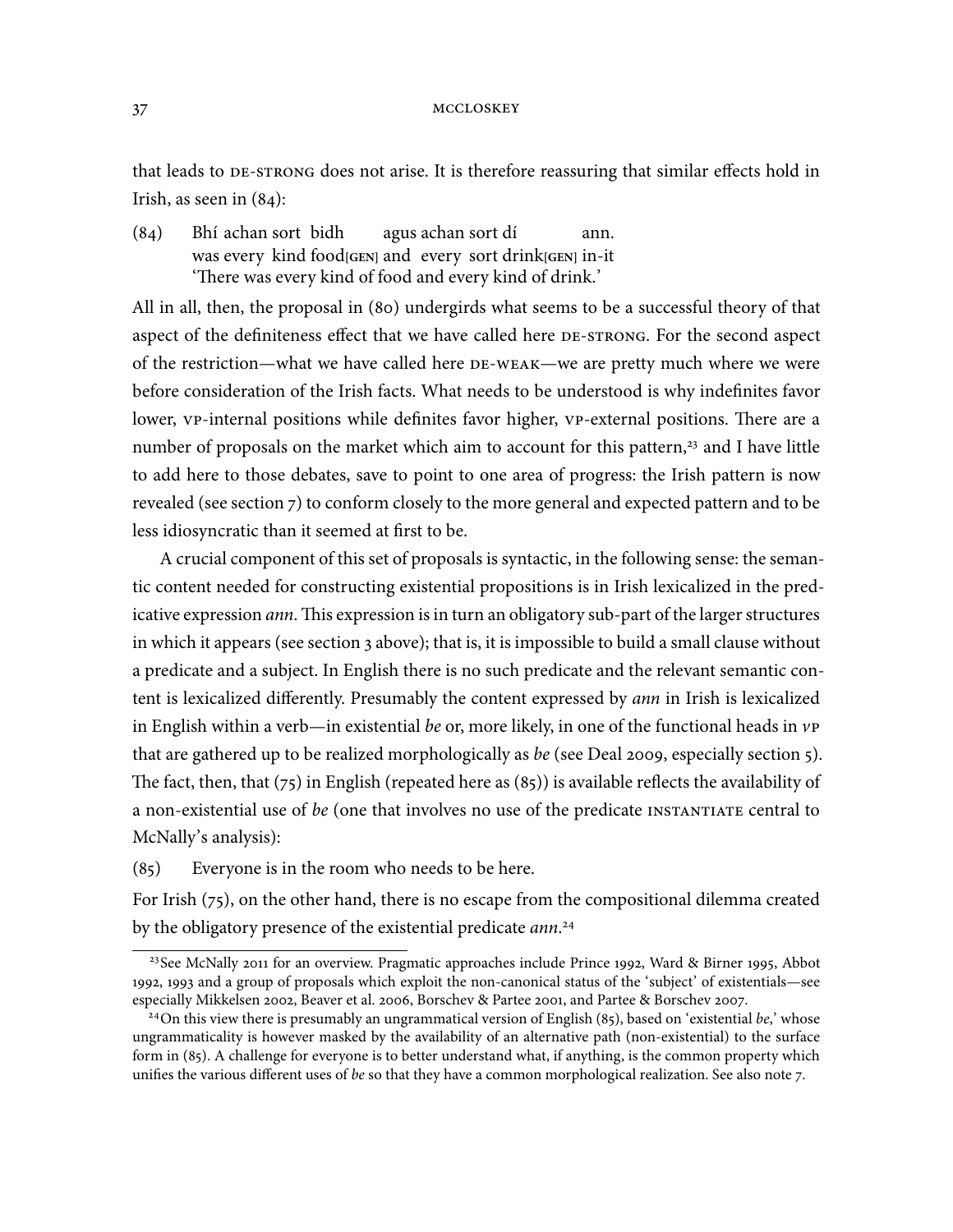Just as important as the account that it yields of the definiteness effect, however, is the fact that the proposal in (80) provides an answer to a different question, one which has haunted us almost from the beginning of the present paper. This is the question of what it could mean to focus the existential predicate *ann*, as happens in the cleft examples of  $(34)/(49)$ . One of the relevant examples is presented again in  $(86)$ :

 $(86)$  B' **COP[PAST]** in-it **C** be **[PAST]** the good-company come **[PROG]** home ann a bhí a' chuideachta a' teacht 'na bhaile ón from-the aonach, fair

'There really was good company as we came home from the fair' cas 35

If we make use of a standard set of proposals for the semantics of focus (the 'alternative semantics' for focus), going back to the seminal work of Mats Rooth (see Rooth 1985, 1992, von Stechow 1991), then the semantic reflex of focus is a second semantic value, one which for a clause consists of a set of propositions. This second-tier semantic value renders salient a set of claims which might have been made but which were not, thus providing an understanding of the sense in which focus, of this type at least, is fundamentally contrastive. For specificity, let us adopt the framework of Rooth 1992, and consider how the meaning of an example like  $(86)$ will be composed. The focus semantic value for (86) will be computed by substituting for the focused predicate ann a free variable of the same type as its ordinary semantic value (which is (80) on the account we are now exploring). Various plausible values can be assigned to that variable depending on the context of use. Given (80) a reasonable alternative value to consider would surely be  $(87)$ :

## (87)  $\lambda P$  [ ¬INSTANTIATE( $\lambda x (P(x) \wedge R (x, a)))$ ]

This (when composed with the ordinary semantic value of the subject nominal) will yield the interpretation we have been seeking—one on which the salient alternative is the negation of the proposition expressed in the ordinary semantic value of  $(86)$ . Thus, the alternative set conjured up by a use of  $(86)$  consists of two propositions: (i) there was good company in that setting and (ii) that there was not good company in that setting. In this interpretation, the context is fixed and the polarity of the proposition expressed shifts among alternatives.

But it will also be possible to shift the value assigned to the individual  $a$  (the spatio-temporal anchor for the existence claim) in constructing alternatives; this option will lead to interpretations on which the pragmatically relevant contrast involves different spatio-temporal contexts in which the existential claim is asserted to hold (in which the property expressed by the pivot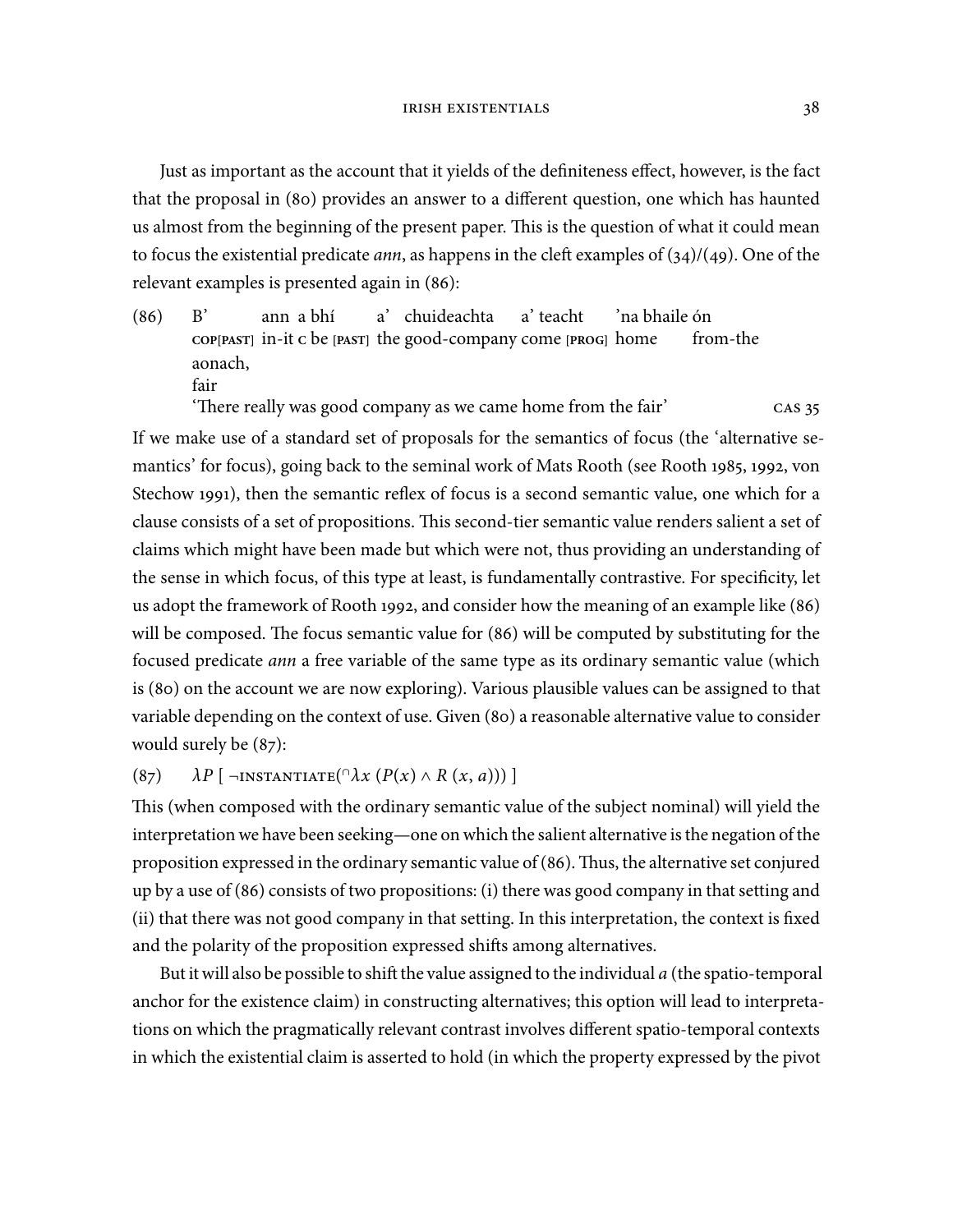is instantiated). We thus arrive at the kind of understanding of these crucial examples that we identified in section  $4$  as being needed.<sup>25</sup>

In sum, the proposal developed here seems to provide an understanding of the local and context dependent character of existential claims (essentially as in the work of Francez). It also provides an understanding of how the definiteness effect manifests itself in Irish, and of the ways in which the definiteness effect in Irish resembles that found in other languages and also of the ways in which it is distinctive. It does that without appealing to arbitrarily different language-particular variants of the definiteness effect. It also provides a semantics for the existential predicate ann which seems reasonable at an intuitive level and which allows an understanding of why it can be focused (see  $(34)/(49)$ ). In addition, it provides some understanding of what such examples may convey. Finally, the whole account is embedded in a framework for syntactic and semantic composition which involves few or no exotic mechanisms.

# 9 THE LARGER CONTEXT

This paper opened by announcing two goals— $(i)$  to contribute to the comparative typology of existential structures by providing a reasonably detailed study of their manifestation in one language and (ii) to use that starting point to address some of the more general issues raised by the study of existentials. In this brief final section I would like to focus more explicitly on those larger issues.

As far as I know, the kind of dedicated non-verbal existential predicate that has been the focus of attention here has not been identified or discussed before. The existence of this type is of some interest in its own right, but focusing on it has an additional useful consequence. Since the syntax that is determined by this predicate is quite different from the syntax of existentials

<sup>&</sup>lt;sup>25</sup>The text discussion assumes that the existential expression *ann* is atomic. This assumption may be incorrect, though. Such inflected prepositions (recall that ann is the 3rd person singular non-feminine form of the preposition meaning in) more usually reflect a syntax in which a preposition projects a maximal phrase and selects a null pronominal as its complement. If the analysis of existential *ann* is not different from these more routine cases (a conclusion which may well be suggested by the coining of the Hiberno-English equivalent in it) and it therefore has a complex internal structure, then other analytical possibilities suggest themselves. For instance, it may be that it is the preposition in which introduces the predicate INSTANTIATE and that it is the silent pronominal which introduces the spatio-temporal anchor. On this view, (80) would not be the lexical meaning of an atomic element ann but would rather be composed from the interpretations of its sub-parts. On this view, one would have to consider the possibility of separate focus features on the two core sub-constituents—on the preposition and on the null pronominal. This could provide an alternative way of understanding the two readings associated with the cleft examples.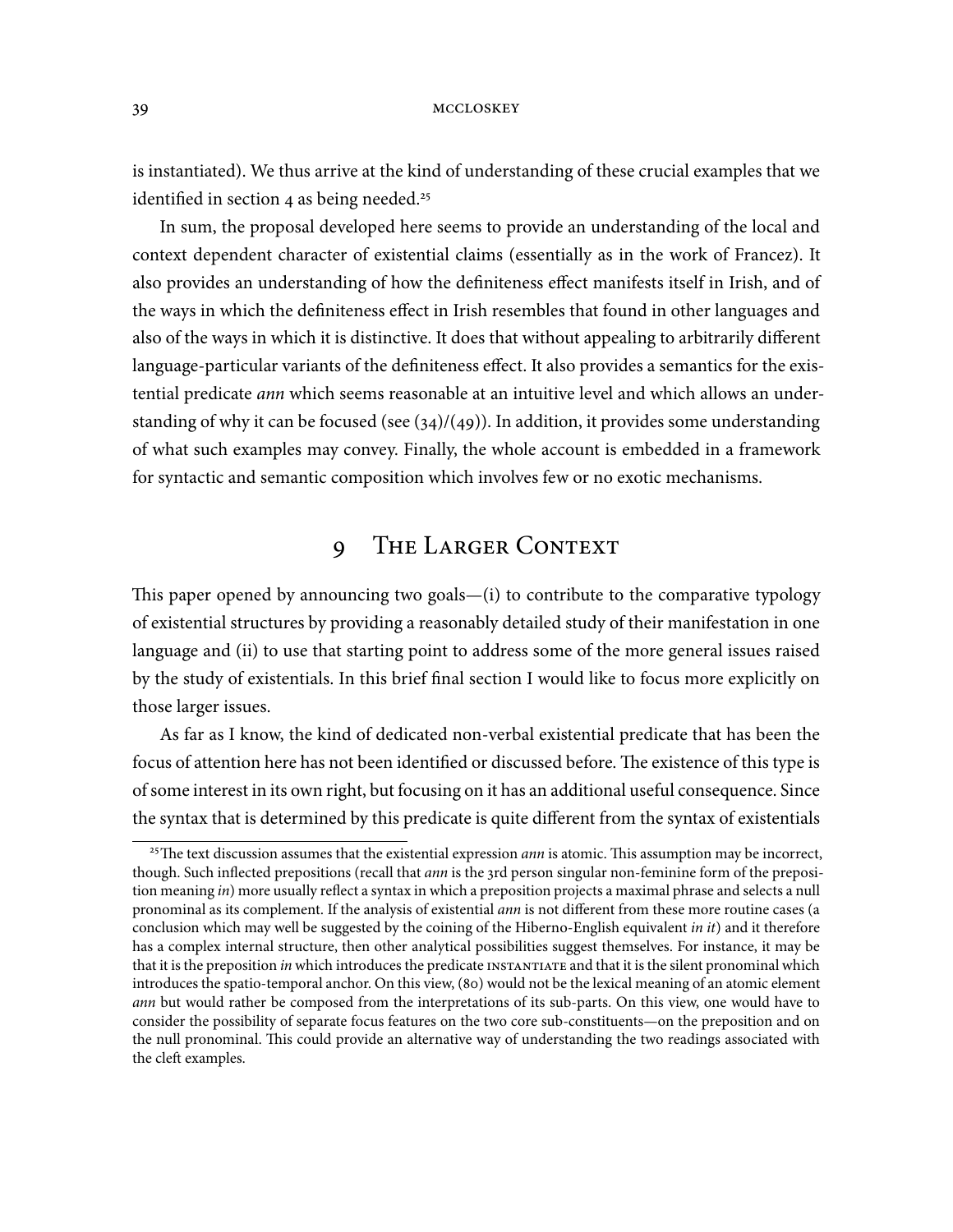in other languages, we have the opportunity of running the natural experiment anticipated in the introduction. That is, we can ask how many of the familiar properties of existential structures remain constant in this very different syntactic environment, and what kinds of differences emerge as the syntax, so to speak, shifts. This mode of reasoning proved useful especially in the support that it uncovered for the kind of bifurcated view of the definiteness effect argued for by McNally (see sections  $7$  and 8).

At this point a typological question naturally arises: are there are other languages that make use of an element like Irish *ann*? That issue is beyond the scope of the present paper, but Rita Manzini suggests (personal communication) that the locative clitics found in existentials in many Romance languages (French y, Italian  $ci$ , Catalan hi and so on) could be viewed in such terms:

| (88) | Il y a des problèmes.<br>it y has INDEF-PL problems<br>'There are problems.'                    | <b>FRENCH</b>  |
|------|-------------------------------------------------------------------------------------------------|----------------|
| (89) | due flori.<br>Ci sono<br>CI be.PRES-P3 two flowers<br>'There are two flowers.'                  | <b>ITALIAN</b> |
| (90) | Hi havia la Joana a la festa.<br>HI was the Joan at the party<br>'There was Joan at the party.' | CATALAN        |

It is interesting in this context that, according to McNally (1998: 367), Catalan behaves as Irish seems initially to behave with respect to the definiteness effect (see section 5 above): definites appear naturally in the post-verbal pivot position, while necessarily quantificational nominals are categorically excluded. In the present context that might suggest that Catalan hi has something like the semantics suggested here for Irish *ann*, forcing the compositional incompatibility with universal and proportional quantifiers.

Another interesting candidate might be the da-existentials of German, studied recently by Jutta Hartmann (2008: Chap. 4):

 $(q_1)$ DA is a ist eine ganze Generation, die arbeiten will. whole generation who work want 'There is an entire generation that wants to work.'

Hartmann presents evidence that *da* is not an expletive element, but is rather an anaphoric expression referring to the 'here and now' of the speaker. In construction with the verb sein it expresses existential propositions, a use in which it is incompatible with strong quantifiers in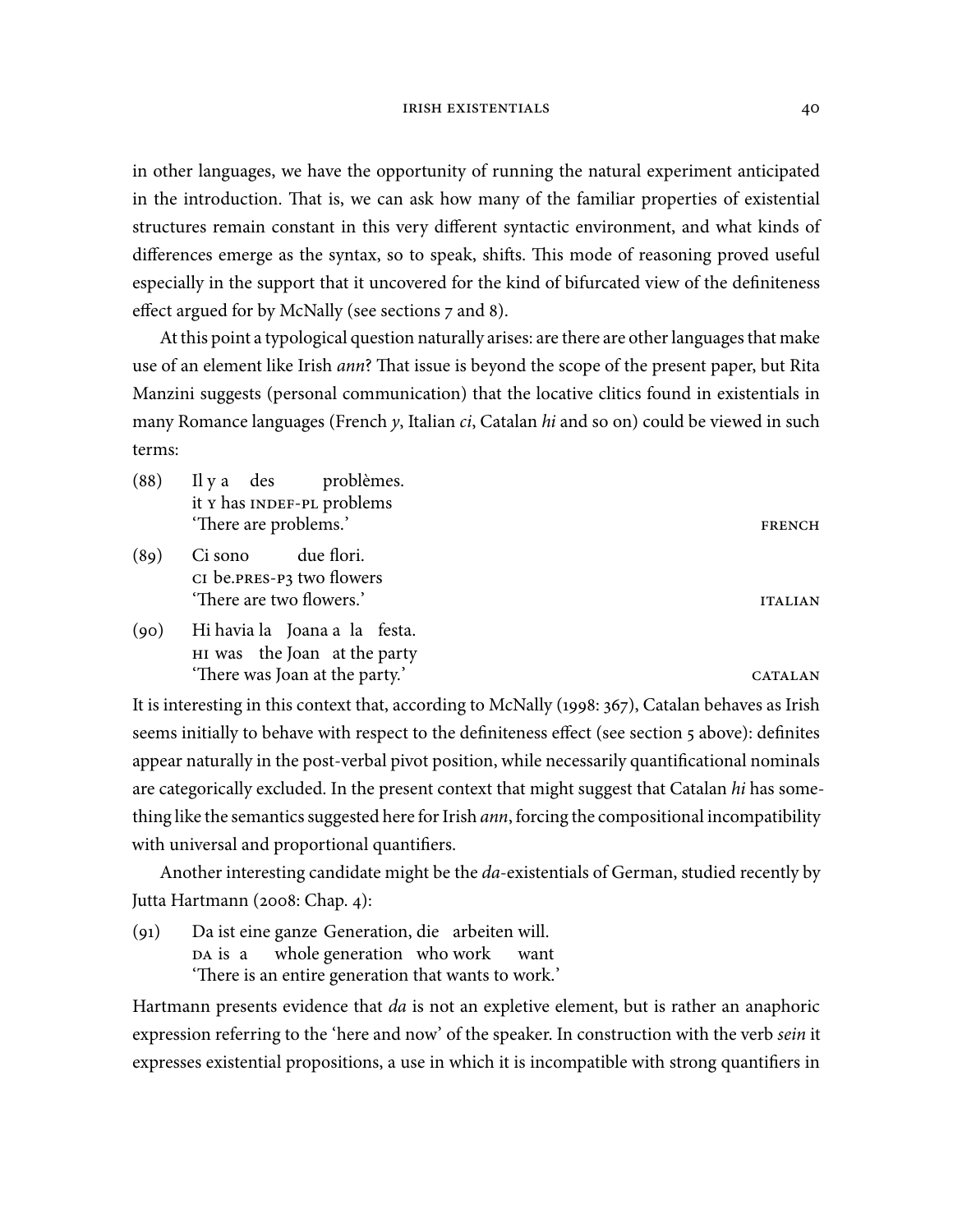the pivot position, but compatible with definites (Hartmann 2008: 206-9).

Whatever the fate of such speculations, it will be interesting to see if other plausible instances of non-verbal existential predicates are identified as investigation proceeds. And it will be particularly interesting to investigate what the interaction is with definiteness effects in those languages which deploy such predicates.

Is there a general theory of existentials across languages, a common form behind the diversity so far discovered? Much current discussion assumes, either explicitly or implicitly, that there is a common syntax (and often a common compositional semantics) for existentials across languages. The presupposition of a common form often emerges in discussions of whether the 'NP-analysis' (in which an existential verb selects a single nominal complement) or the 'small clause analysis' (in which an existential verb selects a bare predicational nexus) is generally correct. But as more subtle analyses of a broader range of languages have been constructed, it seems increasingly unlikely that there is such a common form for existentials across languages. The NP-analysis seems more or less unassailable for languages such as Chamorro (Chung 1987), Maori (Chung & Ladusaw 2004), or Tagalog (Sabbagh 2009). But the evidence for a small clause analysis seems equally persuasive for Irish (see especially section 3 above). And in English, both possibilities are surely called for. There is no plausible way of analyzing  $(g_{2a})$  in terms other than the NP-analysis; but equally, there is no good way of analyzing  $(g_{2b})$ in terms other than (something like) the small clause analysis (Keenan  $1987$ , Rezac 2006).

- $(q_2)$  a. There's no tea.
	- b. There were tabs being kept on these people.

What seems to be common across languages, rather, are the semantic primitives out of which existential propositions can be constructed. These primitives can be assembled into lexical items in different ways in different languages, initial choices which then drive the compositional engine in routine and very general ways (see Sabbagh 2009 for similar conclusions). Those semantic primitives have in turn presumably a deeper conceptual grounding (in the centrality of notions of location in human cognition, for instance), in ways that have come to the fore especially in the cross-linguistic study of predicates expressing psychological states (Jackendoff 1990: 300, note 4, Landau 2010).

There are no existential constructions here, of the kind considered in Lakoff  $1987$  or Johnson 2001. More generally, this is the kind of landscape which we would expect to find ourselves in if the principal locus of variation among languages was in the content of functional vocabulary items, in interaction with very general principles of syntactic and semantic composition.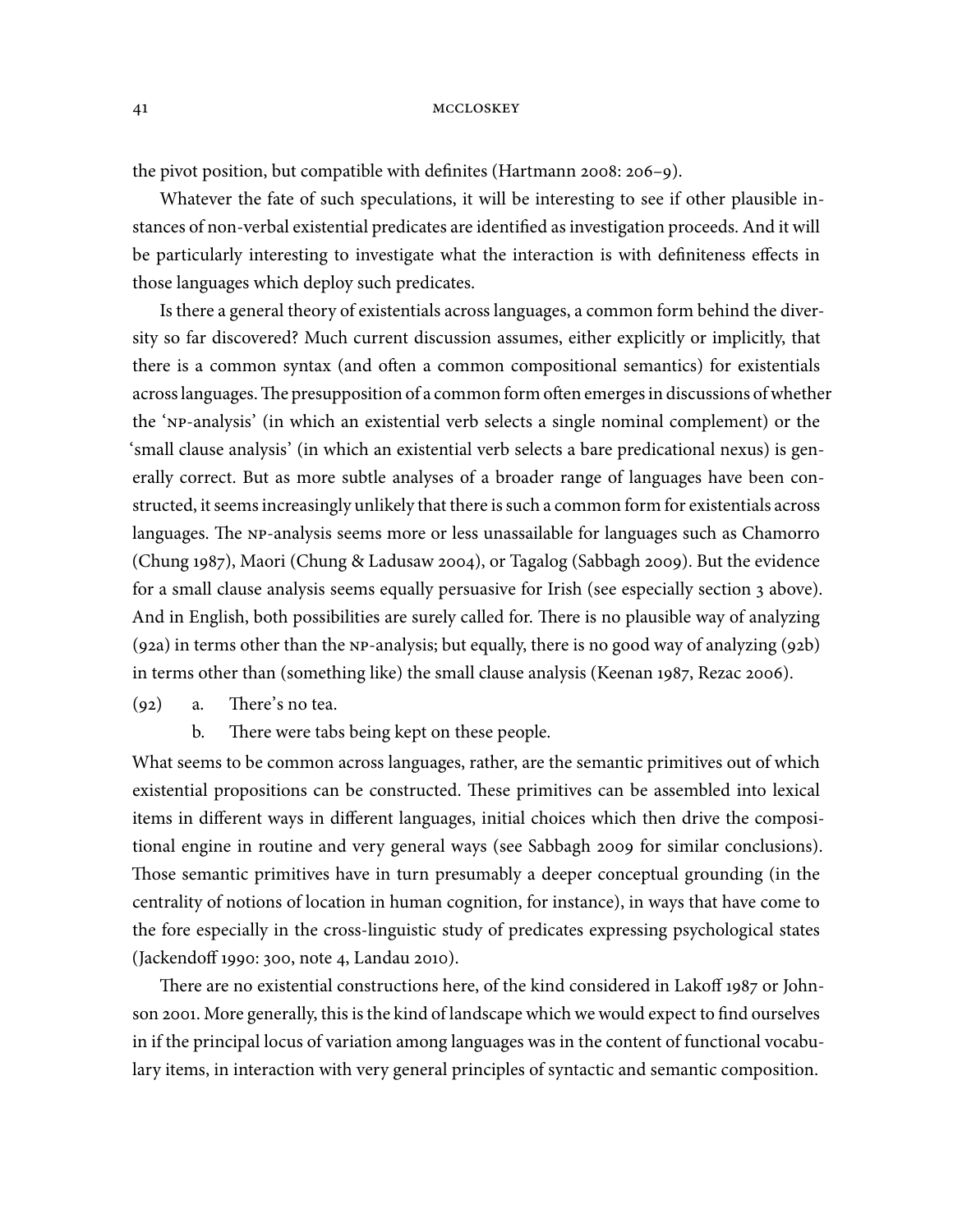### **REFERENCES**

- Abbot, Barbara. 1992. Definiteness, existentials, and the 'list' interpretation. In Chris Barker & David Dowty (eds.), Proceedings of semantics and linguistic theory ( $\text{SAT}$ ) 2, 1–16. Columbus, Ohio: Department of Linguistics, Ohio State University.
- Abbot, Barbara. 1993. A pragmatic account of the definiteness effect in existential sentences. Journal of Pragmatics 19. 39–55.
- Abbot, Barbara. 1995. Some remarks on specificity. *Linguistic Inquiry* 26. 341–347.
- Abbot, Barbara. 1997. Definiteness and existentials. Language 73. 103-108.
- Adger, David & Gillian Ramchand. 2003. Predication and equation. *Linguistic Inquiry* 34.  $325 - 359.$
- Barwise, Jon & Robin Cooper. 1981. Generalized quantifiers and natural language. *Linguistics* and Philosophy 4.  $159-219$ .
- Beaver, David, Itamar Francez & Dmitry Levinson. 2006. Bad subject! (non)-canonicality and distribution in exisentials. In E. Georgala & J. Howell (eds.), Proceedings of semantics and linguistic theory  $xy$ , 19-43. Ithaca, New York:  $\text{CLC}$  Publications.
- Bende-Farkas, Agnés. 1999. Quantification in existential sentences. In Geert-Jan Kruijff & Richard Oehrle (eds.), Proceedings of the 1999 formal grammar conference, Utrecht,  $1$ –12.
- Bliss, Alan. 1984. English in the south of Ireland. In Peter Trudgill (ed.), Language in the British Isles, Cambridge and New York: Cambridge University Press.
- Borschev, Vladimir & Barbara H. Partee. 1998. Formal and lexical semantics and the genitive in negated existential sentences in Russian. In Željko Bošković, Steven Franks & William Snyder (eds.), Formal approaches to Slavic linguistics  $6$ : The Connecticut meeting 1997, 75–96. Ann Arbor: Michigan Slavic Publications.
- Borschev, Vladimir & Barbara H. Partee. 2001. The Russian genitive of negation in existential sentences: The role of theme-rheme structure reconsidered. In Eva Hajicová, Petr Sgall, J. Hana & T. Hoskovec (eds.), *Travaux du cercle linguistique de Prague (nouvelle série)*  $v$ . 4, 185-250. Amsterdam: John Benjamins.
- Carlson, Gregory. 1977. Reference to kinds in English. Doctoral Dissertation, University of Massachusetts, Amherst.
- Carnie, Andrew. 1995. Non-verbal predication and head-movement. Doctoral Dissertation, MIT.
- Chierchia, Gennaro. 1984. Topics in the syntax and semantics of infinitives and gerunds. Doc-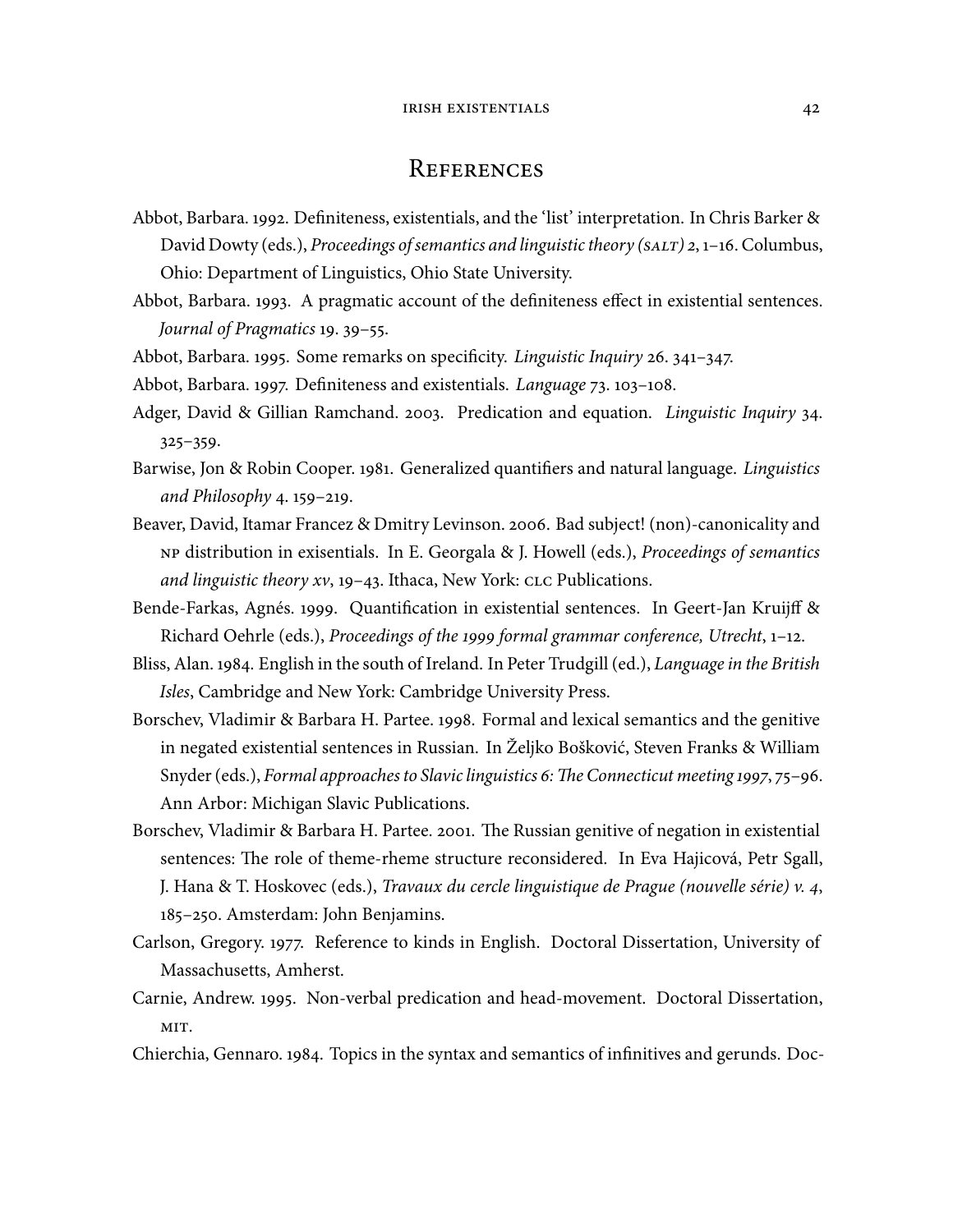toral dissertation, University of Massachusetts, Amherst.

- Chierchia, Gennaro & Raymond Turner. 1988. Semantics and property theory. Linguistics and Philosophy  $11.261 - 302.$
- Chung, Sandra. 1987. The syntax of Chamorro existential sentences. In Eric Reuland & Alice ter Meulen (eds.), The representation of (in)definiteness, 191-225. Cambridge, Massachusetts: MIT Press.
- Chung, Sandra & William Ladusaw. 2004. Restriction and saturation. Cambridge, Massachusetts: MIT Press.
- Chung, Sandra & James McCloskey. 1987. Government, barriers and small clauses in modern Irish. Linguistic Inquiry  $18.173 - 237$ .
- Clark, Eve V. 1978. Locationals: Existential, locative, and possessive constructions. In Joseph H. Greenberg, Charles A. Ferguson & Edith A. Moravcsik (eds.), Universals of human language, vol. 4, 85-126. Stanford, California: Stanford University Press.
- Deal, Amy Rose. 2009. The origin and content of expletives: Evidence from "selection". Syntax  $12.285 - 323.$
- DeGraff, Michel. 1997. Nominal predication in Haitian and Irish. In Emily Curtis, James Lyle & Gabe Webster (eds.), WCCFL 16: Proceedings of the sixteenth west coast conference on formal linguistics, 113-128. Stanford, California: CSLI Publications.
- Diesing, Molly. 1992. Indefinites. Cambridge, Massachusetts: MIT Press.
- Dobrovie-Sorin, Carmen. 1997. Types of predicates and the representation of existential readings. In Aaron Lawson (ed.), Proceedings of semantics and linguistic theory ( $\text{SAT}$ ) 7, 117–134. Ithaca, New York: Cornell University.
- Doherty, Cathal. 1996. Clausal structure and the Modern Irish copula. Natural Language and Linguistic Theory  $14.1 - 48$ .
- Doherty, Cathal. 1997. Predicate initial constructions in Irish. In Brian Agbayani & Sze-Wing Tang (eds.), WCCFL 15: Proceedings of the fifteenth west coast conference on formal linguistics, 81-95. Stanford, California: CSLI Publications.
- Filppula, Markku. 1999. The grammar of Irish English:Language in Hibernian style. London and New York: Routledge. Routledge Studies in Germanic Linguistics 5.
- Francez, Itamar. 2007. Existential propositions. Doctoral Dissertation, Stanford University.
- Francez, Itamar. 2009. Existentials, predication, and modification. *Linguistics and Philosophy*  $32.1 - 50.$
- Francez, Itamar. 2010. Context dependence and implicit arguments in existentials. *Linguistics*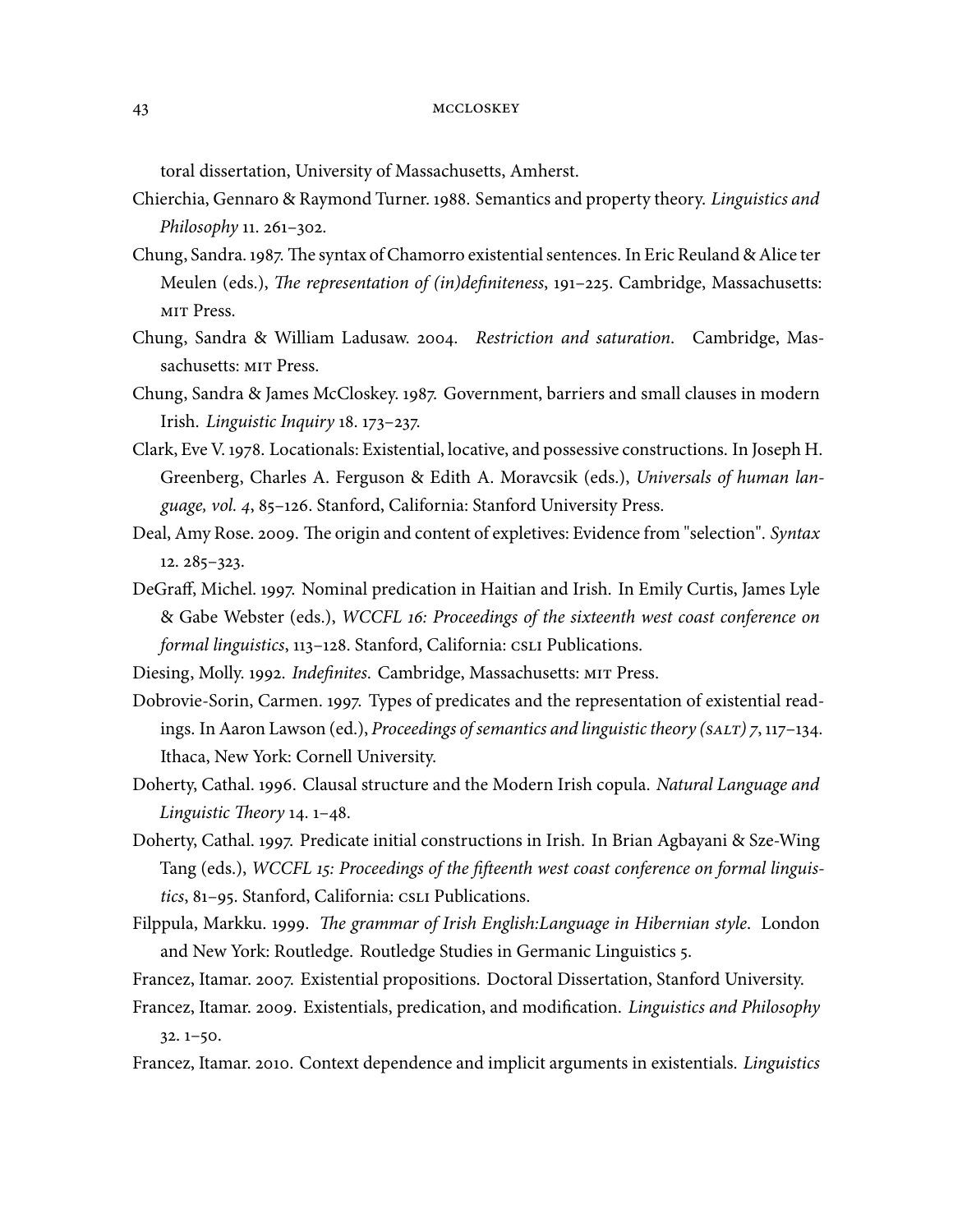and Philosophy  $33.11-30.$ 

Freeze, Ray. 1992. Existentials and other locatives. Language 68. 553-595.

- Greene, David. 1976. The preposition  $IN$  as subject marker. Celtica 11. 61–67.
- Hartmann, Jutta. 2008. Expletives in existentials: English there and German da. Doctoral dissertation, LOT: Netherlands Graduate School of Linguistics.
- Henry, P. L. 1957. An anglo-irish dialect of North Roscommon. Dublin: University College Dublin Press.
- Hoekstra, Teun & Rene Mulder. 1990. Unergatives as copula verbs: Locational and existential predication. The Linguistic Review  $7.1-79$ .
- Jackendoff, Ray. 1990. Semantic structures. Cambridge, Massachusetts: MIT Press.
- Johnson, Christopher. 2001. Constructional grounding: On the relation between deictic and existential there-constructions in acquisition. In Alan Cienki, Barbara J. Luka & Michael B. Smith (eds.), Conceptual and discourse factors in linguistic structure, 123-136. Stanford, California: CSLI Publications.
- Keenan, Edward. 1987. A semantic definition of 'indefinite NP'. In Eric Reuland & Alice ter Meulen (eds.), The representation of (in)definiteness, 286-326. Cambridge, Massachusetts: MIT Press.
- Kuno, Susumo. 1971. The position of locatives in existential sentences. Linguistic Inquiry 11.  $333 - 378.$
- Ladusaw, William A. 1992. Expressing negation. In Chris Barker & David Dowty (eds.), Proceedings of semantics and linguistic theory ( $\text{SAT}$ ) 2, 237–259. Columbus, Ohio: Department of Linguistics, Ohio State University.
- Lakoff, George. 1987. Women, fire and dangerous things: What categories reveal about the mind. Chicago, Illinois: University of Chicago Press.

Landau, Idan. 2010. The locative syntax of experiencers. Cambridge, Massachusetts: MIT Press.

- Landman, Fred. 2004. Indefiniteness and the type of sets. Hoboken, New Jersey: Wiley-Blackwell.
- Lash, Elliott. 2011. A synchronic and diachronic analysis of Old Irish copular clauses. Doctoral dissertation, Cambridge Univesity.
- Legate, Julie. 1997. Irish predication: A minimalist analysis. Masters Thesis, University of Toronto.
- Legate, Julie. 1998. Reconstruction and the Irish nonverbal predicate construction. Unpublished MS, MIT.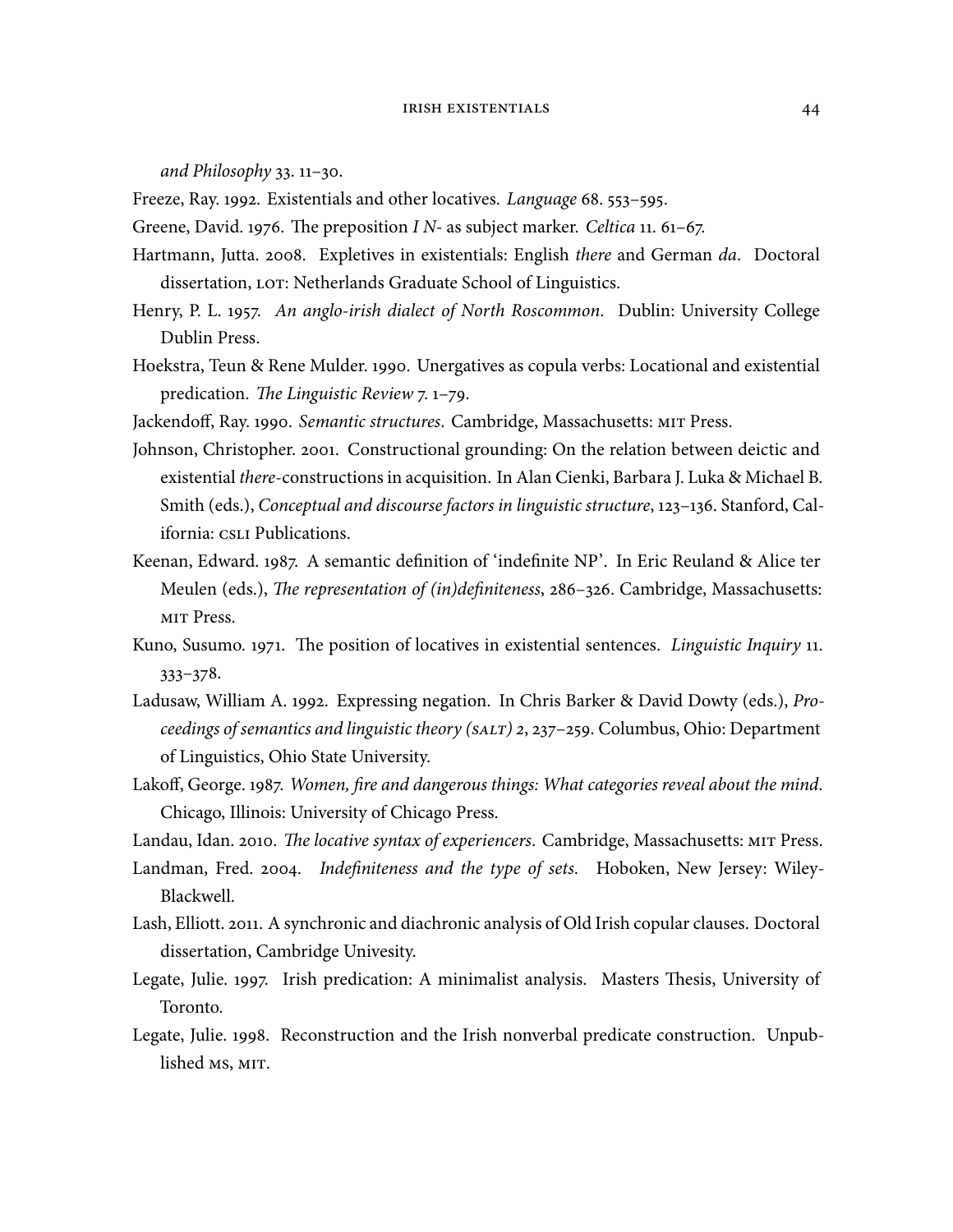- Lumsden, Michael. 1988. Existential sentences: Their structure and meaning. Beckenham: Croom Helm.
- Lyons, John. 1967. A note on possessive, existential, and locative sentences. Foundations of Language 3. 390-96.
- Lyons, John. 1968. Existence, location, possession, and transitivity. In B. van Rootselaar & T.F. Staal (eds.), Logic, methodology, and philosophy of science, III, 495-509. Amsterdam: North Holland.
- McCloskey, James. 1983. A vp in a vso language. In Gerald Gazdar, Ewan Klein & Geoffrey Pullum (eds.), Order, concord and constituency, 9-55. Dordrecht: Foris Publications.
- McCloskey, James. 1986. Case, movement and raising in Modern Irish. In Jonathan Goldberg, Susanna MacKaye & Michael Wescoat (eds.), WCCFL 4: Proceedings of the fourth west coast conference on formal linguistics, 190-205. Stanford, California: CSLI Publications.
- McCloskey, James. 1991. Clause structure, ellipsis and proper government in Irish. Lingua 85.  $259 - 302.$
- McCloskey, James. 1996. Subjects and subject-positions in Irish. In Robert Borsley & Ian Roberts (eds.), The syntax of the Celtic languages: A comparative perspective, 241-283. Cambridge and New York: Cambridge University Press.
- McCloskey, James. 2001. The distribution of subject properties in Irish. In William Davies & Stanley Dubinsky (eds.), Objects and other subjects: Grammatical functions, functional categories, and configurationality, 1-39. Dordrecht: Kluwer Academic Publishers.
- McCloskey, James. 2005. A note on predicates and heads in Irish clausal syntax. In Andrew Carnie, Heidi Harley & Sheila Ann Dooley (eds.), Verb first: On the syntax of verb-initial languages, 155-174. Amsterdam and Philadelphia: John Benjamins.
- McCloskey, James. 2011. The shape of clauses in Irish. In Andrew Carnie (ed.), Formal approaches to Celtic linguistics, 143-178. Newcastle upon Tyne: Cambridge Scholars Publishing.
- McCloskey, James & Peter Sells. 1988. Control and A-chains in Modern Irish. Natural Language and Linguistic Theory 6. 143–189.
- McNally, Louise. 1992. An interpretation for the English existential construction. Doctoral Dissertation, University of California, Santa Cruz.
- McNally, Louise. 1998. Existential sentences without existential quantification. *Linguistics and* Philosophy 21.  $353-392$ .
- McNally, Louise. 2009. Properties, entity correlates of properties, and existentials. In Anastasia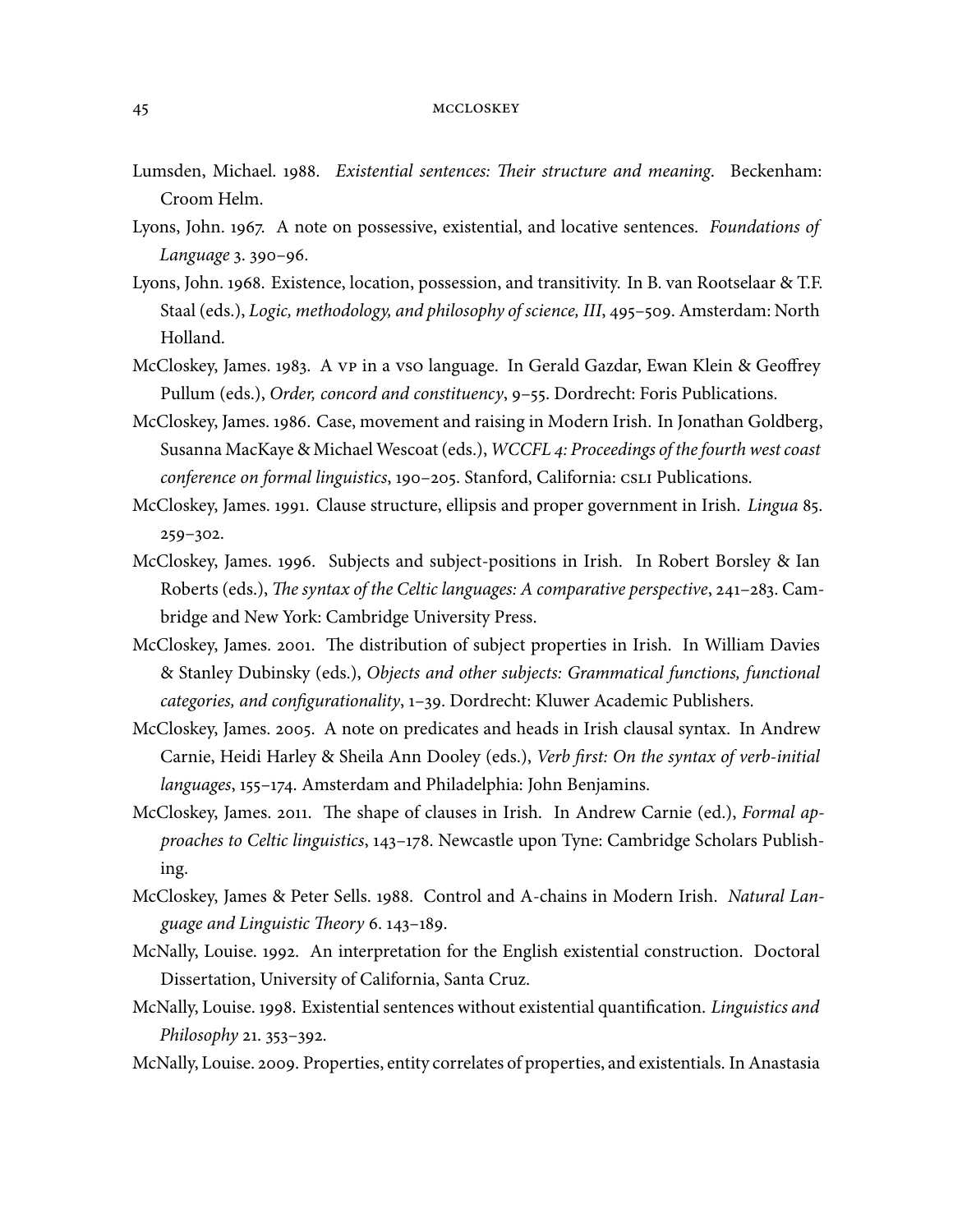Giannakidou & Monika Rathert (eds.), Quantification, definiteness, and nominalization, 163-187. Oxford and New York: Oxford University Press.

- McNally, Louise. 2011. Existential sentences (Article 79). In Claudia Maienborn, Klaus von Heusinger & Paul Portner (eds.), Semantics: An international handbook of natural language meaning, Amsterdam: Mouton De Gruyter. To appear.
- Mikkelsen, Line. 2002. Reanalyzing the definiteness effect: Evidence from Danish. Working Papers in Scandinavian Syntax 69.  $1-75$ .
- Milsark, Gary. 1974. Existential sentences in English. Doctoral Dissertation, MIT.
- Moro, A. 1989. There/ci as raised predicates. Unpublished MS, MIT.
- Moro, Andrea. 1997. The raising of predicates: Predicative noun phrases and the theory of clause structure. Cambridge and New York: Cambridge University Press.
- Musan, Renate. 1996. *There-constructions revisited.* In Teresa Galloway & Justin Spence (eds.), Proceedings of semantics and linguistic theory ( $SALT$ ) 6,  $167-184$ . Ithaca, New York: Cornell University.
- Partee, Barbara. 1987. Noun phrase interpretation and type-shifting principles. In Jeroen Groenendijk, D.H. J. de Jongh & Martin Stokhof (eds.), Studies in discourse representation theory and the theory of generalized quantifiers,  $115-144$ . Dordrecht: Foris Publications.
- Partee, Barbara H. & Vladimir Borschev. 2002. Genitive of negation and scope of negation in Russian existential sentences. In Jindrich Toman (ed.), Annual workshop on formal approaches to Slavic linguistics: The second Ann Arbor meeting 2001 (FASL 10), 181-200. Ann Arbor, Michigan: Michigan Slavic Publications.
- Partee, Barbara H. & Vladimir Borschev. 2004. The semantics of Russian genitive of negation: The nature and role of perspectival structure. In Kazuna Watanabe & Robert Young (eds.), Proceedings of semantics and linguistic theory (SALT) 14, 212-234. Ithaca, New York: Cornell University.
- Partee, Barbara H. & Vladimir Borschev. 2006. Information structure, perspectival structure, diathesis alternation, and the Russian genitive of negation. In Beáta Gyuris, László Kálmán, Chris Piñón & Károly Varasdi (eds.), Proceedings of the ninth symposium on logic and language, 120–129. Budapest: Research Institute for Linguistics, Hungarian Academy of Sciences, Theoretical Linguistics Programme, Eötvös Loránd University.
- Partee, Barbara H. & Vladimir Borschev. 2007. Existential sentences, BE, and the genitive of negation in Russian. In Ileana Comorovski & Klaus von Heusinger (eds.), Existence: Semantics and syntax, 147-190. Dordrecht: Springer.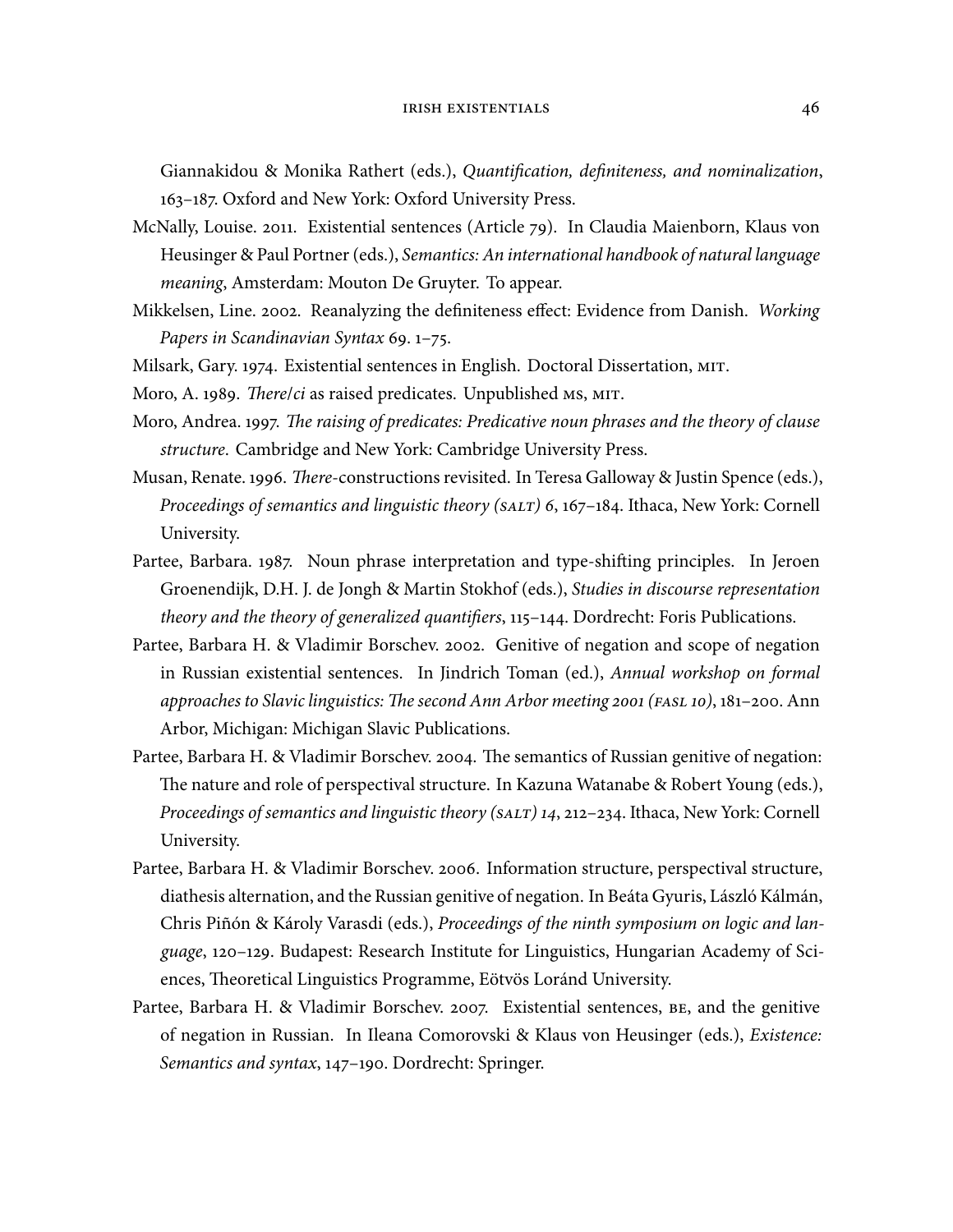- Potts, Christopher. 2002. The syntax and some of the semantics of as-parentheticals. Natural Language and Linguistic Theory 20. 623–689.
- Prince, Ellen. 1978. On the function of existential presuppositions in discourse. In Donka Farkas et al. (ed.), CLS 14, Proceedings of the Fourteenth Annual Meeting of the Chicago Linguistics Society, 362-376. Chicago: Chicago Linguistics Society.
- Prince, Ellen. 1992. The zpG letter: Subjects, definiteness, and information-status. In Sandra Thompson & William Mann (eds.), Discourse description: Diverse analyses of a fundraising  $text, 295-325. Amsterdam: John Benjamins.$
- Ramchand, Gillian. 1996. Two types of predication in Scottish Gaelic. Natural Language Semantics 4. 165-191.
- Rezac, Milan. 2006. The interaction between TH/EX and locative inversion. Linguistic Inquiry  $37.685 - 697.$
- Rooth, Mats. 1985. Association with focus. Doctoral dissertation, University of Massachusetts, Amherst.
- Rooth, Mats. 1992. A theory of focus interpretation. Natural Language Semantics 1. 117–121.
- Sabbagh, Joseph. 2009. Existential sentences in Tagalog. Natural Language and Linguistic Theory 27.  $675 - 719$ .
- Stenson, Nancy. 1981. Studies in Irish syntax. Tübingen: Max Niemeyer Verlag.
- Van Geenhoven, Veerle. 1998. Semantic incorporation and indefinite descriptions. Stanford, California: CSLI Publications.
- von Stechow, Arnim. 1991. Current issues in the theory of focus. In Arnim von Stechow & Dieter Wunderlich (eds.), Semantik/semantics: An international handbook of contemporary research, 804-825. Berlin: Mouton de Gruyter.
- Ward, Gregory & Betty Birner. 1995. Definiteness and the English existential. Language 71.  $722 - 742.$
- Ward, Gregory & Betty Birner. 1997. Response to Abbot. Language 73. 109-112.
- Wescoat, Michael. 2002. Lexical sharing. Doctoral Dissertation, Stanford University.
- Zucchi, Alessandro. 1995. The ingredients of the definiteness effect. Natural Language Seman $tics$  3. 33–78.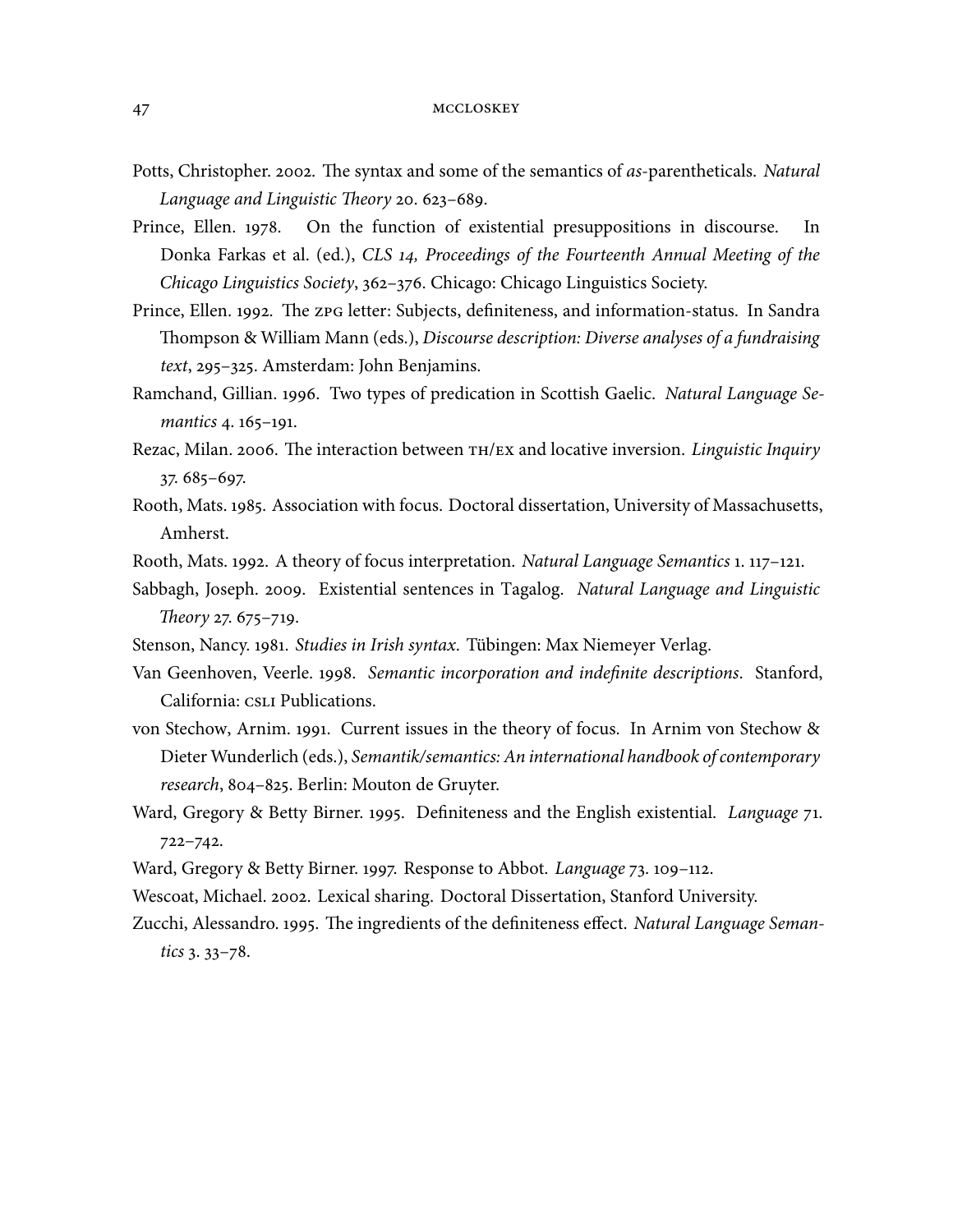# **APPENDIX: SOURCES OF ATTESTED EXAMPLES**

AFAP, An Fear a Phléasc, Mícheál Ó Conghaile AGMTS, Ar Gach Maoilinn Tá Síocháin, Pádraig Ó Cíobháin AII, Allagar II, Tomás Ó Criomhthain, ed. Pádraig Ua Maoileoin AL, Abair Leat, Joe Daly, ed. Pádraig Tyers BEO, Beo, Online current affairs journal, http://www.beo.ie BG, Báthadh an Ghrosvenor, W. C. Russell, translated by Seosamh Mac Grianna BOM, Bloghanna Ón mBlascaod, Tomás Ó Criomhthain CAB, Carraig an Bháis, Colm Ó Ceallaigh CAS, Ceoltaí agus Seanchas le Seaghán Bán Mac Grianna, ed. Ióseph Ó Searcaigh CC, Cruithneacht agus Ceannabháin, Tomás Bairéad CF, Cois Fharraige Le Mo Linnse, Seán Ó Conghaile DGD, Deoir Ghoirt an Deoraí, Colm Ó Ceallaigh DII, Desiderius a Dó, Pádraig Ó Cíobháin DO, Dialann Oilithrigh, Donchadh Ó Céileachair EB, Eadarbhaile, Seosamh Mac Grianna translator ERON, Eoghan Rua Ó Néill, Seosamh Mac Grianna FCME, Fánaíocht i gContae Mhaigh Eo, Séamas Mag Uidhir FI, Fan Inti, Domhnall Mac Síthigh FNDG, An Fear Nach nDéanann Gáire, Micheál Ó Conghaile GB, Gan Baisteadh, Tomás Bairéad GBR, Gort Broc, ed. Pádraig Ó Murchú GLL, An Gealas i Lár na Léithe, Pádraig Ó Cíobháin GOG, Glórtha ón Ghorta: Béaloideas na Gaeilge agus an Gorta Mór, ed. Cathal Póirtéir IA, Iomramh Aonair, Liam Mac Con Iomaire IDG, Idir an Dá Ghaoth, Pádraig Ua Cnáimhsí IM, Inis Meáin, Seanchas agus Scéalta, Peadar Ó Concheanainn LNT, An Leacht Nár Tógadh, Séamas Ó Conghaile MBS, Mura mBuafam—Suathfam, Maidhc Dáinín Ó Sé MSN, Micí Sheáin Néill: Scéalaí agus Scéalta, ed. Cathal Póirtéir NCS, Na Ceithre Soisgéil, An tAthair Peadar Ua Laoghaire ODRII, Ó Donnbháin Rossa, Cuid a Dó, Seán Ó Lúing